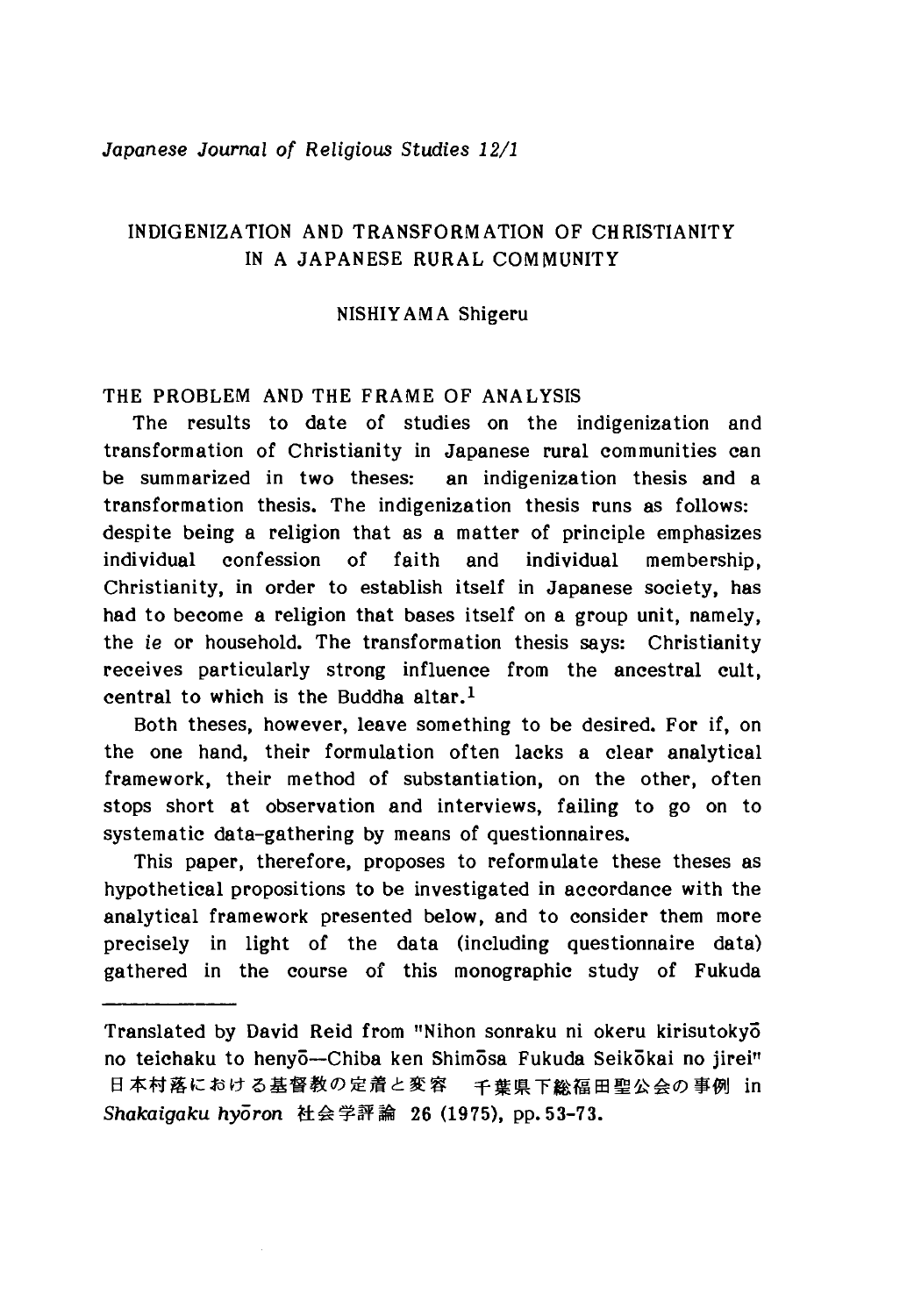Anglican Episcopal Church in Chiba.

If the traditional religions of Japan may be characterized as forms of "institutionalized culture and the imported religion of Christianity a form of non-institutionalized culture,"2 the concept of indigenization used in this paper may be defined as the change whereby a specific form of non-institutionalized culture assumes a new position as a form of institutionalized culture within a specific social group. Correspondingly, the concept of transformation used in this paper may be defined as the change whereby, in the repositioning process, the non-institutionalized cultural form, coming into contact with institutionalized culture, finds its patterns unraveled and rewoven in a definite way. Religious

## *Figure 1*

# Patterns in Traditional Religions and Christianity

|            | I            | $\mathbf{I}$ |
|------------|--------------|--------------|
|            | Christianity |              |
| Individual |              |              |
|            |              | Traditional  |
|            |              | religions    |
|            | III          | ${\bf IV}$   |

Deity Conceived as Unique and Universal

Deities Conceived as Multipresent and Particularistic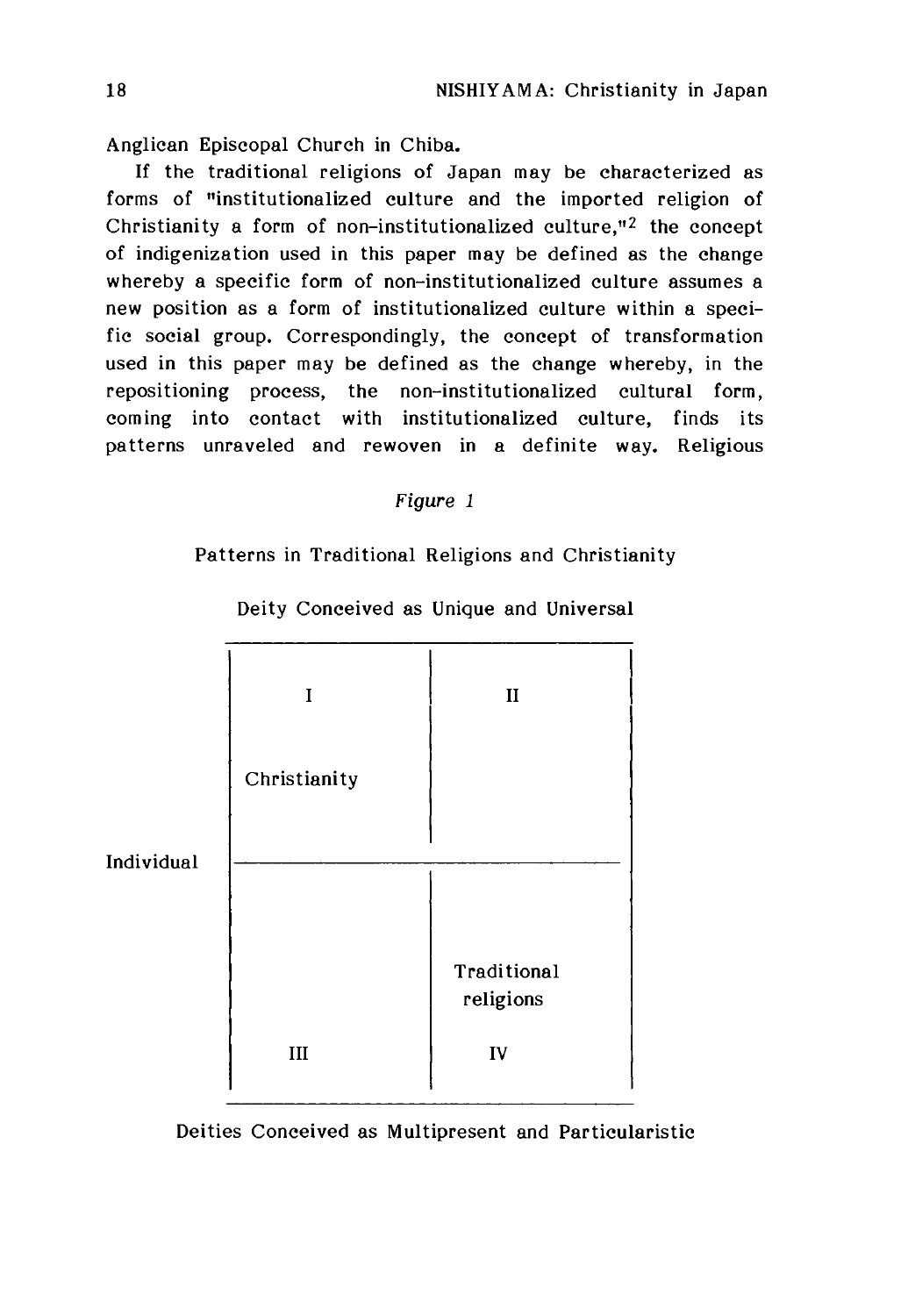patterns, moreover, will here be considered either central or peripheral, central referring to the character of its god-concept (its religious symbol), peripheral referring to the unit of religious membership.<sup>3</sup> The patterns of traditional religions and Christianity may be further clarified as in Figure 1. The group indicated in the term "group unit" (on the extreme right) refers in this situation to the household.

Figure 1 indicates, then, our frame of analysis. Our next step is to reformulate the two hypotheses.

The indigenization hypothesis parallels the horizontal axis, the transformation hypothesis the vertical. Both are capable of reformulation. That is to say,  $(1)$  Christianity, when adopted in the Japanese rural community, must take either form II or form IV in order to become firmly established, and (2) of these two, it is peculiarly liable to transformation in the direction of the form IV-type belief pattern (the ancestral cult). These two hypotheses, dealing respectively with indigenization and transformation, appear to refer to completely different subjects, but if Figure 1 is taken as a guide to our thinking about this matter, it becomes evident that both hypotheses have to do solely with transformation in quadrant 1 (the Christian pattern). The only difference between them is whether this transformation refers to a central or a peripheral pattern.

Because this difference is a serious one, the concept of transformation as used in this study will be divided into two subordinate concepts, namely, form and substance. An attempt will be made to verify the two hypotheses in terms of these two subordinate concepts. The first is transformation as change in form—the horizontal axis in Figure 1. The second is transformation as change in substance—the vertical axis in Figure 1. Of these two, it is likely that transformation having to do with change in form is almost inevitable for Christianity as accepted in Japanese rural society.

This brings us to the question of whether the religious faith of our respondents, members of the Fukuda Anglican Episcopal Church, has remained at the level of change in form, or whether it has gone on to the level of change of substance. In accordance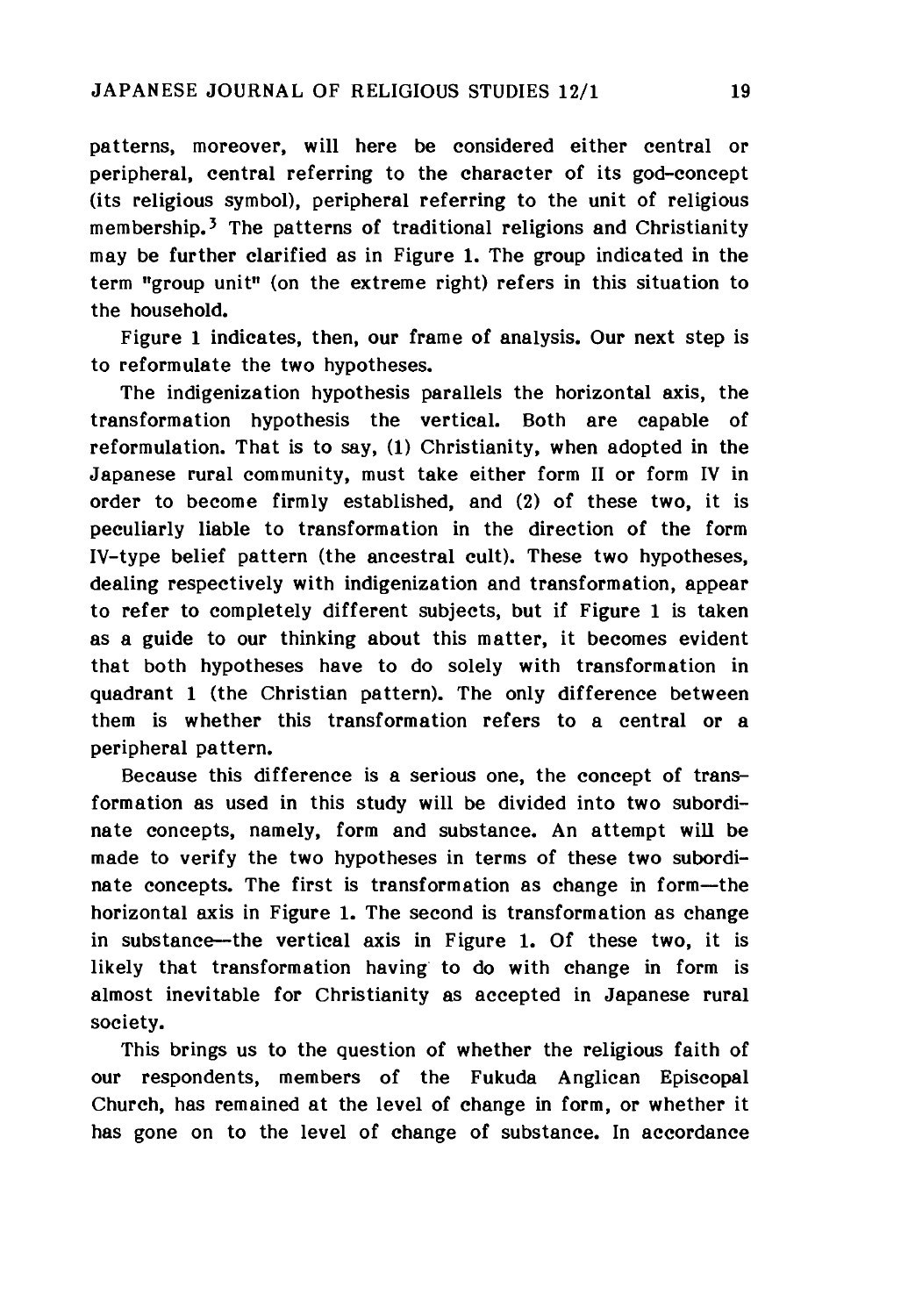with concrete data to be presented, this question will be pursued in the sections that follow.

In order to substantiate these hypotheses, it is desirable that the object of investigation satisfy the following requirements: (1) it should be a church located in a rural society where the traditional religions have comparatively deep roots, (2) it should be a church with a fairly long history (at least two generations of fifty years) since the time of its founding, (3) church members and other members of this rural society are not to differ greatly with respect to occupation or social status, and (4) it is to be a church that, in consequence of the foregoing, is to a certain extent wellrooted in this rural society.

As will be indicated below, Fukuda Anglican Episcopal Church satisfies all these requirements,  $4$  and hence may be taken as an appropriate object of investigation for the purpose of verifying the foregoing hypotheses.5

# THE ADOPTION AND INDIGENIZATION OF CHRISTIANITY IN SHIMO FUKUDA

Fukuda Anglican Episcopal Church was first organized in September 1876, and its church building remains to the present day in the Shimo Fukuda ward of Narita City. (At the time the church was founded, the full name of the geographical location was Shimo Fukuda Village, Shimo Habu District, Shimosa County, Chiba Prefecture.) Since a detailed paper has already been presented on the adoption and indigenization of Christianity in the community of Shimo Fukuda,<sup>6</sup> the present paper, having its own focus, will merely summarize the main points,

Located 4 kilometers south of the Tone River and 3 kilometers east of the northern tip of the Inba Marsh, Shimo Fukuda is an agricultural community said to have been organized in  $1682<sup>7</sup>$  As of the years 1883-1887, there were 3 household associations *(kumi)9* 36 households, and a total population of approximately 200. The community held a total of  $1,125$  tan of land, including 570 tan in arable land (380 in paddyland and 190 in farmland), 350 tan in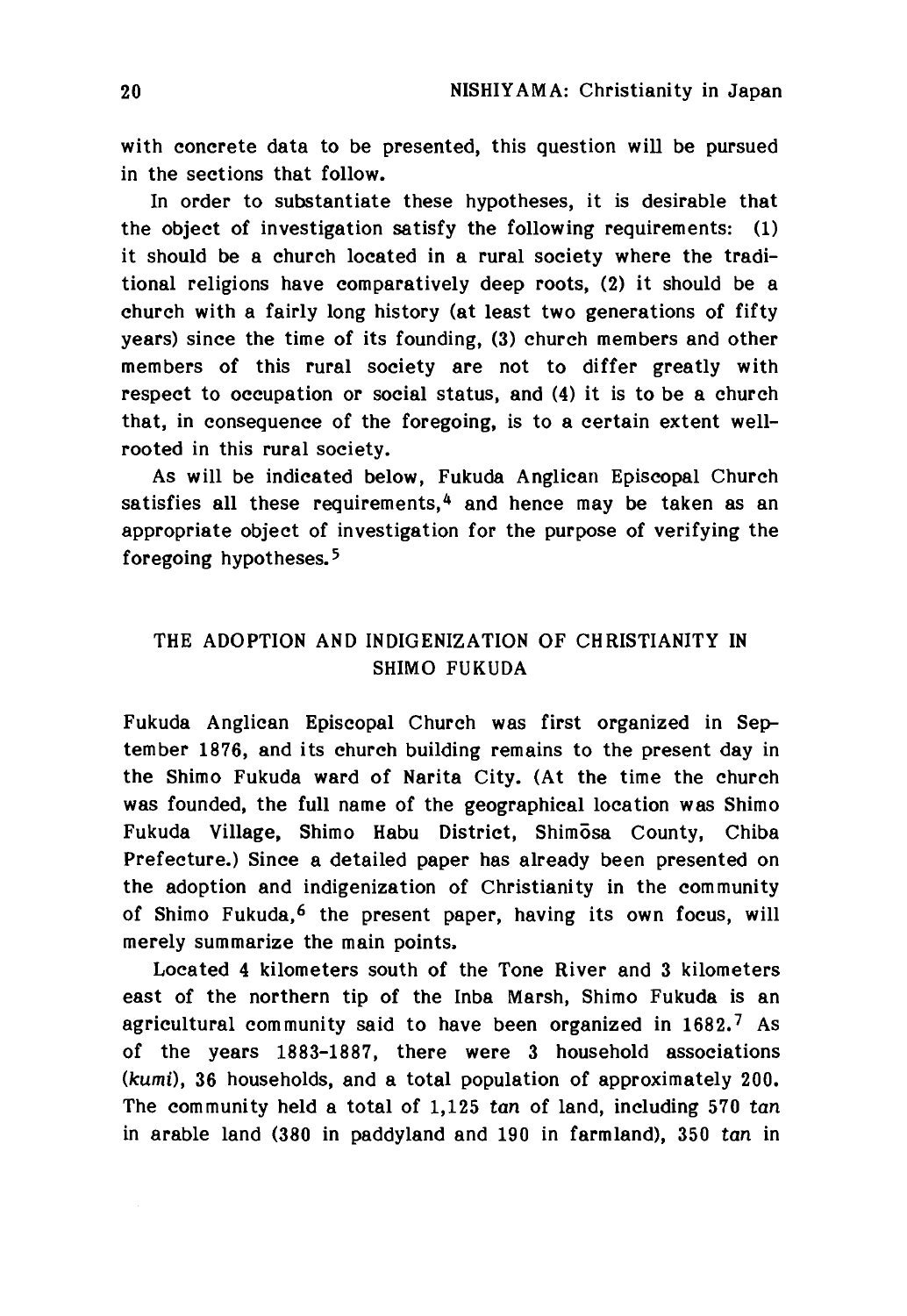woodland, and 30 *tan* in residential land.8 (One *tan* equals 2.45 acres or .992 hectares.)

Table 1 shows in *tan* units the distribution of these types of land among the households. If attention focuses on the riceland, it will be noticed that only 10 households (27.9%) held more than 10 *tan* of such land, whereas 16 households (44.4%) held none. This appears to reflect the landowner-tenant farmer relationship of that day.

| No. of<br>tan | Paddyland  | Farmland<br>(including<br>Residential) | Woodland  |
|---------------|------------|----------------------------------------|-----------|
| None          | 16 (44.4)  | 9(25.0)                                | 14 (38.9) |
| $1 - 4$       | 7(19.4)    | $15(41.6)^*$                           | 13(36.1)  |
| $5 - 9$       | 3(8.3)     | 6(16.7)                                | 3(8.3)    |
| $10 - 19$     | 5(13.9)    | 5(13.9)                                | 2(5.6)    |
| $20 - 29$     | 2(5.6)     | 0(0.0)                                 | 3(8.3)    |
| $30 - 39$     | 1(2.8)     | 0(0.0)                                 | 0(0.0)    |
| $40 - 49$     | 1(2.8)     | 0(0.0)                                 | 0(0.0)    |
| 50 or more    | 1(2.8)     | 1(2.8)                                 | 1(2.8)    |
| Total         | 36 (100.0) | 36 (100.0)                             | 36(100.0) |

Table 1 Land Distribution among the Households

Source: *Shimo Fukuda mura kotakuchi sanrin tanbetsu chika chiso gdkeicho* (1885).

Note: The asterisk (\*) identifies a figure that has been adjusted in order to make the total percentage equal 100.0. It has the same significance in the table to follow.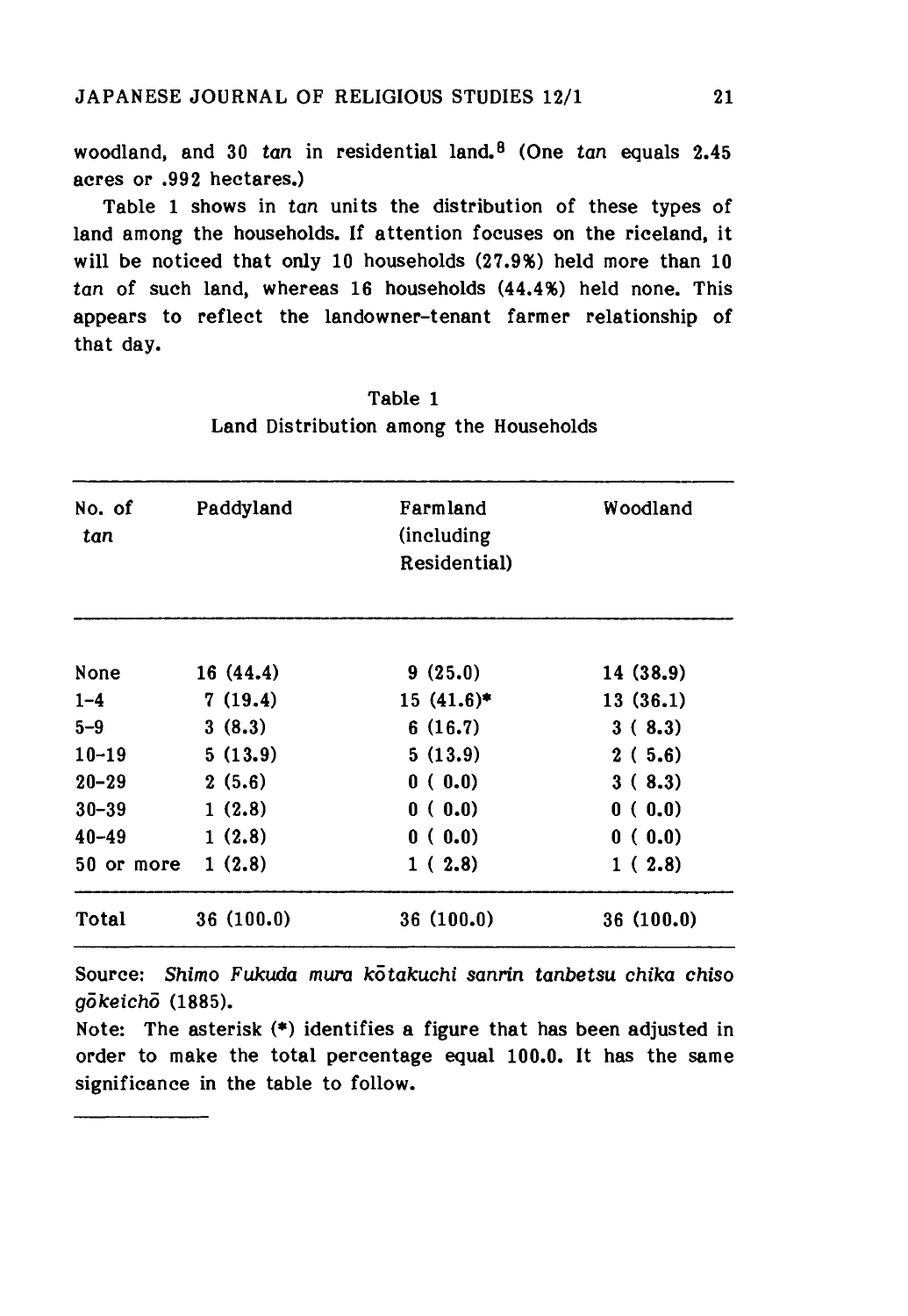Table 2 indicates how the paddyland was distributed among the various *dozoku* or ancestrally affiliated households. As may be seen, only 5 affiliated households (A, B, C, D, and E) held more than 10 tan of paddyland. Of these 5, only 2 (A and B) held 30 tan op more. In the A and B *dozoku,* the 3 households with 30 tan op more are particularly important for pursuing the question of the adoption and indigenization of Christianity in the community. In order to facilitate subsequent references, I shall give them identifying labels. In what follows, accordingly, the A *dozoku* household with 50 or more *tan* of riceland will be referred to as  $a^1$ , the one with 40 some *tan* as  $a^2$ , and the B  $d\overline{o} z$ *oku* household with 30 or more tan of riceland as *b*. It should also be noted that  $a<sup>1</sup>$  is the *honke* or head house of A *dozoku* and that  $a^2$  is a branch house of  $a<sup>1</sup>$  started during 1865-1866; *b* is the head house of B  $d\bar{o}z$ oku.

| Table 2                                               |  |  |  |  |  |  |
|-------------------------------------------------------|--|--|--|--|--|--|
| Distribution of Paddyland among Affiliated Households |  |  |  |  |  |  |

| Paddyland<br>in tan | A            | B                | C | $\mathbf{D}$ | Е        | F            | G            | - H          | $\mathbf{I}$ | Independent<br>Households and<br><b>Buddhist Temple</b> | Total        |
|---------------------|--------------|------------------|---|--------------|----------|--------------|--------------|--------------|--------------|---------------------------------------------------------|--------------|
| None                | 1            | $\mathbf{1}$     | 3 | $\mathbf{1}$ | 1        | 1            | $\mathbf{1}$ | $\mathbf{2}$ | - 1          | 4                                                       | 16           |
| $1 - 4$             | $\mathbf{1}$ |                  | 1 |              |          |              |              | $\mathbf{2}$ | -1           | $\boldsymbol{2}$                                        | 7            |
| $5 - 9$             |              |                  |   | 1            |          | 1            | $\mathbf{1}$ |              |              |                                                         | 3            |
| $10 - 19$           | $\mathbf{1}$ | $\boldsymbol{2}$ |   |              | 1        |              |              |              |              | 1                                                       | 5            |
| $20 - 29$           |              |                  | 1 | 1            |          |              |              |              |              |                                                         | $\bf{2}$     |
| $30 - 39$           |              | 1                |   |              |          |              |              |              |              |                                                         | $\mathbf{1}$ |
| $40 - 49$           | 1            |                  |   |              |          |              |              |              |              |                                                         | 1            |
| 50 or more 1        |              |                  |   |              |          |              |              |              |              |                                                         | $\mathbf{1}$ |
| Total               | 5.           | 4                | 5 | 3            | $\bf{2}$ | $\mathbf{2}$ | $\mathbf 2$  | 4            | $\bf{2}$     | 7                                                       | 36           |

Source: Same as for Table 1.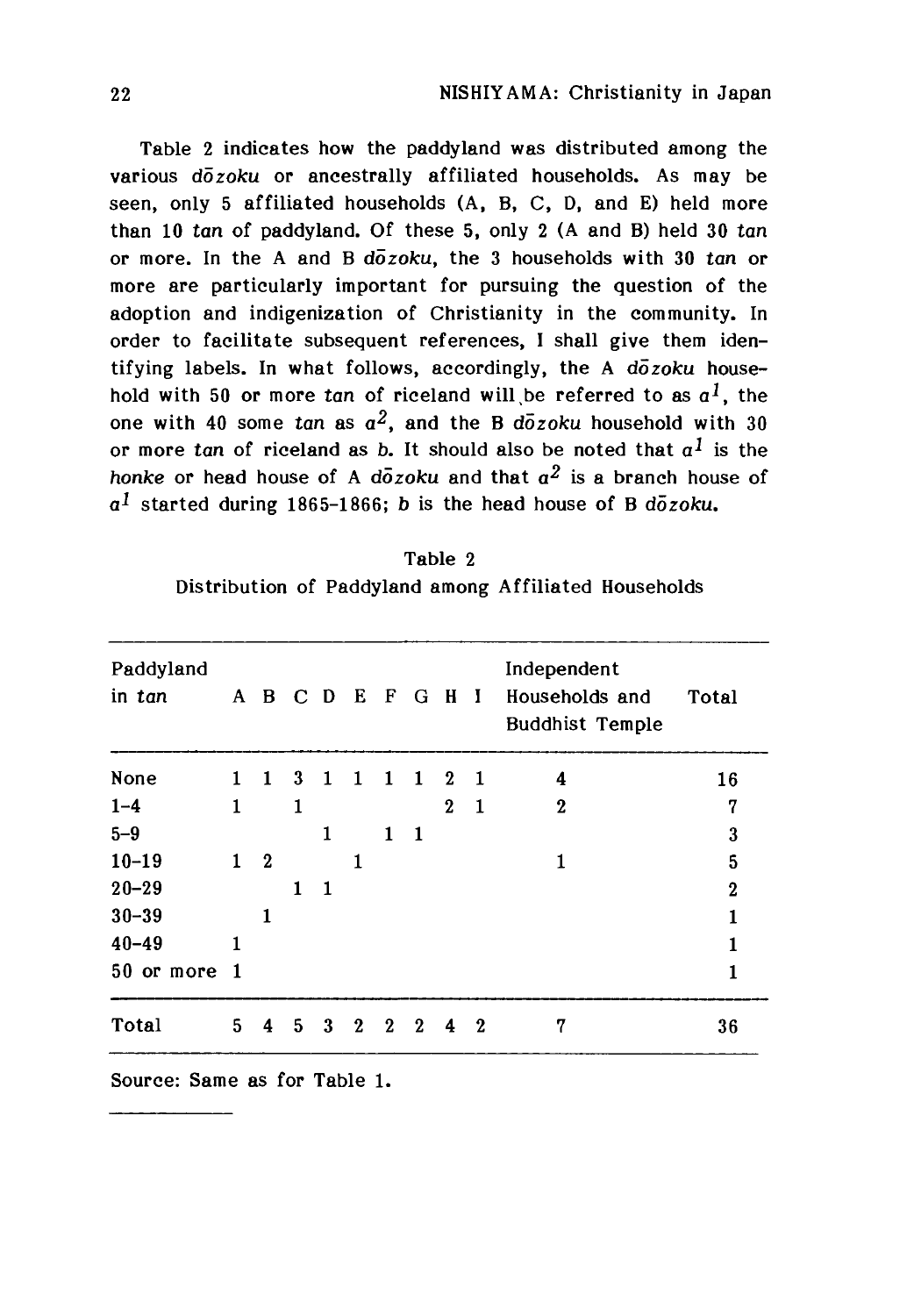Table 3 shows the size and yen value of *dozoku* land holdings as of 1855. In all categories the extraordinary size and value of the land holdings of A *dozoku* will be readily apparent. It is also worth noting that when the yen value of the two largest landowners, A and B, are added together, the total yen value of their holdings is well over half of the overall total.

| D<br>$\mathbf{o}$<br>z | NΗ<br>00<br>.u   |            | Yen Value<br>of the         |            |            |              |
|------------------------|------------------|------------|-----------------------------|------------|------------|--------------|
| $\Omega$               | S                |            | Farmland                    |            |            | Total        |
| k<br>u                 | oe<br>fs         | Paddyland  | (including)<br>Residential) | Woodland   | Total      |              |
| A                      | -5               | 158.0(50)  | 72.7(35)                    | 101.0(45)  | 331.7(44)  | $8,442(50*)$ |
| B                      | 4                | 62.0(20)   | 31.5(15)                    | 47.6(21)   | 141.1 (19) | 3,508(21)    |
| C                      | 5                | 24.0(8)    | 22.6(11)                    | 22.4(10)   | 69.0(9)    | 1,444(9)     |
| Ð                      | 3                | 35.5(11)   | 21.7(10)                    | 23.0(10)   | 80.2(11)   | 949(6)       |
| Е                      | $\boldsymbol{2}$ | 10.7(3)    | 10.0(5)                     | 1.0(1)     | 21.7(3)    | 570(3)       |
| F                      | $\mathbf 2$      | 5.3(2)     | 11.6(6)                     | 9.1(4)     | 26.2(4)    | 504(3)       |
| G                      | $\boldsymbol{2}$ | 5.4(2)     | 7.3(4)                      | 7.5(3)     | 20.2(3)    | 396(2)       |
| H                      | 4                | 4.7(2)     | 5.7(3)                      | 0.2(0)     | 10.6(1)    | 263(2)       |
| $\mathbf{I}$           | $\overline{2}$   | 0.6(0)     | 8.7(4)                      | 4.8(2)     | 14.1(2)    | 119(1)       |
|                        | $T**7$           | 7.3(2)     | 14.0(7)                     | 8.4(4)     | 29.7(4)    | 512(3)       |
|                        | Tot 36           | 313.5(100) | 205.8(100)                  | 225.0(100) | 744.5(100) | 16,707(100)  |

| Table 3 |  |  |  |            |                                       |  |
|---------|--|--|--|------------|---------------------------------------|--|
|         |  |  |  |            | Size and Value of Dozoku Landholdings |  |
|         |  |  |  | as of 1885 |                                       |  |

Source: Same as for Table 1.

Note: The double asterisks (\*\*) refer to the Buddhist temple and independent households.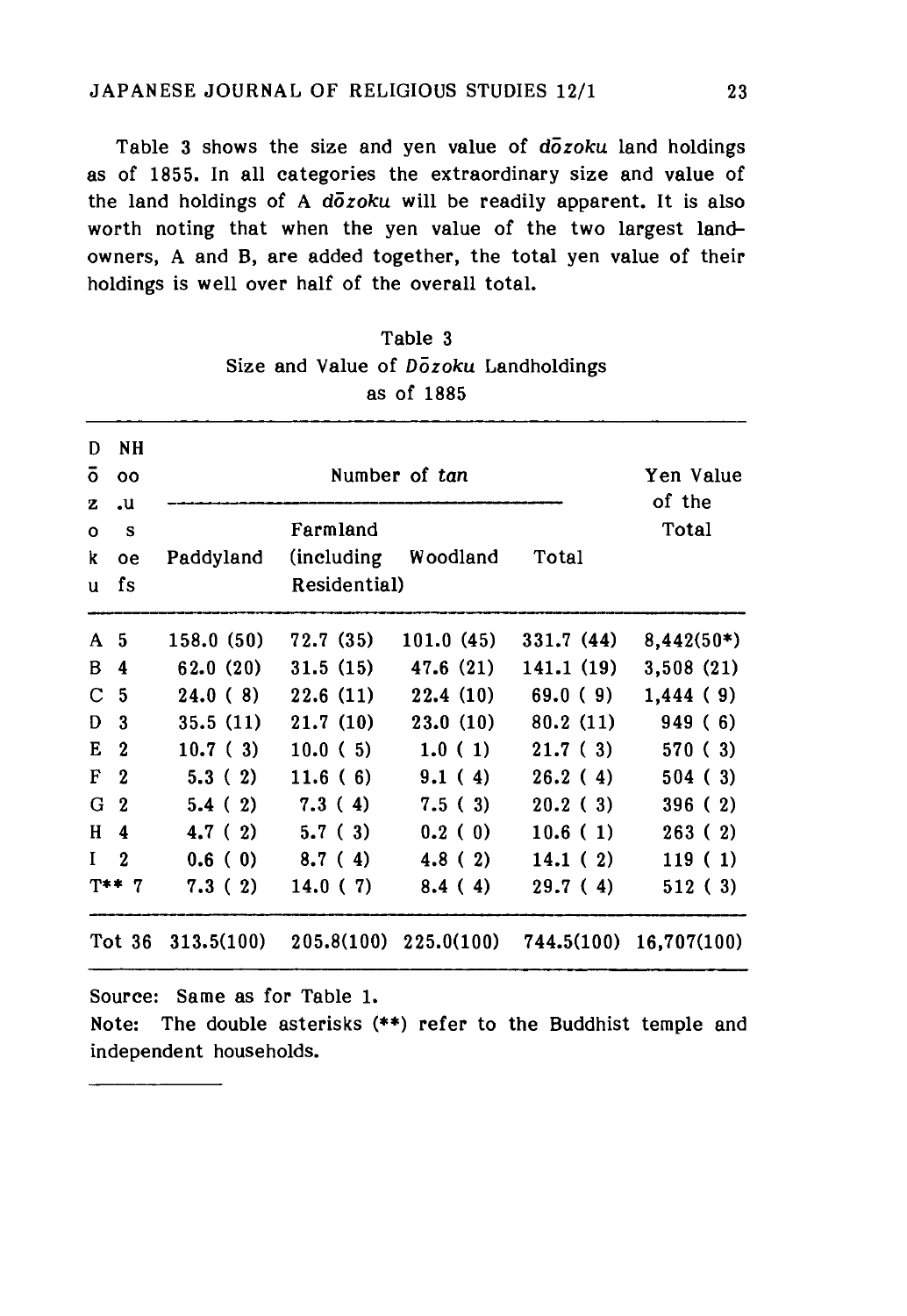With regard to the religious situation in Shimo Fukuda, a few remarks will suffice. As of the period 1872-1876, the main religious insitutions in the community were:

- 1 Shinto shrine -- a small, unranked facility enshrining the tutelary kami of the community, namely, Inari, the harvest god;
- 1 Buddhist temple—Shofukuji temple, a branch temple of Eifukuji temple affiliated with the Buzan stream of the Shingi Shingon sect;
- 1 Buddhist chapel—Nankoin which, though really a unit of Shofukuji temple, is generally known as *Kannon* do, the "Kannon chapel."<sup>9</sup>

Household affiliation with Buddhist sects as of 1873 was: 17 Shingon (with overlap into another sect in 2 households), 9 Tendai, 8 Ji (with overlap into another sect in 2 households), and 1 unspecified.<sup>10</sup>

The process whereby Christianity was adopted in the community is represented in Figure 2 in terms of the growing scale of its adoption. This process may be divided into four stages: Stage I beginning in 1877 when the head of household *b* became the first person in the community to receive baptism (he was born in 1851 as the second son of a *hatamoto* house, a house directly responsible to the shogun, married into household *b* in 1872, and later became the first pastor of Fukuda Anglican Episcopal Church); Stage II beginning in 1881 when his eldest son and eldest daughter (then ages 5 and 3) were baptized; Stage III beginning in 1882 when two young men (then ages  $26$  and  $21$ ) from two households in B *dozoku* received baptism; and Stage IV beginning in 1887 when at least one person from each household in the A, B, H, and I *dozoku* and from each independent household received baptism en masse on 8 September 1887.

The move from Stage III to Stage IV should probably be characterized as a "leap." The number of people who had received baptism during Stage III was a mere 5, the number of households involved only 3-and all 3 from 1  $d\overline{o}z$ *oku*. But Stage IV opens with the baptism of 32 more people, the total of 37 representing 16 households belonging to 4 *dozoku.* The year 1887 also marks the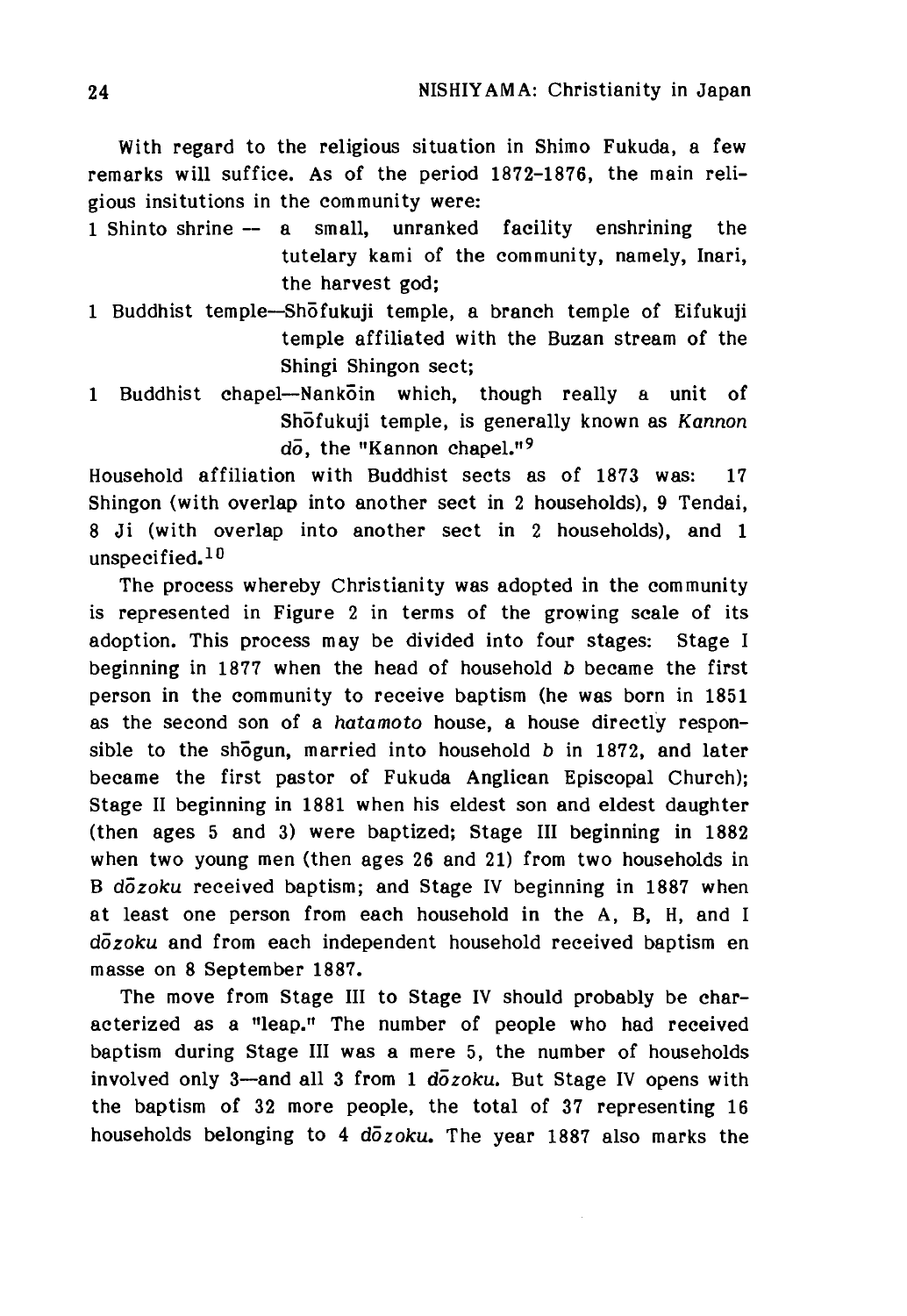formal organization of Fukuda Anglican Episcopal Church; the church building was erected the following year.



*Figure 2* Broadening Stages in the Adoption of Christianity

Table 4 gives a breakdown by age and sex of the people baptized in 1887. Overall, the males slightly outnumber the females, and half of the total is made up of males and females under age 30—though 2 of the 32 people are in their 70s. The core of the group is comprised of young men, but rather than being heads of households, these young men tend to be the eldest sons of household heads. In other villages and rural towns during the Meiji period (1868-1911), the general rule was that "the household head, or he and his wife, became church members, and only then did other family members accept the faith" (Morioka, ed., 1959, p.61). But in the village of Shimo Fukuda it was generally the household head's eldest son, or this son and his wife, who first joined the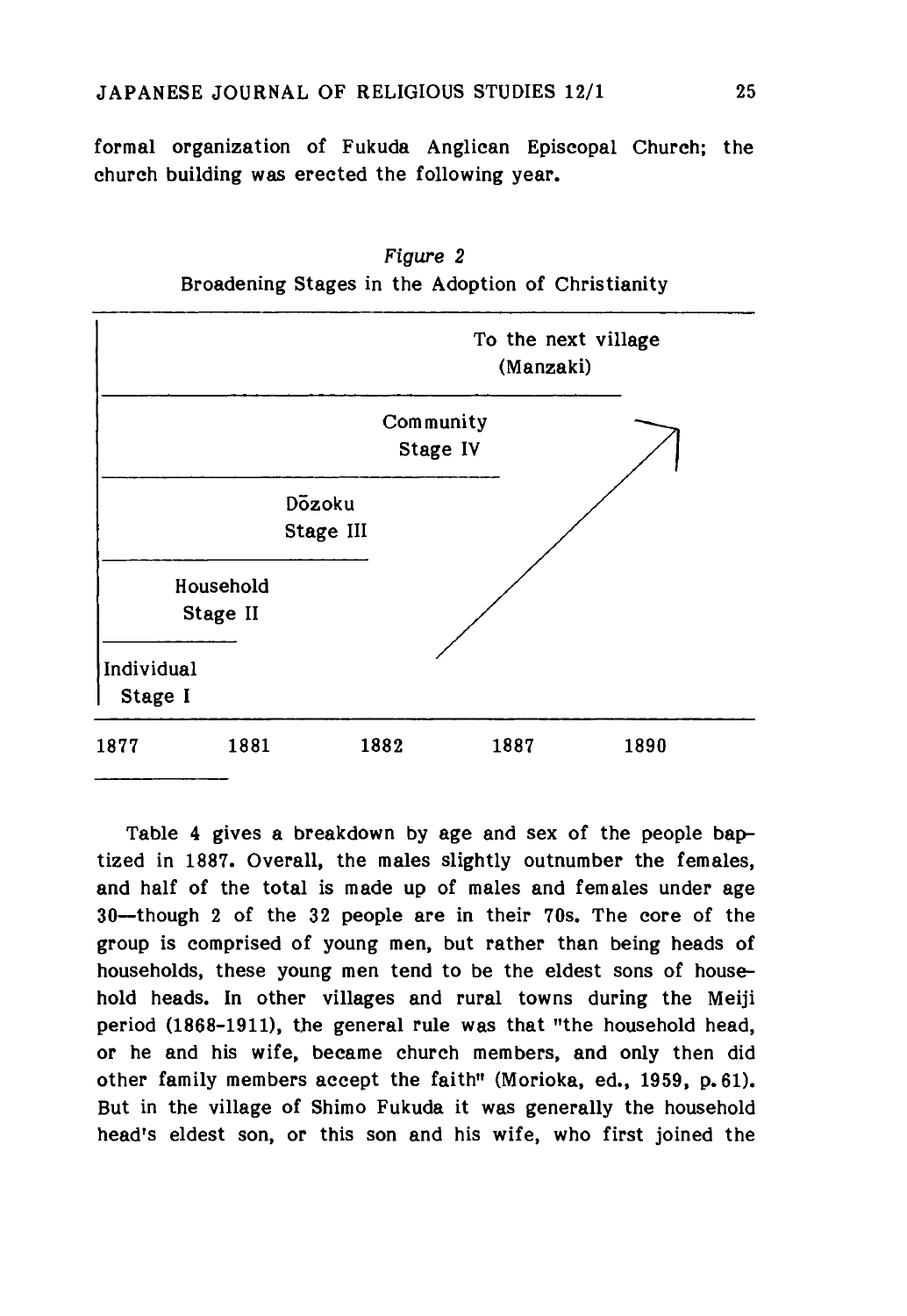Church, after which their children and his parents accepted the faith.

|           |              | <b>Sex</b>       |              |                          |  |  |
|-----------|--------------|------------------|--------------|--------------------------|--|--|
| Age       | Male         | Female           | Unknown      | Total                    |  |  |
| $0 - 9$   | $\mathbf{2}$ | $\bf{0}$         | $\bf{0}$     | (6.3)<br>$\mathbf{2}$    |  |  |
| $10 - 19$ | 4            | 0                | 0            | (12.5)<br>4              |  |  |
| $20 - 29$ | 5            | 5                | 0            | $10(31.2*)$              |  |  |
| $30 - 39$ | 3            | $\mathbf 2$      | 0            | $(15.5*)$<br>5.          |  |  |
| $40 - 49$ | $\mathbf{2}$ | $\mathbf{2}$     | 0            | (12.5)<br>$\overline{4}$ |  |  |
| $50 - 59$ | $\mathbf{2}$ | $\bf{0}$         | 0            | $2^{\circ}$<br>(6.3)     |  |  |
| $60 - 69$ | 0            | $\boldsymbol{2}$ | 0            | (6.3)<br>$\mathbf{2}$    |  |  |
| $70 - 79$ |              |                  | 0            | (6.3)<br>$2^{\circ}$     |  |  |
| Unknown   | 0            | 0                | $\mathbf{1}$ | (3.1)<br>1               |  |  |
| Total     | 19           | 12               | 1            | 32(100.0)                |  |  |

Table 4 Age and Sex of People Baptized in 1887

Sources: Each household's record of deceased Christian members, the church membership record (revised version), and the church's list of deaths, month by month, among church members.

Table 5 gives a breakdown by dozoku of households with persons who had received baptism as of 1887, and Table 6 does the same by *kumi.* In combination they show how greatly the baptisms of this period took place in *dozoku* units and how much these households tended to cluster in the same neighborhoods.

But how, then, can the "leap" from Stage III to Stage IV be explained?

Beginning with September 1881, the head of household *b* engaged in evangelistic activities for nearly two and a half years in this community where he lived, but his work was impeded by vigorous opposition that stemmed primarily from households  $a<sup>I</sup>$  and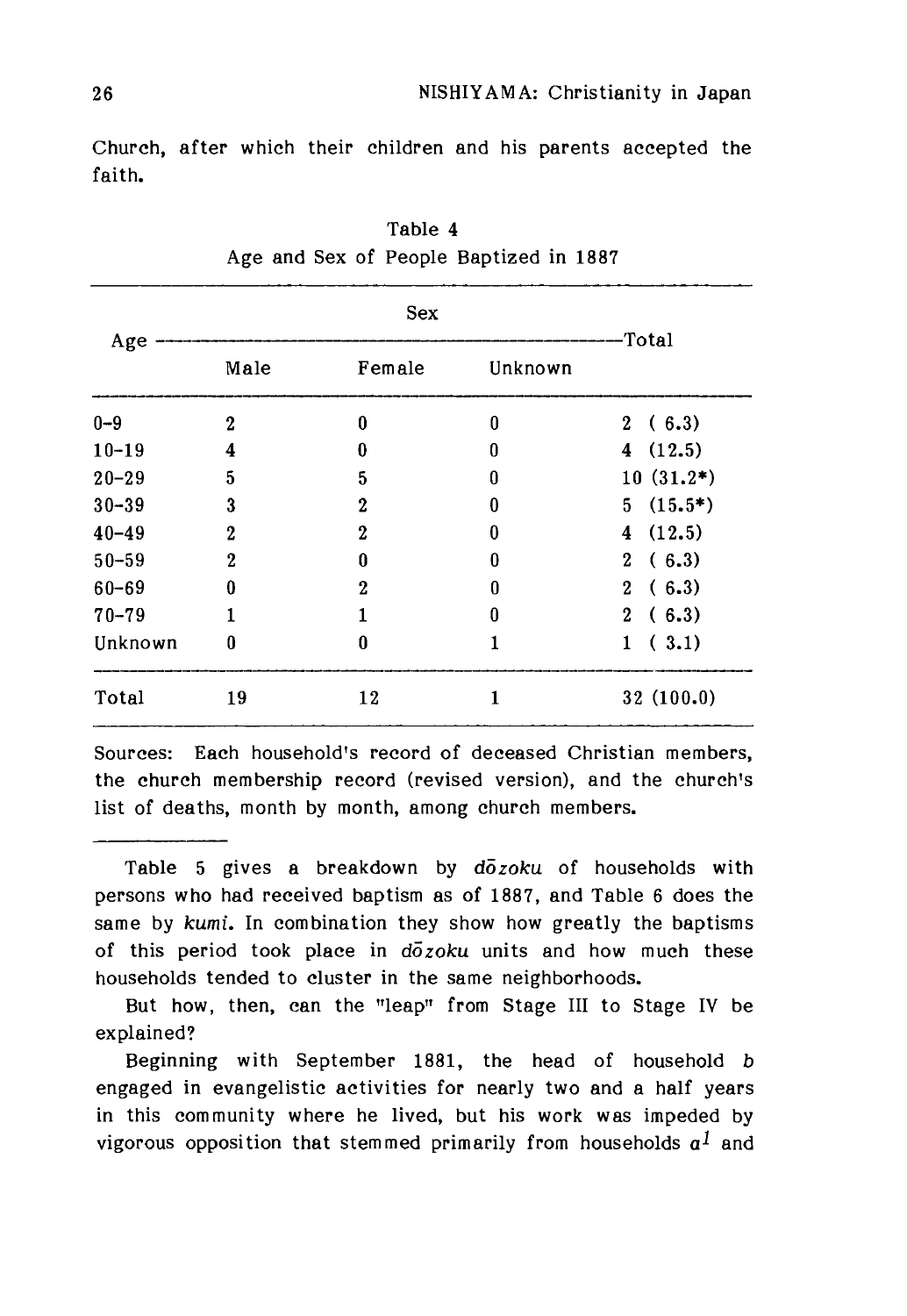$a<sup>2</sup>$  of A *dozoku*. During this period he opened a private nightschool and sought to use it to facilitate his evangelistic work by teaching not only Chinese and history but also the Bible. When the fathers and elder brothers of the night-school students learned

| Dozoku      | No. of Households<br>in the<br>Dozoku | No. of Households<br>with Baptized<br>Members | Percentage |
|-------------|---------------------------------------|-----------------------------------------------|------------|
| A           | 5                                     | 5                                             | 100.0      |
| в           | 4                                     | 4                                             | 100.0      |
| H           | 4                                     | 4                                             | 100.0      |
|             | $\boldsymbol{2}$                      | $\boldsymbol{2}$                              | 100.0      |
| Independent | 7                                     |                                               | 14.3       |
| Total       | 22                                    | 16                                            | 72.7       |

Table 5: *Dozoku* Households with Persons Receiving Baptism

Sources: Same as for Table 4.

| Dozoku      | No. of Households<br>in the<br>Dozoku | No. of Households<br>with Baptized<br>Members<br>Percentage |       |  |
|-------------|---------------------------------------|-------------------------------------------------------------|-------|--|
| A           | 5                                     | 5                                                           | 100.0 |  |
| в           | 4                                     | 4                                                           | 100.0 |  |
| Η           | 4                                     | 4                                                           | 100.0 |  |
|             | 2                                     | 2                                                           | 100.0 |  |
| Independent | 7                                     |                                                             | 14.3  |  |
| Total       | 22                                    | 16                                                          | 72.7  |  |

Table 6: Kumi Households with Persons Receiving Baptism

Sources: Same as for Table 4.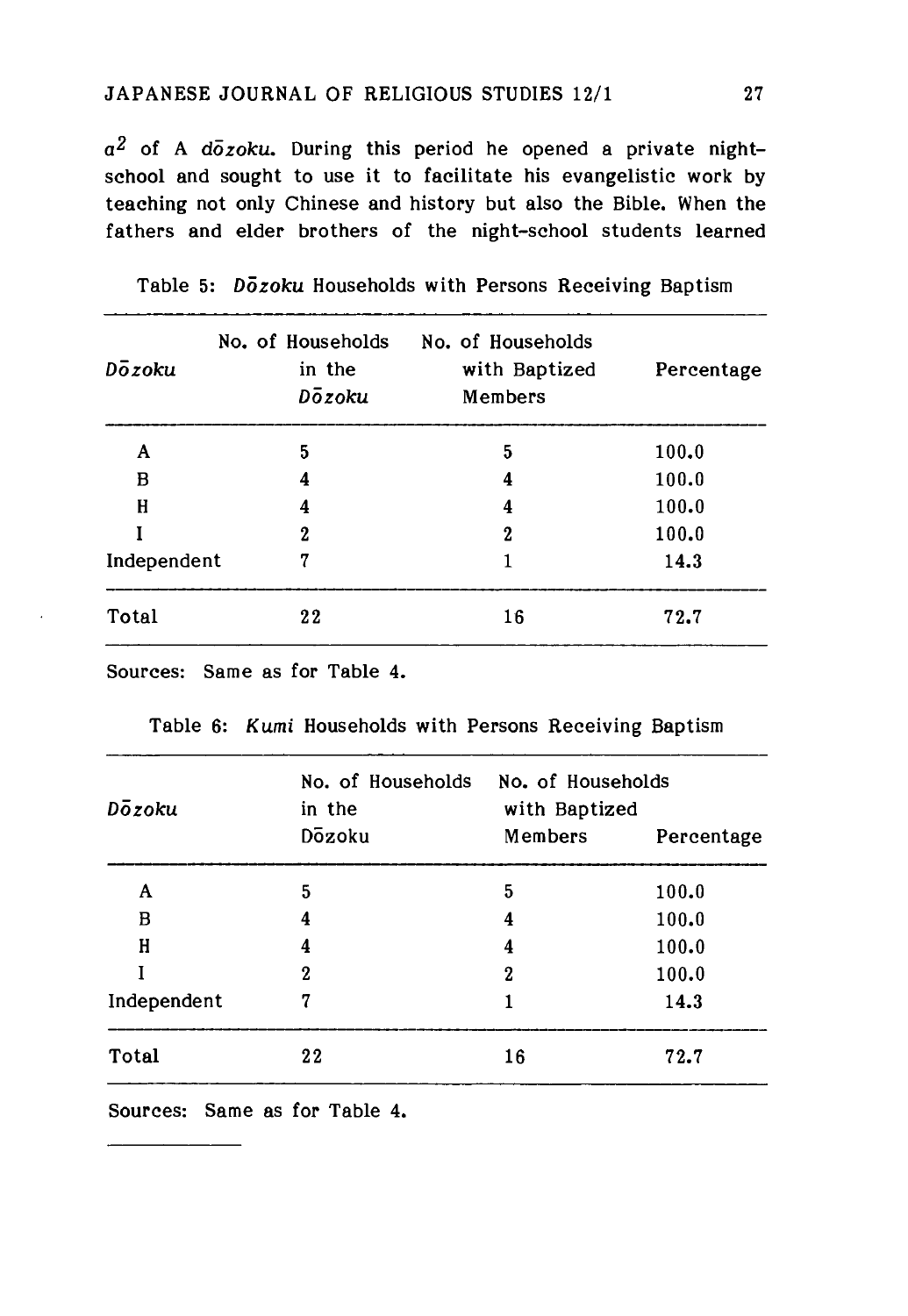that the lectures included material on "Jesusism," they forbade the children to continue (Iida 1921, Yamagata 1924, etc.). This was a period when agricultural depression and the persecution of the people's rights movement were becoming more and more intense, a period when Christianity, hitherto confident that "the morning sun was about to rise over eastern skies" (Rikugo zasshi, Jan. 1882), began to suffer telling blows from the camps of emergent ultranationalism, Confucianism, Buddhism, Taoism, etc. that rode the waves of political and economic change. Christianity now found itself falling into a situation where it was surrounded by enemies on every hand (Sumiya 1961, chaps. 3-4).

In contrast, by about 1887 the starting point of Stage IV, the Christian Church has undertaken a revival movement as a way of meeting this challenge. It thus rebounded from the blows it had suffered, and in suceeding years this carried over without a break into a period of Westernization (Sumiya 1961, chaps. 3-4).

In connection with the change from the "period of conservative reaction" that characterized the 1881-1882 years to the palmy period of Westernization that began about 1887, public opinion reversed itself with regard to Christianity. This eventuated the view that "from a religious perspective [people] are calling for growth on the part of Christianity" (Sawa 1938, vol. 5, pp. 23-24). It is by no means inconceivable that this change in public opinion concerning Christianity should have lent strength to the founding of a church in the community of Shimo Fukuda,

If, however, we look in the community itself for factors that assisted the founding of this church, it becomes necessary to attend to the fact that the group baptism administered in 1887 took place under the leadership of the eldest sons (then aged 20 and 16) of the  $a^1$  and  $a^2$  households of A  $d\bar{o}z$ oku, the most powerful  $d\bar{o}z$ oku in the community. At this period the  $a^1$  and  $a^2$ households were the landowners in a landowner-tenant farmer relationship linking them with nearly every household that had members baptized in this group ceremony. It appears, therefore, that the actions of the  $a^1$  and  $a^2$  households served, on the one hand, to block the adoption of Christianity up to 1882 and, on the other, to make possible the "leap" that took place in 1887.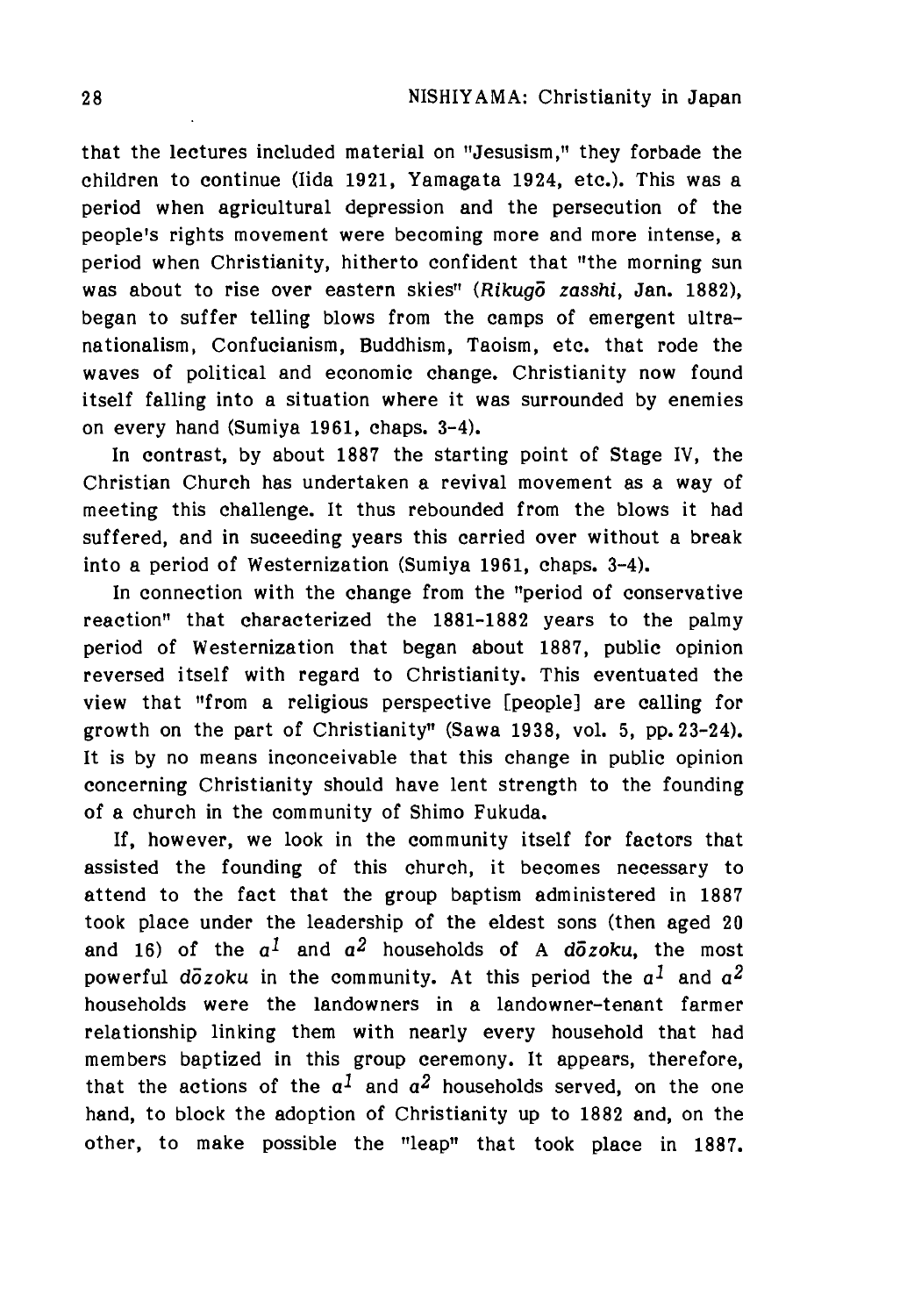Following the establishment of the church, the A and B *dozoku,* which Table 3 shows as the ones with the largest holdings, formed a combination that permitted Christianity a certain degree of stability as it extended its influence within the community.

The factors that assisted Christianity's indigenization in Shimo Fukuda can be identified, then, as the following items: (1) the landowner-tenant farmer relationship that obtained between the  $a<sup>1</sup>$ and  $a^2$  and b households, on the one hand, and the other households that accepted Christianity, on the other; (2) the *dozoku* bonds among the households accepting Christianity; and (3) the neighborhood-cluster relationship.

In 1890 the Fukuda Anglican Episcopal Church went on to extend the faith to the neighboring village of Manzaki, and three years later a church was established there. But because these assisting factors were lacking, the church was dissolved in just four years.

Is it possible, then, to specify at what time the Christianity adopted by Shimo Fukuda actually became indigenous?

If we take as criteria the establishment of Christianity within a household (three generations of family members receiving baptism) and the acquisition of particularly important facilities by the church (a church building, land, graveyard, etc.), it turns out that the time at which Christianity became indigenous in the community was the period between 1907 and 1911. As Table 7 shows, 87.4% of the households with members receiving baptism at the mass ceremony of 1887 had, by 1907, three generations of Christian family members.<sup>11</sup> To this it should be added that the church acquired its graveyard and paddyland between 1907 and 1911.

# THE CONTEMPORARY CHURCH

This section will consider data essential to pursuing the question of substantive change in Christianity that will be taken up in the next section.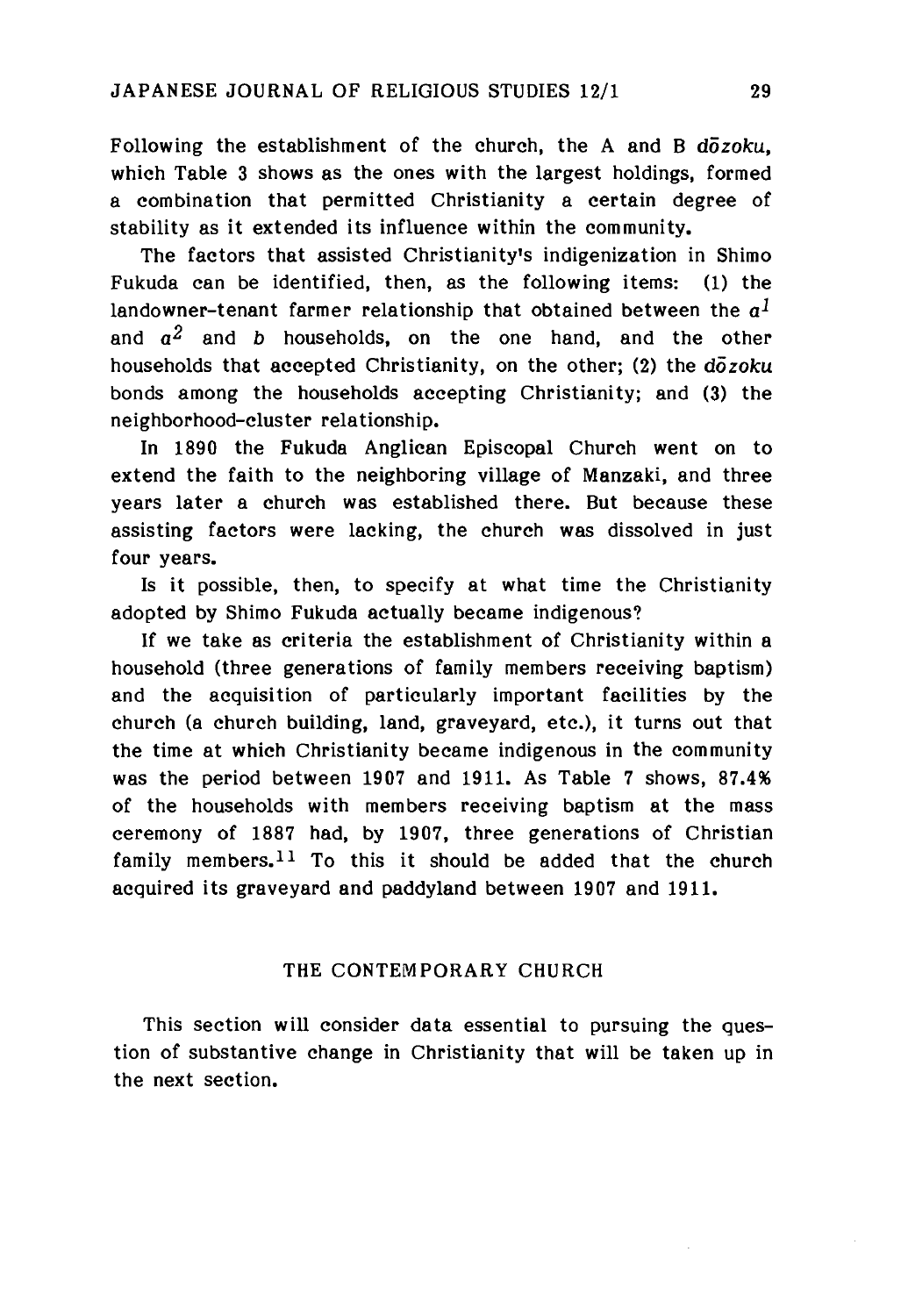# 30 NISHIYAMA: Christianity in Japan

| Table 7 |  |  |  |  |                                                                |  |
|---------|--|--|--|--|----------------------------------------------------------------|--|
|         |  |  |  |  | Years in which Households Produced Third–Generation Christians |  |

| Years during which<br>Third Generation<br>Christians Received Baptism | Number of Households |  |  |
|-----------------------------------------------------------------------|----------------------|--|--|
| In the Meiji Period                                                   |                      |  |  |
| 1887-91                                                               | 6(37.5)              |  |  |
| 1891-96                                                               | 1(6.3)               |  |  |
| 1897-1901                                                             | $5(31.0*)$           |  |  |
| 1902-06                                                               | 1(6.3)               |  |  |
| $1907 - 11$                                                           | 1(6.3)               |  |  |
| Subtotal                                                              | $14(87.4*)$          |  |  |
| In the Taisho Period                                                  |                      |  |  |
| $1912 - 16$                                                           | 0(0.0)               |  |  |
| $1917 - 21$                                                           | 0(0.0)               |  |  |
| $1922 - 25$                                                           | 1(6.3)               |  |  |
| Subtotal                                                              | 1(6.3)               |  |  |
| In the Showa Period                                                   |                      |  |  |
| 1926-29                                                               | 1(6.3)               |  |  |
| Subtotal                                                              | 1(6.3)               |  |  |
| Total                                                                 | 16(100.0)            |  |  |

Source: Same as for Table 4.

# *Geographical Distribution of Church Members*

As of 10 September 1971,<sup>12</sup> Fukuda Anglican Episcopal Church had a total of 108 members. Of this number, 79 (73.2%) resided in the Shimo Fukuda community and 29 (26-8%) outsidfe the oommunity.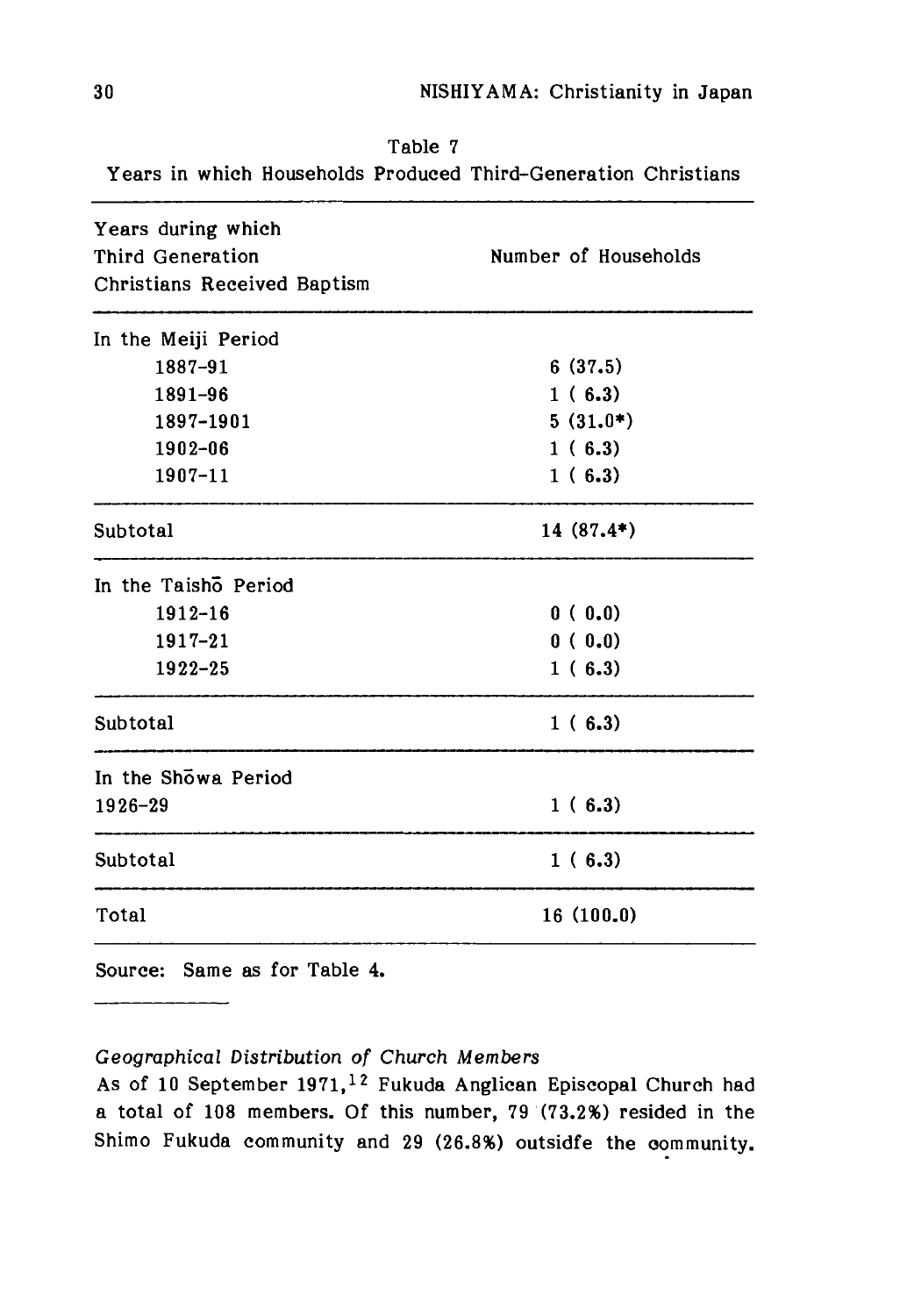Moreover, of these 29 non-resident members 19 (65.8%) were people who had been raised in the community but moved away later in connection with marriage, adoption, formation of an independent household, or the emigration of an entire family. From this we may gain some idea of the closeness of the connection between Fukuda Anglican Episcopal Church and this particular community,

## *The Pattern of Existence of the "Christian Household"*

In Shimo Fukuda, households that have accepted Christianity are spoken of as "Christian households." $13$  Apart from the pastor and his family who come from outside the community, all the residents members of the church are members of "Christian households" that over the generations have followed Christianity as their "household religion." Other than such members, there is not one "individual believer" in the entire community.

During 1971, Shimo Fukuda had a total of 54 households. Of this total, the number of Christian homes (including the pastor and his family) came to 21 (38.9%), the remaining 33 (61.1%) being Buddhist households.<sup>14</sup> For the geographical location of Christian households within the community see Figure 3.

Quite apart from the question of whether the members of Christian households are to be counted as church members,  $15$ Christian households and Buddhist households may be distinguished on the basis of criteria such as: financial support for the church<sup>16</sup> and various kinds of voluntary labor,<sup>17</sup> participation in the major church events,  $18$  and participation in the non-religious voluntary association *Yusanko.19* These routine practices, transcending generational changes in family members, are carried on in what may be regarded as generation after generation of "inter-household contact."

Table 8 shows the current percentage of Christian households in each *dozoku.* The one Christian household in C *dozoku* got a late start since it did not accept Christianity until some time after the mass baptism of 1887. J *dozoku* was an independent household at the time of the mass baptism, but it later established a branch household of its own and thus formed a new *dozoku.* As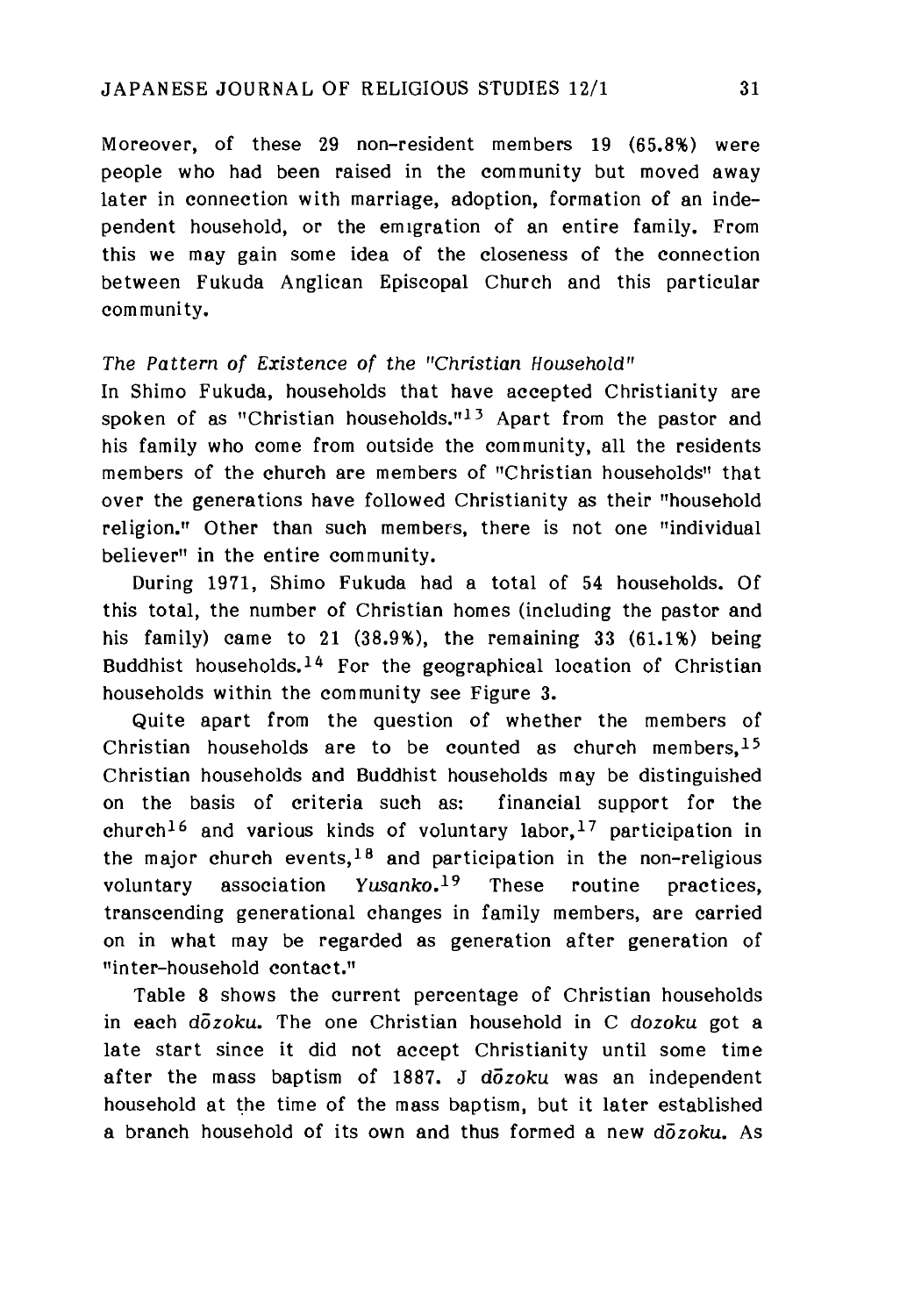#### **pigore 3**

#### **Location of Christian Households within Shimo Fukuda**

as of September 1971



**Note: Christian households are identified with a • sign.**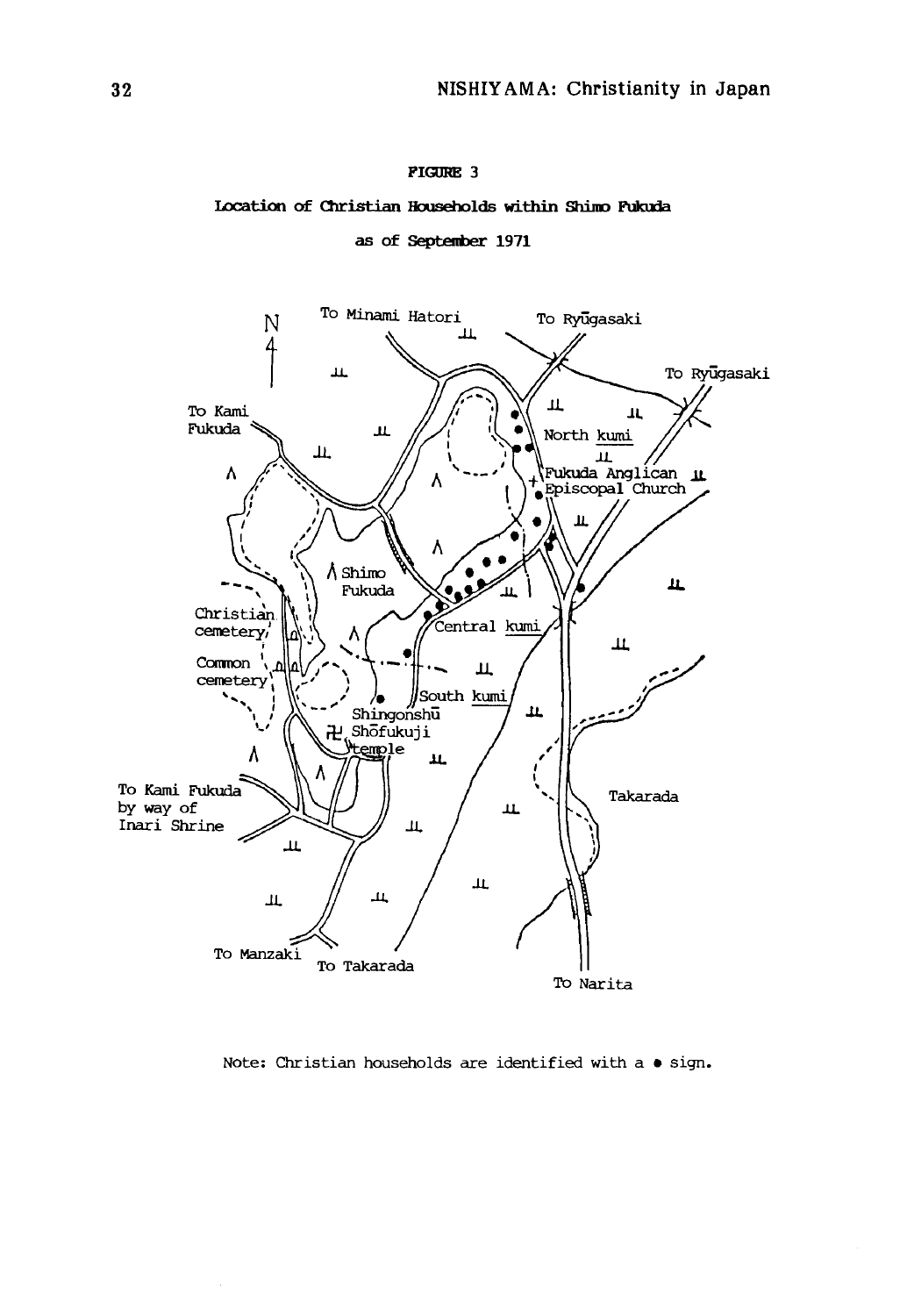this table shows, except for C dozoku, each dozoku listed has Christian households ranging from 80 to 100% of all its constituent households—an unusually high percentage.

| Dozoku       | Constituent<br>Households | Christian<br>Households | Percentage |
|--------------|---------------------------|-------------------------|------------|
| A            | 7                         | 6                       | 85.0       |
| в            | 5                         | 5                       | 100.0      |
| C            | 10                        |                         | 10.0       |
| H            | 5                         | 4                       | 80.0       |
|              | $\boldsymbol{2}$          | 2                       | 100.0      |
| J            | $\boldsymbol{2}$          | 2                       | 100.0      |
| <b>Total</b> | 31                        | 20                      | 64.5       |

Table 8 Percentage of Christian Households in Each *Dozoku*

Table 9 gives the percentage of Christian households in each kumi. The general characteristics shown in Tables 8 and 9 are essentially the same as those that existed at the time the church was founded.

| Table 9                                    |  |  |  |  |  |
|--------------------------------------------|--|--|--|--|--|
| Percentage of Christian Homes in Each Kumi |  |  |  |  |  |

| Kumi    | Constituent<br>Households | Christian<br>Homes | Percentage |
|---------|---------------------------|--------------------|------------|
| North   | 18                        | 9                  | 50.0       |
| Central | 15                        | 11                 | 73.3       |
| South   | 21                        | 1                  | 4.8        |
| Total   | 54                        | 21                 | 38.9       |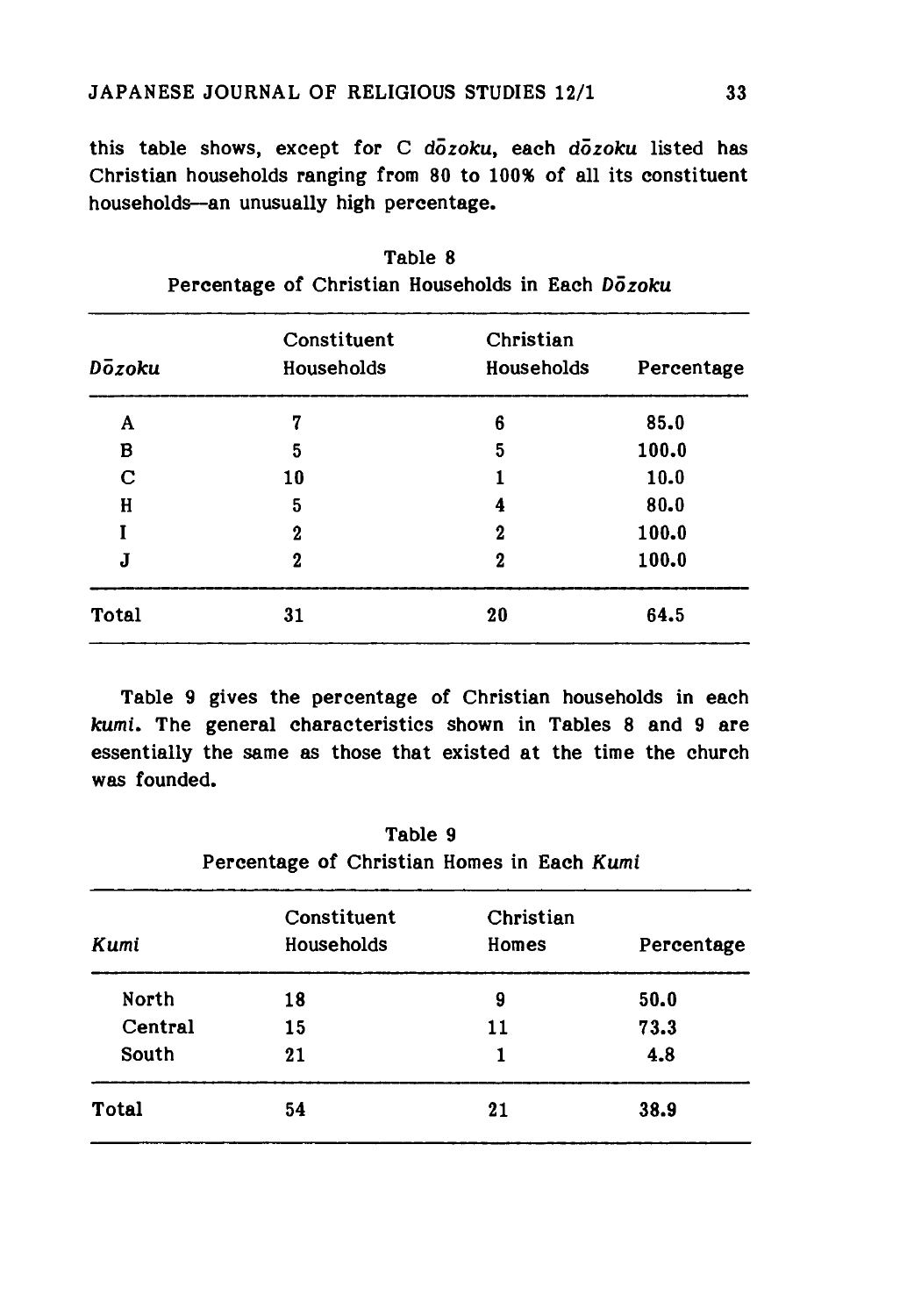Tables 10 and 11 indicate the degree of convergence in contacts among Buddhist and Christian households as regards one "nonreligious" household event in the community. Of these two Tables, the results shown in Table 10 could have been deduced from Table 8, but those of Table 11 could not, for the people with nando roles are chosen not only from the households constituting a *dozoku,* but also from neighboring households,20 In addition, *dozoku* contacts are reciprocal, but nando-role relationships are not.

|  | Table 10                                     |  |
|--|----------------------------------------------|--|
|  | Household Religion and Intra-Dozoku Contacts |  |

|                            | Christian<br>Households | <b>Buddhist</b><br>Households |  |
|----------------------------|-------------------------|-------------------------------|--|
| Christian Households       | 33 (76.7)               | 10(24.4)                      |  |
| <b>Buddhist Households</b> | 10(23.3)                | 31(75.6)                      |  |
| Total                      | 43 (100.0)              | 41(100.0)                     |  |

Note: This Table includes 1 Christian household that moved away in 1961 but maintains its contacts.

| Household Religion and Nando Roles |  |
|------------------------------------|--|
|                                    |  |

Table 11

| Served Households | Serving Households |                 |  |
|-------------------|--------------------|-----------------|--|
|                   | Christian          | <b>Buddhist</b> |  |
| Christian         | 96 (76.8)          | 18(22.2)        |  |
| <b>Buddhist</b>   | 29(23.2)           | 63 (77.8)       |  |
| Total             | 125(100.0)         | 81(100.0)       |  |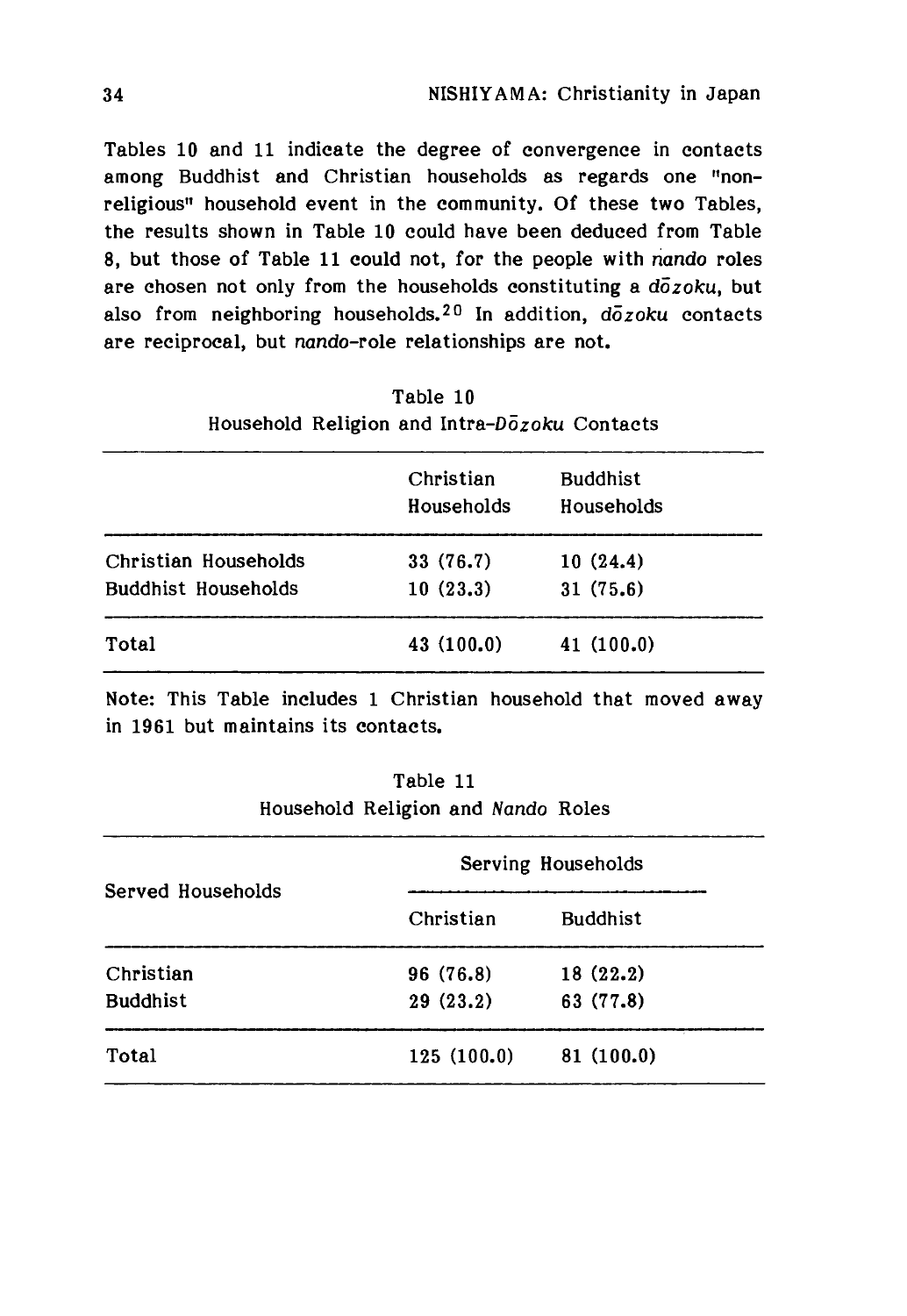From Tables 10 and 11 it may be seen that there is a pronounced tendency, so far as these "non-religious" events are concerned, for Christian households to associate with Christian households and for Buddhist households to associate with Buddhists. But apart from these particularly important household relationships, the households of Shimo Fukuda, far from remaining within the confines of their own religious group, are relatively free about associating with each other.<sup>21</sup>

In comparing Christian and Buddhist households, one notes that the former generally trace their founding to an earlier date than the latter. Thus whereas 65.8% (13) of the Christian households were founded no later than the final decades of the Edo period (1603-1867), 60.6% (20) of the Buddhist households were not founded until after the beginning of the Meiji period (1868-1911).

Today, however, the households belonging to these two groups do not exhibit any conspicuous disparities either in occupation or in social status.

Table 12 compares Christian and Buddhist households with respect to the proportion of total household income deriving from possible types ranging from completely argicultural to completely non-agricultural. Type A represents income that is entirely

| Type of Household<br>Income | Christian<br>Household | <b>Buddhist</b><br>Household |
|-----------------------------|------------------------|------------------------------|
| A                           | 0(0.0)                 | (0.0)<br>0                   |
| в                           | 3(15.0)                | 6(18.2)                      |
| C                           | 6(30.0)                | 4(12.1)                      |
| D                           | 5(25.0)                | 12(36.4)                     |
| Е                           | 4(20.0)                | 3(9.1)                       |
| F                           | 2(10.0)                | (24.2)<br>8                  |
| <b>Total</b>                | 20(100.0)              | 33(100.0)                    |

Table 12 Household Religion and Type of Household Income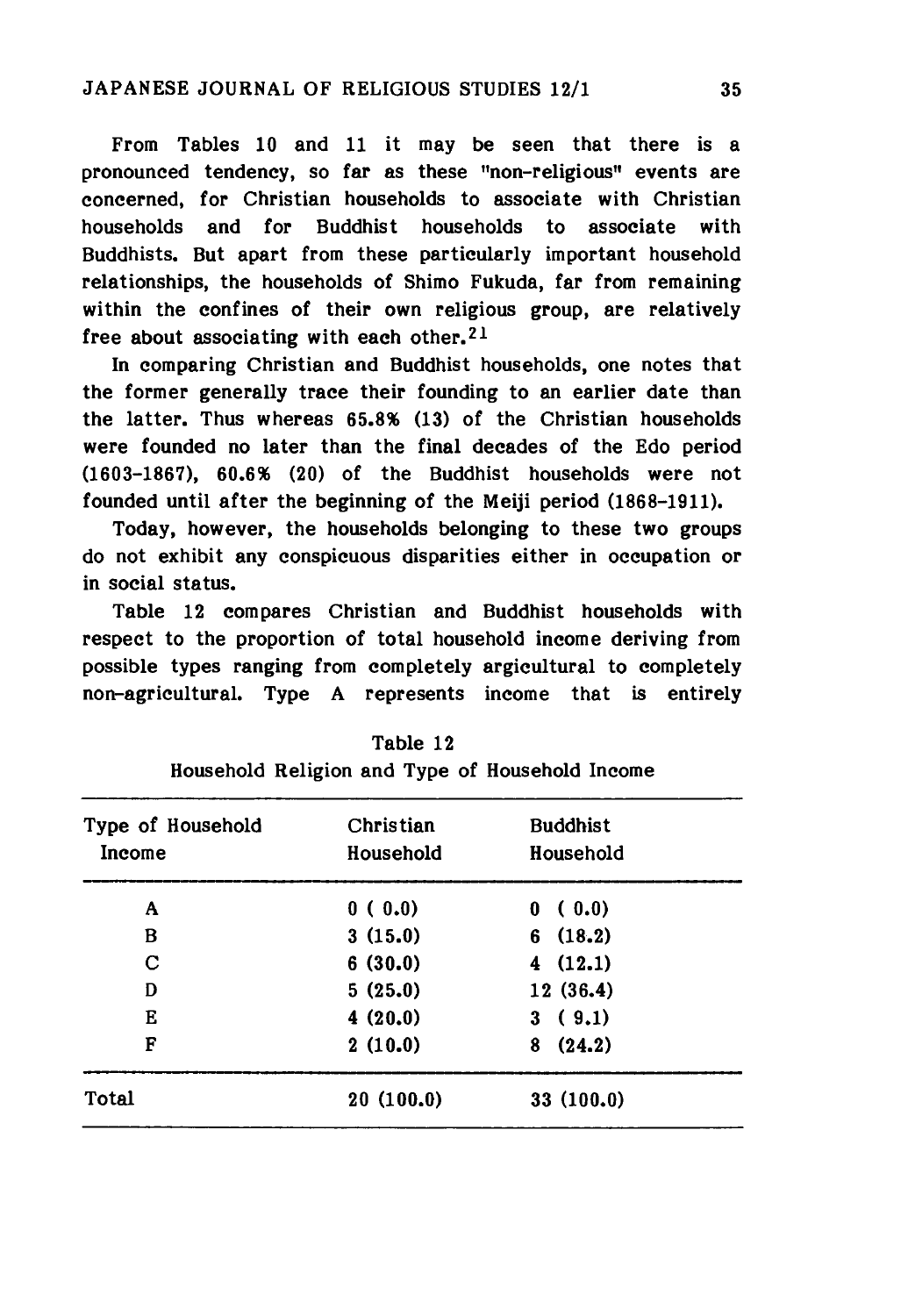agricultural, type B income that is predominantly agricultural, and type C income that is more agricultural than non-agricultural; type D indicates income that is more non-agricultural than agricultural, type E income that is predominantly non-agricultural, and type F income that is entirely non-agricultural. As this Table shows, the Christian households, partly because they were established earlier, rely somehwat more heavily on agricultural income than the Buddhist. The difference between the the two groups, however, is not pronounced.

Today's community, moreover, having experienced the Occupation land reform, is one in which the distribution of arable land is far more equal than it was at the time the church was founded. Just as there are no households with more than 30 tan (7.4 acres or 3 hectares) of land, so there are none with no land whatever. In positive terms, the largest number of households (13) now have more than 10 but less than 20 tan (2.45-4.9 acres op .992-1.98 hectares) of arable land. Here again, there is no conspicuous difference in percentage of land holdings as between the Christian and Buddhist households.

### *The Religious Practices of Church Members*

Table 13 indicates, for church members resident in the community, the number of males and females constituting first-generation Christians, second-generation Christians, etc.22 If the totals for people in the fourth through the sixth generations are added together, the result is over 50% of the overall total—a fact suggestive of the degree to which the Christianity of Shimo Fukuda, framed by the Christian household, is constituted by successive generations from household units. The high percentage of women (40%) counted as first-generation Christians derives partly from the fact that most the brides who marry into Christian households first accept Christianity after entering their new family, partly from the fact that the females born into Christian households, after growing up, usually marry into households outside the community.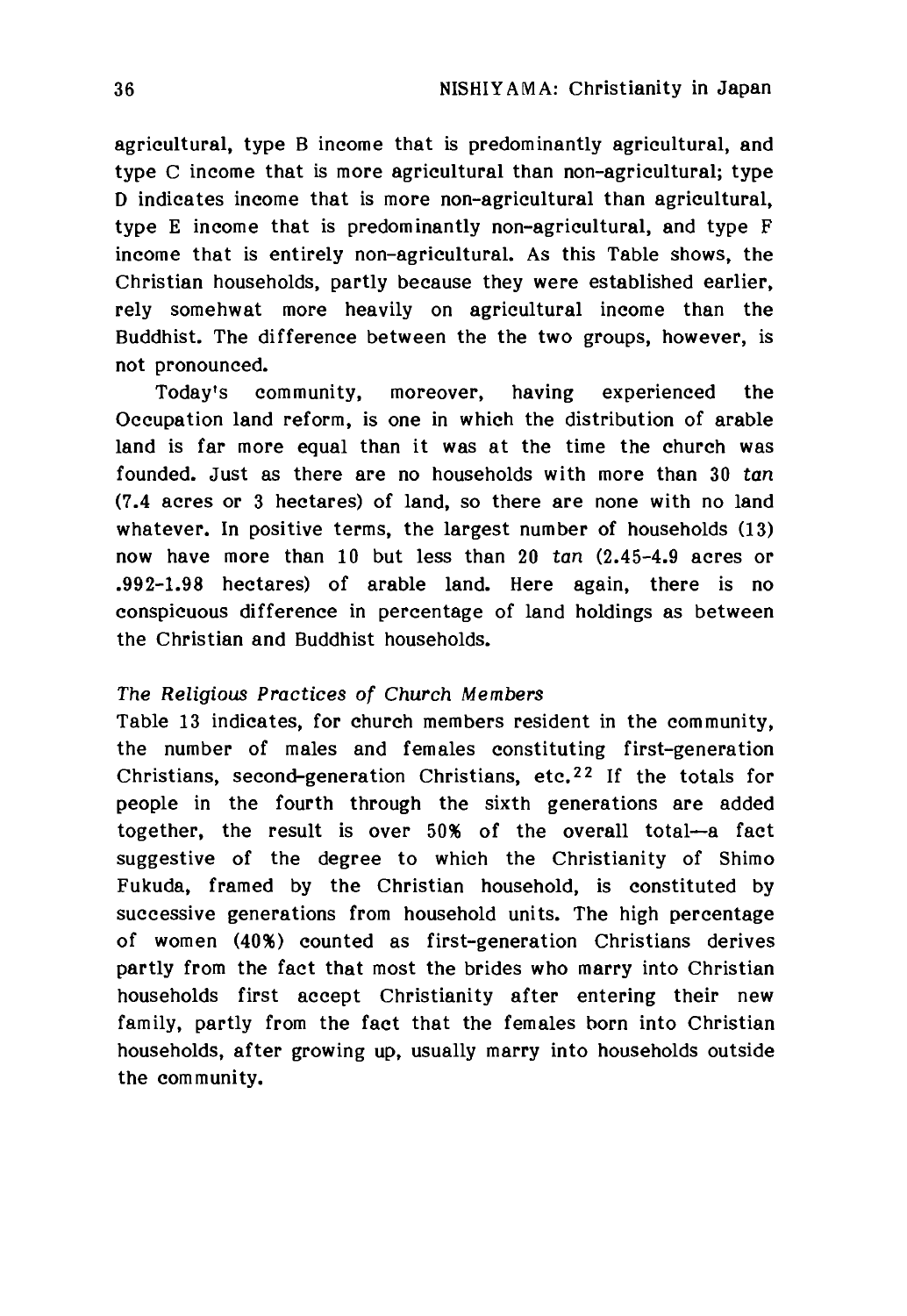## Table 13

Church Members Resident in the Community Grouped as First and Succeeding Generations of Christians

| Generation | Male      | Female    | Total     |
|------------|-----------|-----------|-----------|
| First      | 1(2.9)    | 18(40.0)  | 19(24.1)  |
| Second     | 2(5.9)    | 2(4.5)    | 4(5.1)    |
| Third      | 7(20.6)   | 6(13.3)   | 13(16.4)  |
| Fourth     | 13(38.2)  | 8(17.8)   | 21(26.6)  |
| Fifth      | 9(26.5)   | 11(24.4)  | 20(25.3)  |
| Sixth      | 2(5.9)    | 0(0.0)    | 2(2.5)    |
| Total      | 34(100.0) | 45(100.0) | 79(100.0) |

Note: These figures represent all church members resident in Shimo Fukuda, including not only the pastor and his family but also family members who have left home.

In this connection it may be observed that the majority of Shimo Fukuda women who are raised in Christian households but marry into non-Christian households, whether inside or outside the community, cut their ties with the church. Conversely, unless there are strong reasons for doing otherwise, by far the greater part of those who marry into a Shimo Fukuda Christian household, abiding by its customs, receive baptism and become members of Fukuda Anglican Episcopal Church. Again, the children born to Christian households ordinarily receive infant baptism soon after birth, and they receive confirmation when they become middle school or high school students.

Table 14 shows, for the total number of church members, the percentage of those who received baptism as infants and the percentage of those who received baptism as adults. Attention is invited to the fact that among church members resident in the community, those baptized as infants account for more than half (60.8%) of the total.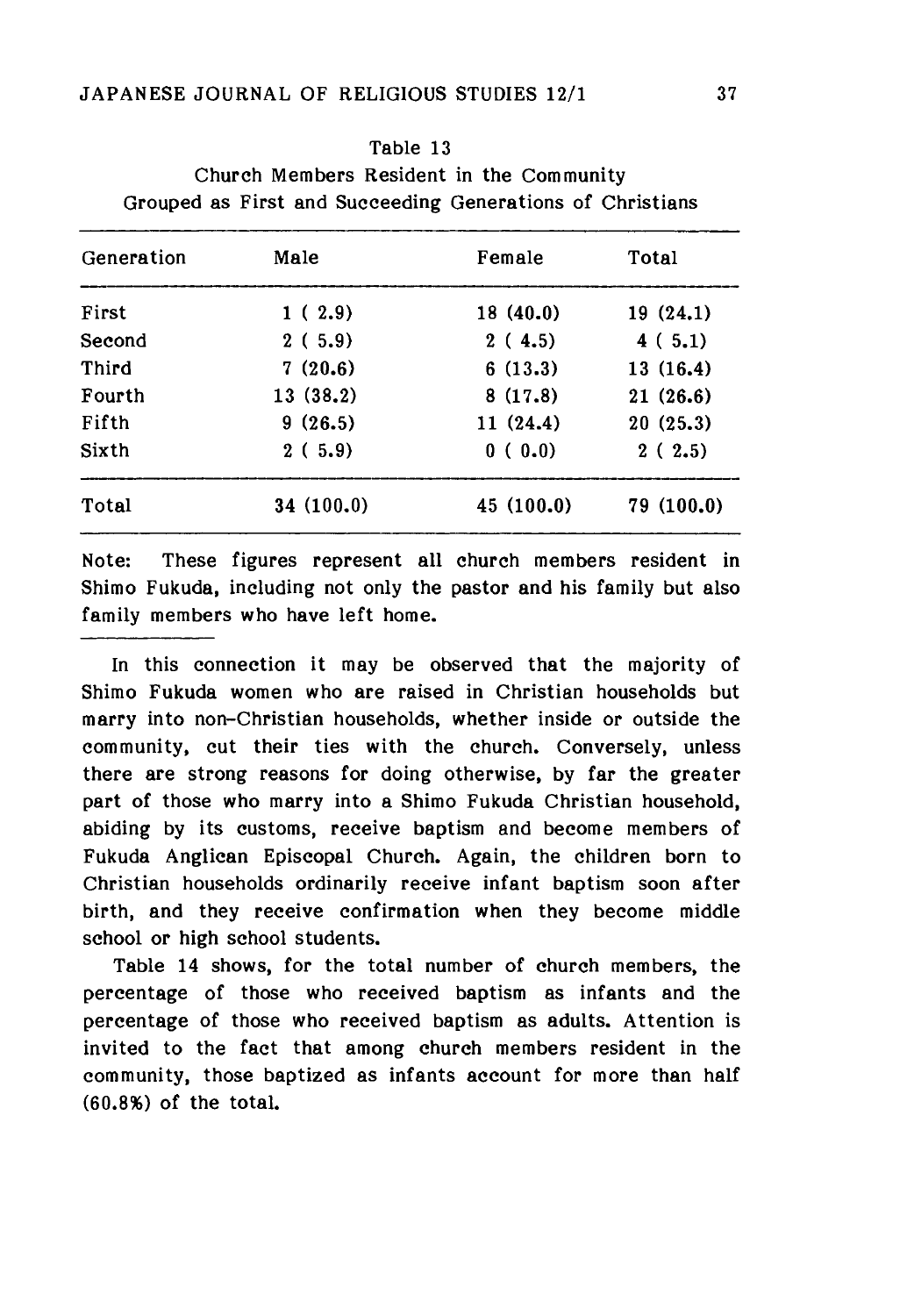| Infant Baptism and Adult Baptism among All Church Members |                 |                  |            |  |
|-----------------------------------------------------------|-----------------|------------------|------------|--|
| Type of                                                   | Church Members  | Church members   | Total      |  |
| Baptism                                                   | Residing within | Residing outside |            |  |
| Received                                                  | the Community   | the Community    |            |  |
| Infant                                                    | 48 (60.8)       | 12(41.4)         | 60(55.6)   |  |
| Adult                                                     | 31(39.2)        | 17(58.6)         | 48 (44.4)  |  |
| Total                                                     | 79(100.0)       | 29 (100.0)       | 108(100.0) |  |

Table 14

Table 15 presents the results of asking people who received adult baptism and people who received confirmation about their motivation for accepting Christianity. The item included a number of possible responses, such as "Because of the attractiveness of Christian teachings," "Because of the attractiveness of the pastor's personality and life-outlook." "Because of the attractiveness of a lay believer's personality and life-outlook." etc.-responses that could be regarded as indicative of active motivation. As it turned out, however, the answer that the overwhelming majority of respondents selected was "Because Christianity is the religion of my household." This is the motivation given by 78.6% of

Table 15: Motivation of Church Members Resident in the Community for Accepting Adult Baptism op Confirmation

| Motivation                                          | Members who<br>Received<br><b>Adult Baptism</b> | Members who<br>Received<br>Confirmation |
|-----------------------------------------------------|-------------------------------------------------|-----------------------------------------|
| Because Christianity is the                         |                                                 |                                         |
| religion of my household 22 (78.6)<br>Other answers |                                                 | 29 (67.4)                               |
| (7 selections)                                      | 6(21.4)                                         | 14(32.6)                                |
| Total                                               | 28(100.0)                                       | 43 (100.0)                              |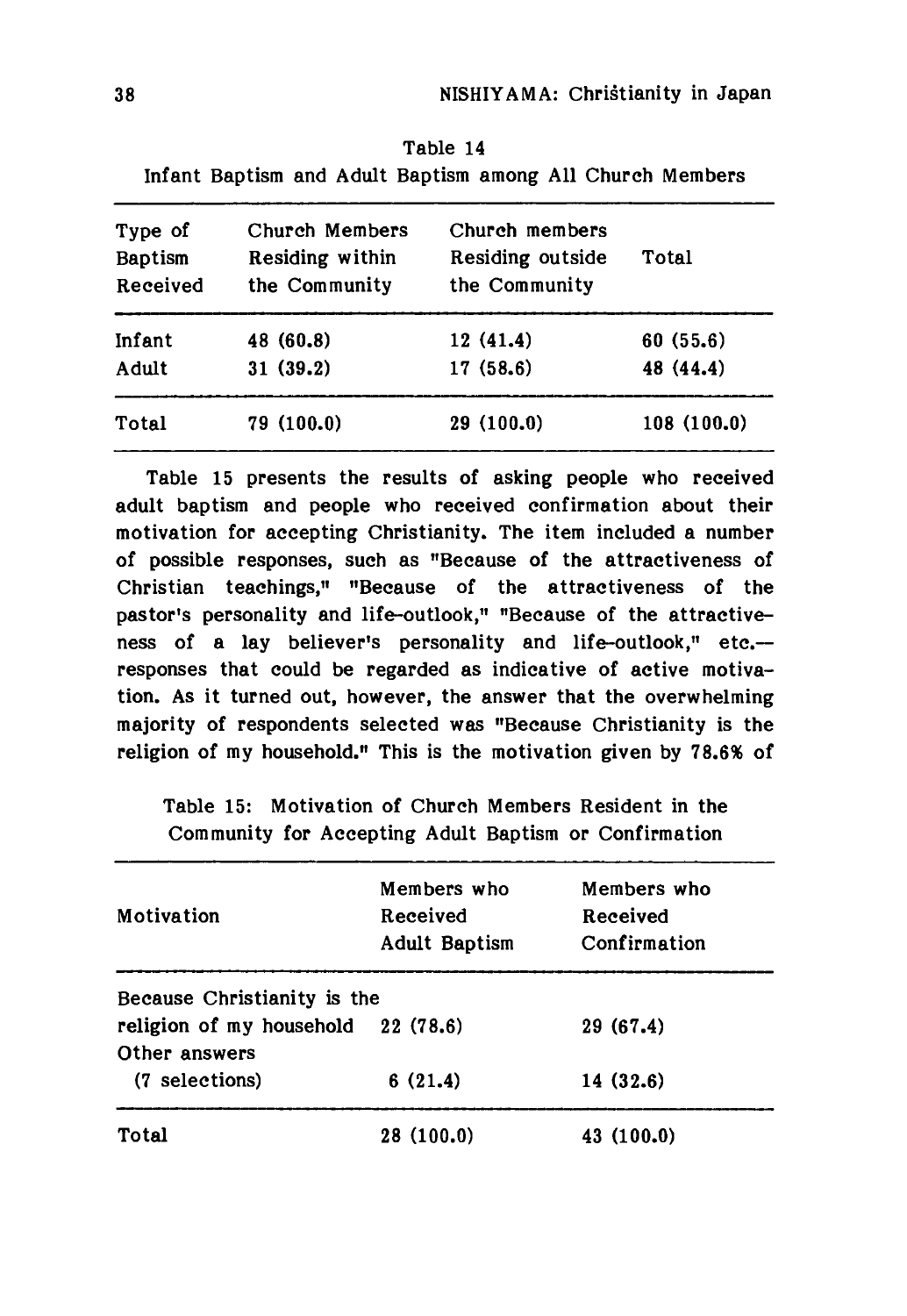Note: The total number of people in Shimo Fikuda who have accepted adult baptism is 31, none of whom have left home; the total number of people who have received confirmation is 54, of whom 4 have left.

| Frequency of      | Inquirers            |                       | <b>Baptized</b> Persons |           |
|-------------------|----------------------|-----------------------|-------------------------|-----------|
| Attendance        |                      | Unconfirmed           | Confirmed               | Total     |
| Nearly every      |                      |                       |                         |           |
| Sunday/2-3 times  |                      |                       |                         |           |
| per month         | 0(0.0)               | 3(17.7)               | 17(39.6)                | 20(33.4)  |
| About once        |                      |                       |                         |           |
| a month           | 1(4.5)               | 0(0.0)                | 3(7.0)                  | 3(5.0)    |
| 5-6 times a year/ |                      |                       |                         |           |
| 2-3 times a year  |                      | 1(4.5) 1(5.9)         | 8(18.6)                 | 9(15.0)   |
| Almost never      | $20(91.0)$ 13 (76.4) |                       | 15(34.8)                | 28 (46.0) |
| Total             |                      | 22 (100.0) 17 (100.0) | 43 (100.0)              | 60(100.0) |

Table 16: Church Attendance during the Past Year by Members of Christian Households

Note: "Inquirers" refers to members of Christian households who have not yet been baptized and thus are not yet church members. The total number of baptized persons who remain unconfirmed is 25 (of whom 1 has left home). The total number of baptized persons who have received confirmation is 70 (of whom 5 have left home). "The past year" refers to the 12-month period ending 10 September 1971. The same definitions apply in the tables that follow.

those who received adult baptism and by 67.4% of those who received confirmation—a passive response indicative of a traditional orientation. This suggests that the life of faith is Shimo Fukuda community today is perhaps to be characterized as one of somewhat less than conscious, autonomous commitment.

In point of fact, the results in tables 16-19 confirm this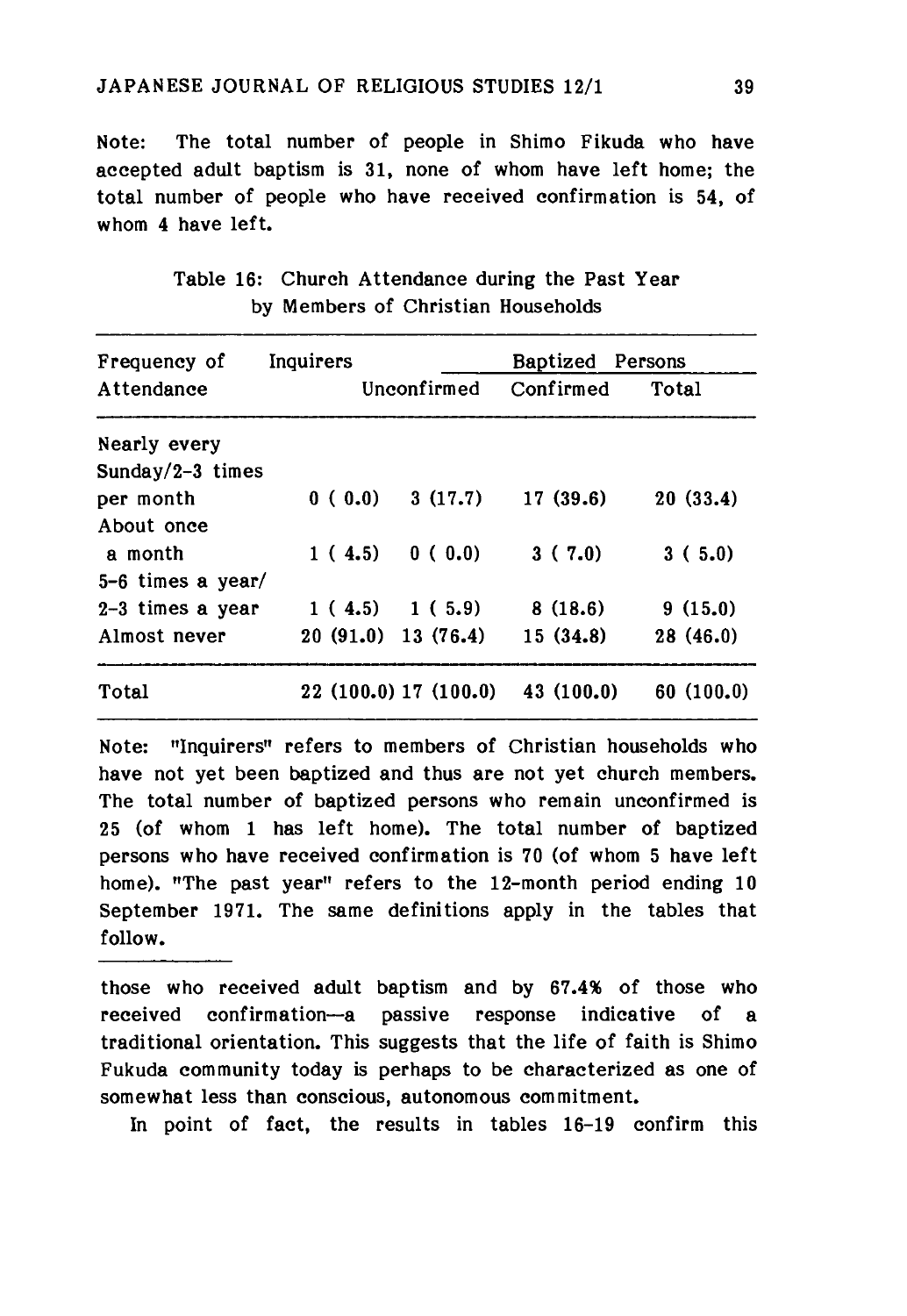| Type of<br>Worship                      | Inquirers           |                                    | <b>Baptized Persons</b>                                                               |                       |
|-----------------------------------------|---------------------|------------------------------------|---------------------------------------------------------------------------------------|-----------------------|
| Posses-<br><b>Material</b><br>sion      |                     | Unconfirmed Confirmed              |                                                                                       | Total                 |
| Bible<br>Have<br>Not have               | 1(4.5)<br>21(95.5)  | 5(29.4)<br>12(70.6)                | 28(65.1)<br>15(34.9)                                                                  | 33(55.0)<br>27(45.0)  |
|                                         |                     |                                    |                                                                                       |                       |
| Prayer-<br>Have<br>book Not have        | 0(0.0)<br>22(100.0) | 5(29.4)<br>12(70.6)                | 24(55.8)<br>19(44.2)                                                                  | 29 (48.4)<br>31(51.6) |
| Hymn-<br>Have<br>Not have<br>book       | 0(0.0)<br>22(100.0) | 3(17.7)<br>14 (82.3)               | 24(55.8)<br>19(44.2)                                                                  | 27(45.0)<br>33(55.0)  |
| Total                                   |                     | by members of Christian Households | $22(100.0)$ 17 (100.0) 43 (100.0)<br>Table 18: Bible reading at Home during Past Year | 60(100.0)             |
| Inquirers                               |                     |                                    | <b>Baptized Persons</b>                                                               |                       |
| Frequency                               |                     | Unconfirmed                        | Confirmed                                                                             | Total                 |
| R<br>Almost daily<br>e<br>$\bf{a}$      | 0(0.0)              | 0(0.0)                             | 1(2.3)                                                                                | 1(1.7)                |
| Once a week<br>d                        | 0(0.0)              | 0(0.0)                             | 3(7.0)                                                                                | 3(5.0)                |
| B<br>Once a month<br>i<br>Almost never/ | 0(0.0)              | 3(17.7)                            | 10(23.3)                                                                              | 13(21.7)              |
| Never<br>ь<br>ι.                        | 10(45.5)            | 11(64.6)                           | 28(65.1)                                                                              | 39(65.0)              |
| Subtotal<br>e                           | 10(45.5)            | 14(82.3)                           | 42 (97.7)                                                                             | 56 (93.4)             |
|                                         |                     |                                    |                                                                                       |                       |
| Never read it                           | 12(54.5)            | 3(17.7)                            | 1(2.3)                                                                                | 4(6.6)                |

Table 17: Worship Materials that Exist in Christian Households and are Generally for the use of the Respondent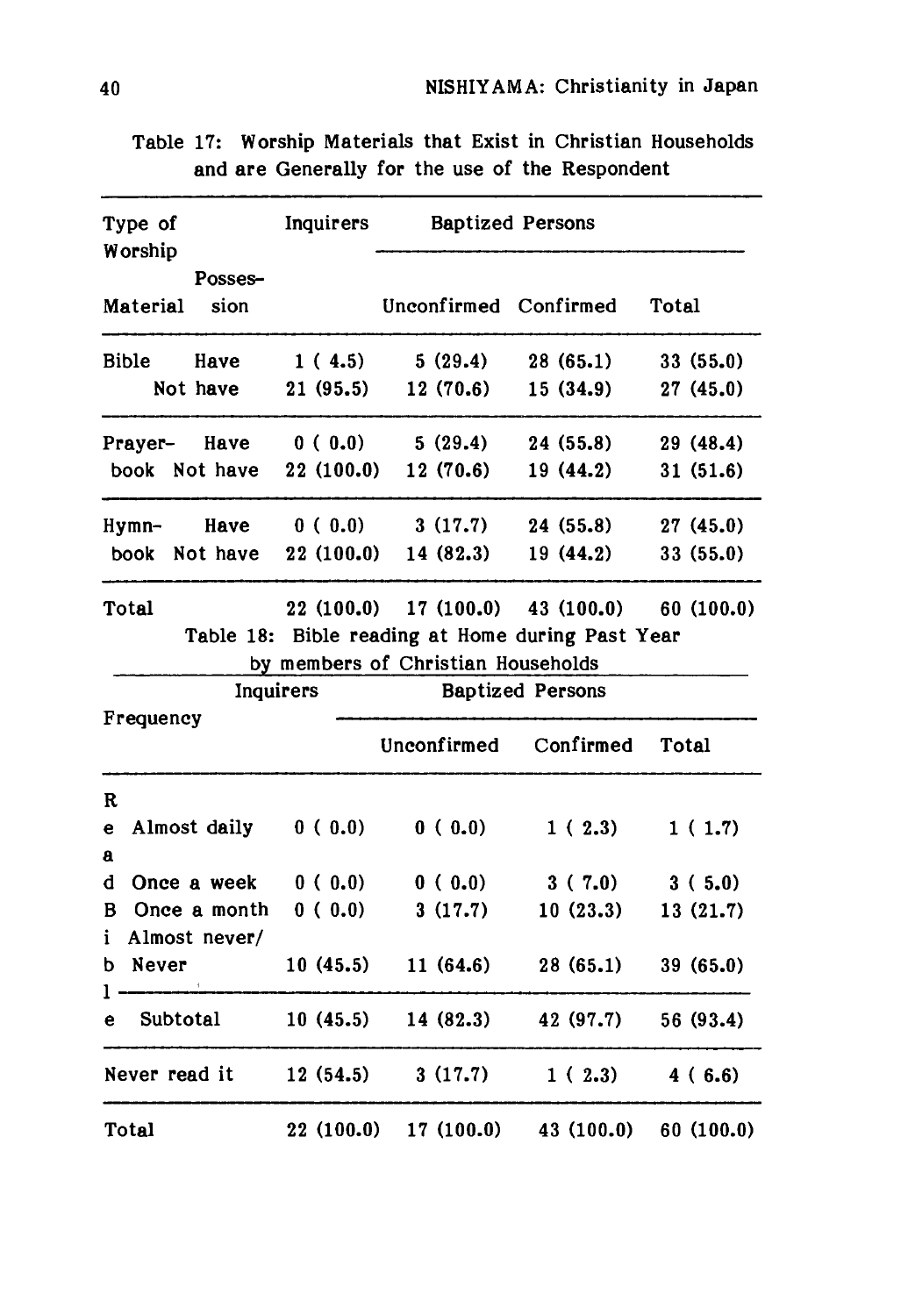suggestion. These results are also of considerable importance for taking up, in the next section, the question of substantive change in Christianity.

| Frequency     |               | Inquirers   | <b>Baptized Persons</b> |            |           |  |  |
|---------------|---------------|-------------|-------------------------|------------|-----------|--|--|
|               |               |             | Unconfirmed Confirmed   |            | Total     |  |  |
| D             | Daily         | 0.0)<br>0 ( | 0(0.0)                  | 11(25.6)   | 11(18.6)  |  |  |
| i.            | Occasionally  | 0(0.0)      | 2(11.8)                 | 3(7.0)     | 5(8.)     |  |  |
| d             | Special times | 0(0.0)      | 0(0.0)                  | 4(9.3)     | 4(6.5)    |  |  |
| s<br>$\Omega$ | Subtotal      | 0.0)<br>0 ( | 2(11.8)                 | 18 (41.9)  | 20(33.4)  |  |  |
|               | Never done so | 22(100.0)   | 15(88.2)                | 24(55.8)   | 39(65.0)  |  |  |
|               | No answer     | 0(0.0)      | 0(0.0)                  | 1(2.3)     | 1(1.6)    |  |  |
|               | Total         | 22(100.0)   | 17(100.0)               | 43 (100.0) | 60(100.0) |  |  |

Table 19: Family Worship at Home during the Past Year

# CONTACT WITH TRADITIONAL RELIGION AND THE QUESTION OF SUBSTANTIVE CHANGE

The problem to be considered here is that of the nature and degree of substantive change that Christianity in the Shimo Fukuda community has experienced now that some ninety years have passed since evangelism was begun. Particular attention will be paid to the ancestral cult.

### *The Traditional Religious Facilities of the Household*

The results of taking all the households of Shimo Fukuda, classifying them as either Christian or Buddhist, and comparing the two groups with regard to their possession of religious facilities traditional to the household, are shown in Table 20. The "substitute" referred to in the first type signifies a place to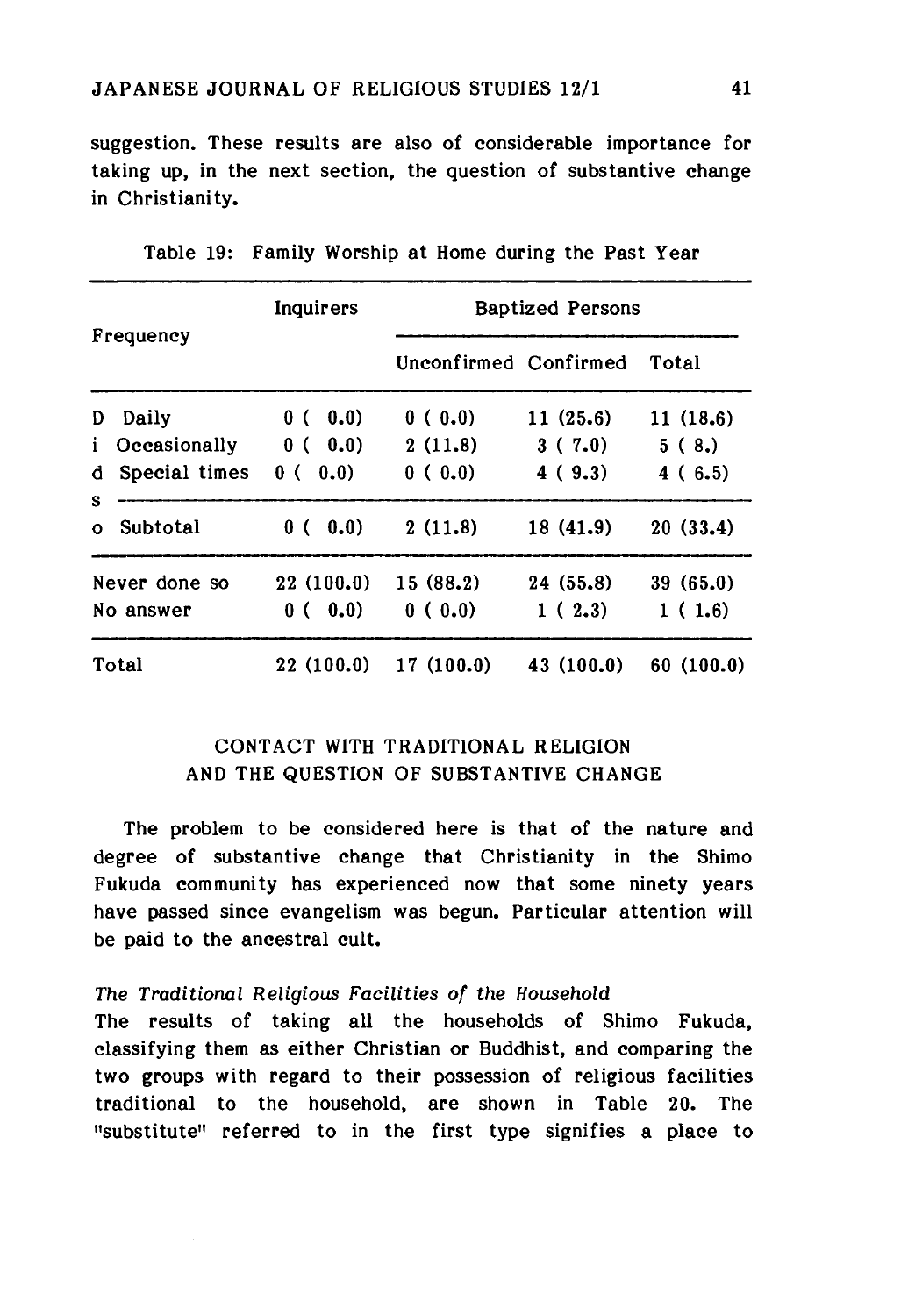venerate the ancestors other than the traditional altar; it is peculiar to the Christian households. Generally it has a cross, a photograph of the deceased, a flower vase, and an incense burner, but it may have, exceptionally, something similar to a mortuary tablet but engraved with a cross.<sup>23</sup>

A bird's eye view of Table 20 shows that the Christian and Buddhist households exhibit diametrically opposed tendencies as regards possession of two types of facilities: the kami altar and an altar for the kitchen kami or the well kami. Conversely, the Christian and Buddhist households (despite a slight lag on the part of the Christians) tend to follow the same practice as regards having a place to venerate the ancestors and a shrine for the house-kami. It should be noted, however, that what they hold in common is the tendency to have a place to venerate the ancestors, but not to have a house-kami shrine.

The circumstances that result in a low percentage of house kami shrines differ, however, for the Christian and Buddhist households. As mentioned above, the Christian households were established somewhat earlier than the Buddhist, 65% of the Christian households having been established during the closing decades of the Edo period. At the time they began, most of these households had a shrine for the house-kami, but on accepting Christianity during the Meiji period, they removed or discarded this shrine along with other traditional religious facilities.24 Consequently, the percentage of Christian households possessing such a shrine remains low to the present day. It should also be indicated that the house-kami shrines of this area are constructed not of straw but of stone, so once thrown away, they are hard to replace.

As for the Buddhist households, 60.6% of them were founded, we have seen, after the opening of the Meiji period, but at this late date they generally did not establish new house-kami shrines. This is the reason for their low percentage.

The question to be considered here is: what are the reasons for the fact that both groups showed high scores with regard to having a place to venerate the ancestors? For 78.8% of the Buddhist households to indicate that they have a buddha altar is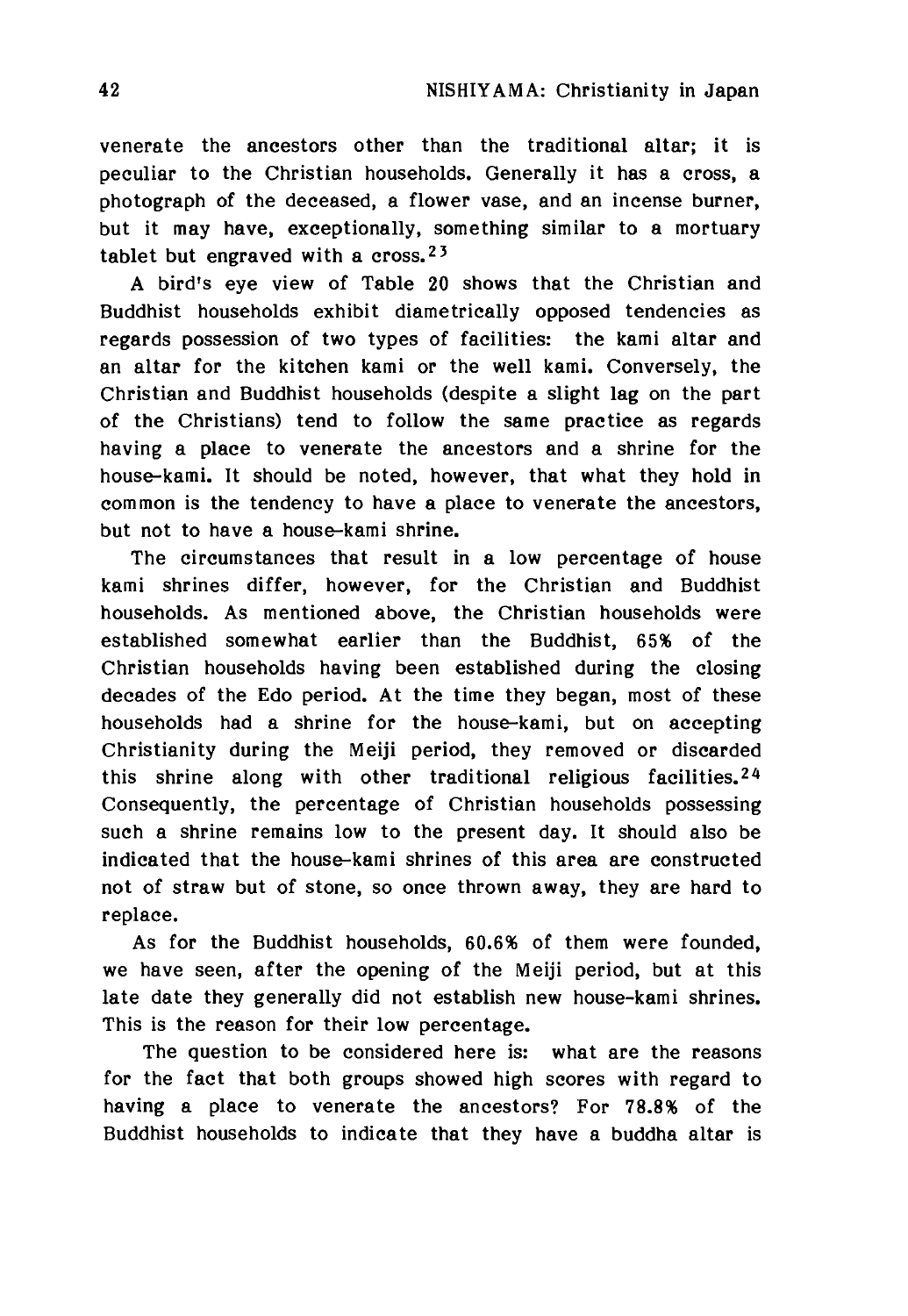| Type of Facility Possession                   |                                       | Christian<br>Household          | <b>Buddhist</b><br>Household |  |
|-----------------------------------------------|---------------------------------------|---------------------------------|------------------------------|--|
| A place to venerate                           | H<br>A Buddha altar<br>a A substitute | 6(28.6)<br>6(38.1) 0(0.0)       | 26 (78.8)                    |  |
| the ancestors                                 | v<br>Subtotal<br>e                    | 14 (66.7)                       | 26 (78.8)                    |  |
|                                               | Do not have                           | 7(33.3)                         | 7(21.2)                      |  |
| Kami altar                                    | Have<br>Do not have                   | 7(33.3)<br>14 (66.7)            | 26(78.8)<br>7(21.2)          |  |
| A house-kami<br>Have<br>shrine<br>Do not have |                                       | 3(14.3)<br>18(85.7)             | 7(21.2)<br>26 (78.8)         |  |
| Kitchen kami altar,<br>well kami altar, etc.  | Have<br>Do not have                   | $2(9.5)$ 19 (57.6)<br>19 (90.5) | 14 (42.4)                    |  |
| Totals                                        |                                       | 21(100.0)                       | 33(100.0)                    |  |

Table 20 Household Possession of Traditional Religious Facilities

hardly unusual, given their religious affiliation.25 Attention focuses, therefore, on the Christian households. Their situation can be described as follows.

Most of the Christian households removed or discarded their buddha altars during the Meiji period (1868-1911), and their "altarless state" continued until the early years of the Showa period (1926- ). But from about the time of the "Fifteen-Year War" that began with the Machurian incident of 1931, a growing number of these households began to set up buddha-altar substitutes in order to have a place to "remember" their war-dead. At this time, however, almost none of the Christian households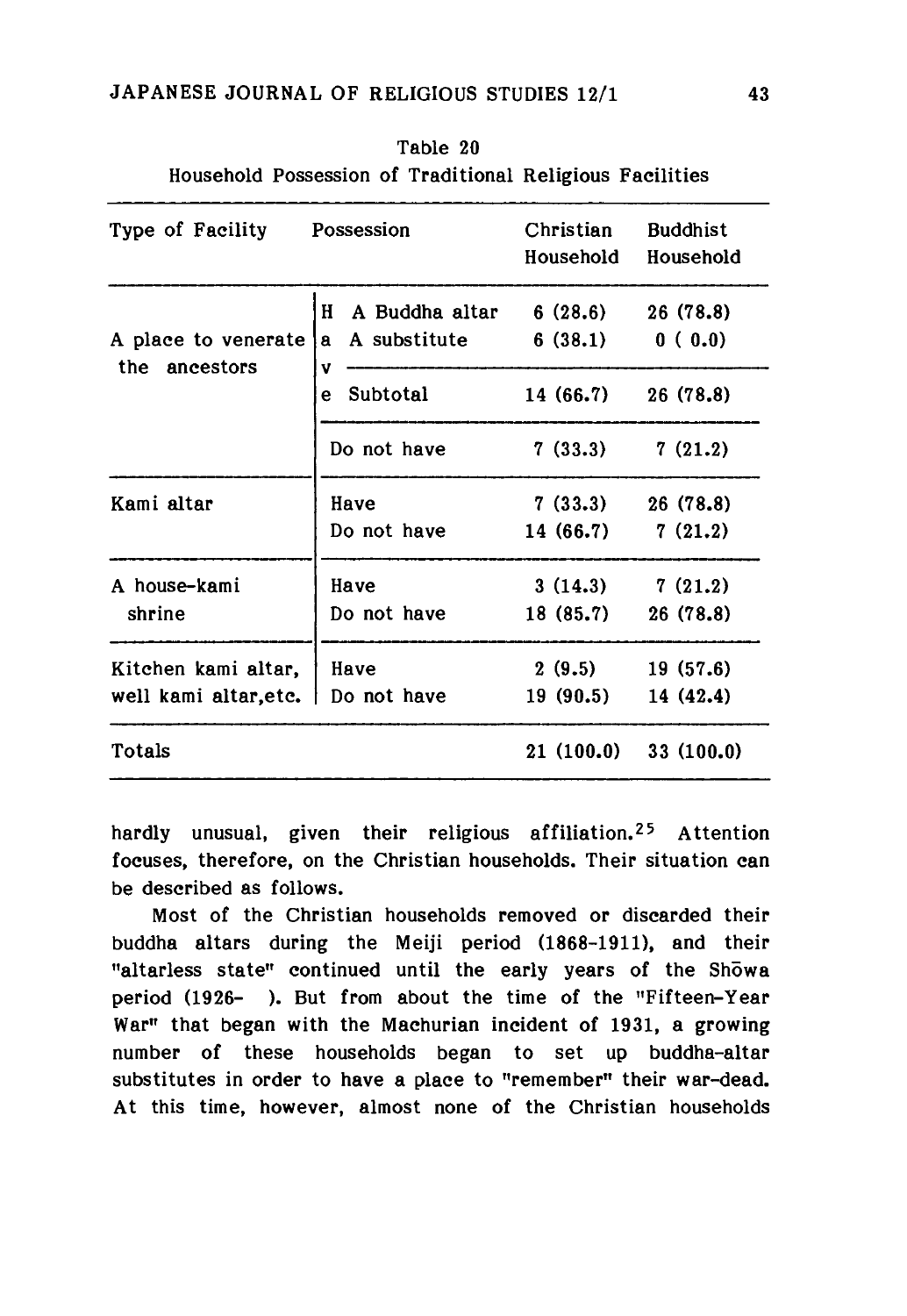actually set up buddha altars. This development did not occur until after the end of the war—in fact, not until quite recently. Since 1970 many new houses have been built in Shimo Fukuda. In the case of the Christian households, building a new house came to include, almost as if taken for granted, provision in the house design for a special place in which to venerate the ancestors, and in this place either a buddha altar or a substitute was installed.<sup>26</sup> Of the 6 Christian households that now have buddha altars, 3 obtained them since 1970. It is important to indicate, however, that this revived interest in having a place to venerate the ancestors resulted not only in reviving the buddha altar, but also in bringing to life the buddha altar substitute. If the percentage of Christian households with substitutes were eliminated from Table 20, the item having to do with a place to venerate ancestors would show a major discrepancy between Christian and Buddhist households.

Taking the Christian households by themselves now, let us rank the items in Table 20 by percentage scores, beginning with the lowest and ending with the highest. Facilities for the functional kami of the house (the kitchen kami, the well kami, and the like) stand at the bottom. Next comes the house kami who protects the area around the house and whose shrine stands outside. As for the protective spirits inside the house, namely, the kami of the kami altar and the ancestral spirits, the highest percentage of special facilities are found in connections with the cult (or remembrance) of the ancestors.

*Christianity and Traditional Religious Events of the Community* Table 21 shows, for Christian and Buddhist households, the degree of participation in the annual round of traditional religious events. The Christian events, Christmas and Easter, have been part of the Shimo Fukuda tradition for over 80 years, so they are counted here as "traditional."

No attempt will be made to account for the degree of participation in each and every event, but it is remarkable that the one event for which both groups of households show the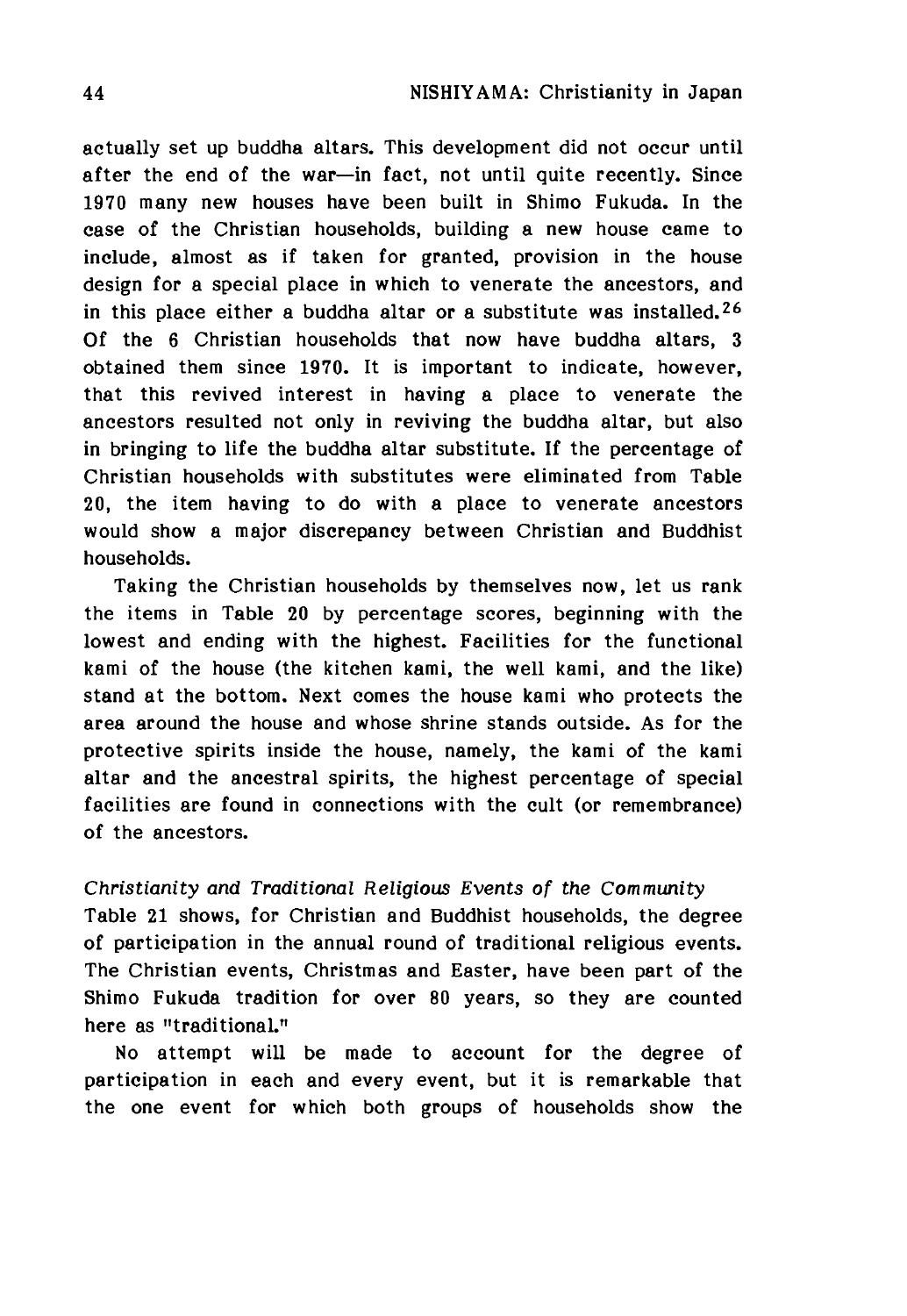Table 21

| Participation in the Annual Cycle of Traditional Religious Events |            |                                          |                    |  |  |
|-------------------------------------------------------------------|------------|------------------------------------------|--------------------|--|--|
| Participation<br>Type of Event                                    | Christian  | <b>Buddhist</b><br>Households Households |                    |  |  |
|                                                                   |            |                                          |                    |  |  |
| Christian                                                         |            |                                          |                    |  |  |
| Easter service at church (Mar/Apr) Yes                            |            | 18(85.7)                                 | 0(0.0)             |  |  |
|                                                                   | <b>No</b>  | 3(14.3)                                  | 33 (100.0)         |  |  |
| Christmas service at church (Dec)                                 | Yes        | 21(100.0)                                | 6(18.2)            |  |  |
|                                                                   | <b>No</b>  | 0(0.0)                                   | 27(81.8)           |  |  |
| Other                                                             |            |                                          |                    |  |  |
| For New Year hang fresh straw-                                    |            |                                          |                    |  |  |
| rope and pendant paper-strips on                                  | <b>Yes</b> | 7(33.3)                                  | 25(75.8)           |  |  |
| kami-altar                                                        | No         | $14(66.7*)$                              | 8(24.8)            |  |  |
| Otoko obisha (Men's                                               | Y es       | 1(4.8)                                   | 27(81.8)           |  |  |
| association) (Jan)                                                | No         | 20(95.2)                                 | 6(18.2)            |  |  |
| Onna obisha (Women's                                              | Yes        | 0(0.0)                                   | 25 (75.8)          |  |  |
| association) (Feb)                                                | No         | 21(0.0)                                  | 8(24.2)            |  |  |
| Serve during meeting of Daishiko                                  |            |                                          |                    |  |  |
| (assn honoring founder of Shingon)                                | Yes        | 0(0.0)                                   | 14 (42.4)          |  |  |
| at Buddhist temple (July)                                         | <b>No</b>  | 21(0.0)                                  | 19 (57.6)          |  |  |
| Visit Shinto shrine during                                        | <b>Yes</b> | 1(4.8)                                   | 17(51.6)           |  |  |
| the Gion Festival (July)                                          | No         | 20(95.2)                                 | 16 (48.4)          |  |  |
| Welcome and see off the ancestral                                 | Yes        | 15(71.4)                                 | 26 (78.8)          |  |  |
| spirits at the Bon Festival (Aug)                                 | <b>No</b>  | 6(28.6)                                  | 7(21.2)            |  |  |
| House-kami rites during the                                       | <b>Yes</b> | 1(4.8)                                   | 17(51.6)           |  |  |
| Ujigami Festival (Oct)                                            | <b>No</b>  | 20(95.2)                                 | 16 (48.4)          |  |  |
| Total                                                             |            |                                          | 21(100.0)33(100.0) |  |  |

highest degree of participation, the welcoming and seeing off of ancestral spirits at the time of the Bon Festival, corresponds to the high percentage of Christian and Buddhist households that have special facilities for venerating ancestors.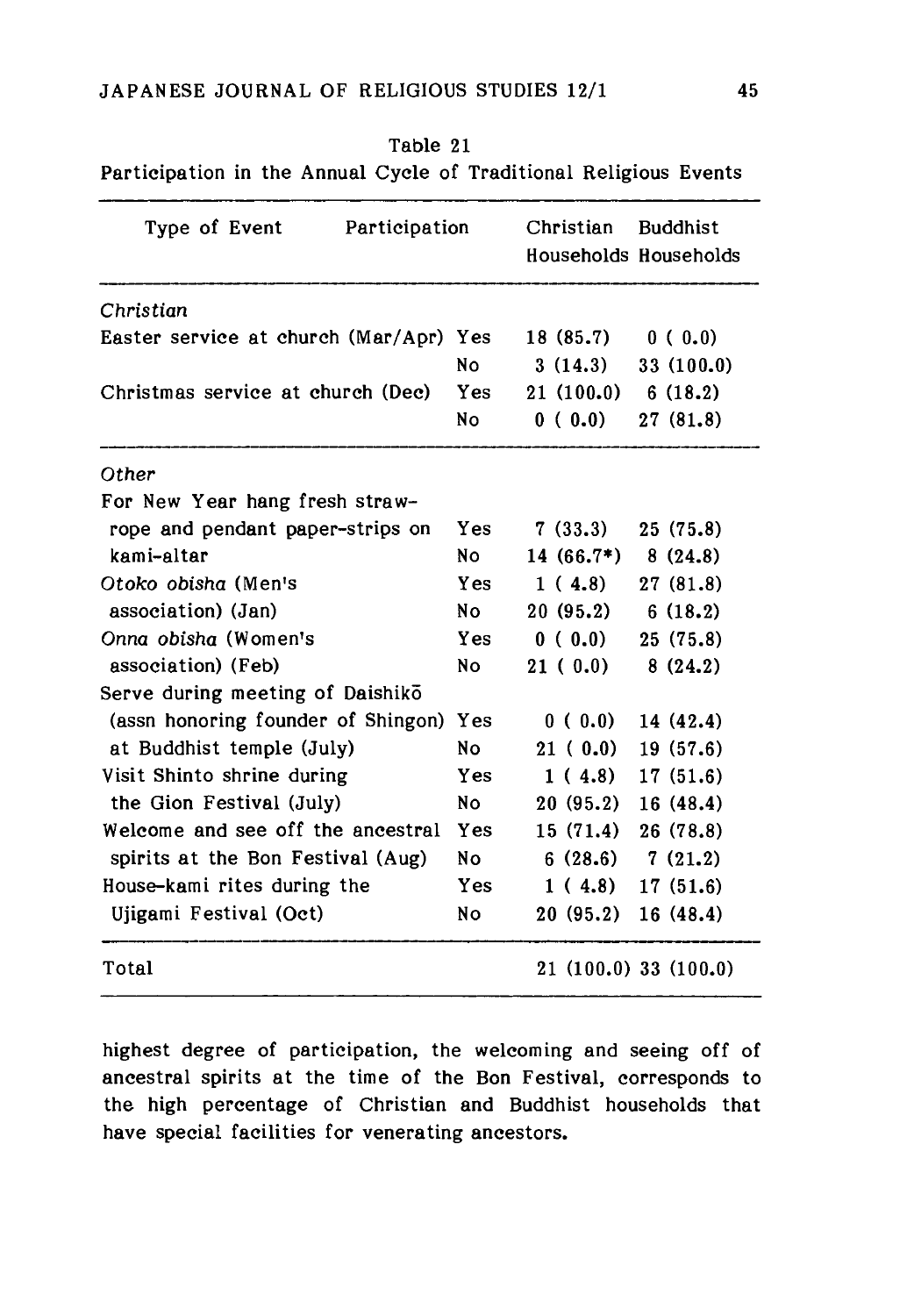As for participation in other events, the highs and lows vary to some extent, but on the whole the Buddhist and Christian groups demonstrate a comparatively high degree of participation in the events associated with their respective traditions. Conversely, for events other than those associated with their own tradition, their participation is low.

| Table 22                                                 |  |  |  |  |  |  |  |
|----------------------------------------------------------|--|--|--|--|--|--|--|
| Participation in Traditional Birth and Growth Ceremonies |  |  |  |  |  |  |  |

| Type of Ceremony                   | Participation | Christian<br><b>Buddhist</b><br>Household Household |                          |
|------------------------------------|---------------|-----------------------------------------------------|--------------------------|
| Shinto shrine visit with newborn   | Yes           | 2(9.5)                                              | 30(91.0)                 |
| child                              | No            | 19(90.5)                                            | 3(9.0)                   |
| Shinto shrine visit with 7 and 3   | Yes           | 2(9.5)                                              | 30(91.0)                 |
| year old girls and 5 year old boys | Nο            | 19 (90.5)                                           | 3(9.0)                   |
| Total                              |               |                                                     | $21(100.0)$ 33 $(100.0)$ |

|                                              | Table 23 |  |
|----------------------------------------------|----------|--|
| Participation in Other Customary Observances |          |  |

 $\sim$  100  $\mu$ 

 $\sim$   $\sim$ 

| Type of Observance                | Participation | Christian | <b>Buddhist</b><br>Household Household |  |
|-----------------------------------|---------------|-----------|----------------------------------------|--|
| Memorial service of pet dogs      | <b>Yes</b>    | 0(0.0)    | 25(75.8)                               |  |
| (for easy childbirth)             | Nο            | 21(100.0) | 8(24.2)                                |  |
| Rites for the road-guiding kami   | <b>Yes</b>    | 2(9.5)    | 14 (42.5)                              |  |
|                                   | <b>No</b>     | 19(90.5)  | 19(57.5)                               |  |
| Taboos on the Day of the Rabbit   | Yes           | 2(9.5)    | 10(30.3)                               |  |
| (to plant or sow brings bad luck) | No            | 19(90.5)  | 23(69.7)                               |  |
| Total                             |               |           | $21(100.0)$ 33 (100.0)                 |  |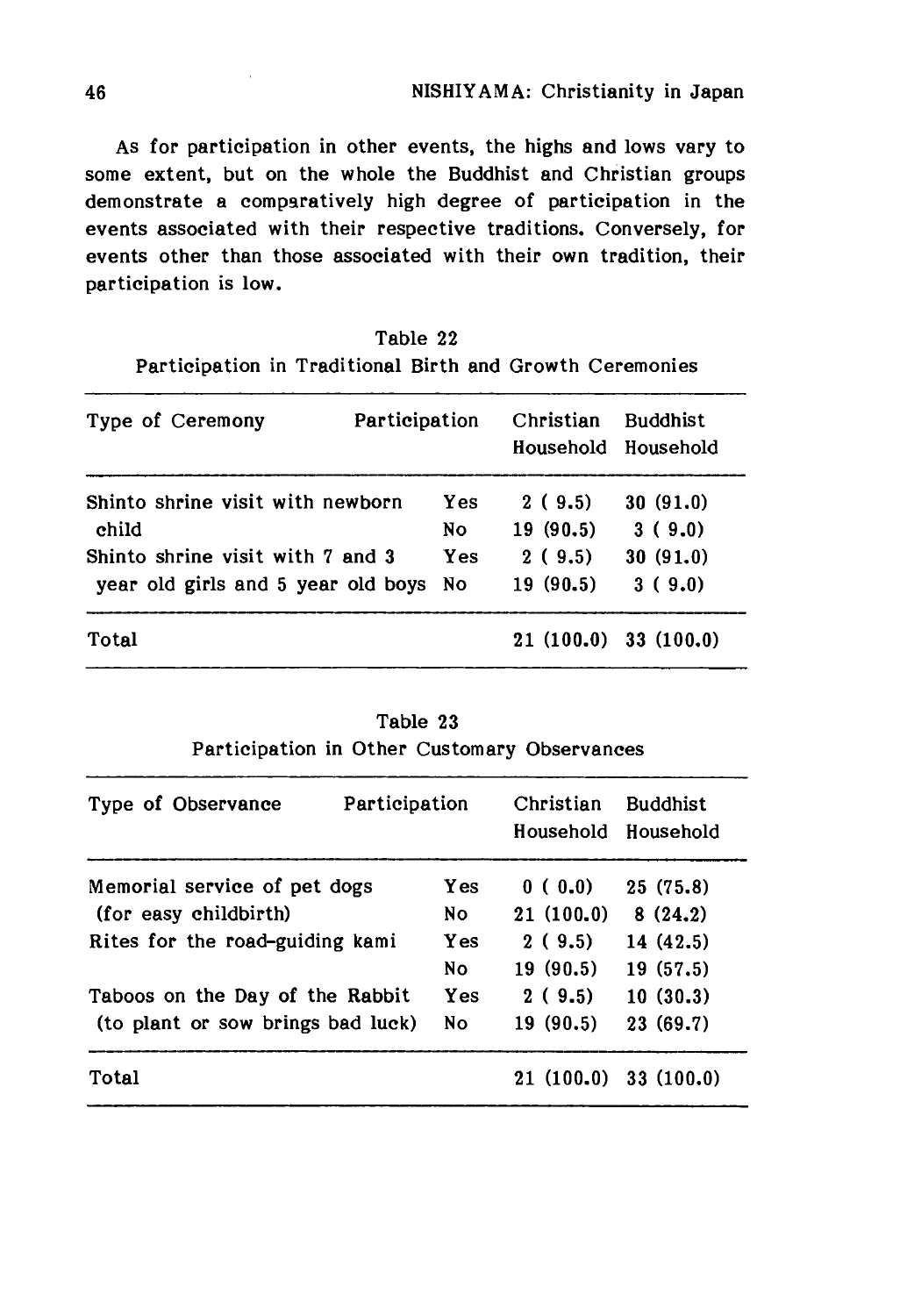We turn now to the degree of participation in traditional ceremonies pertaining to the birth and growth of children, the subject of Table 22. Here the difference between Christian and Buddhist households is plain and clear. Table 23 deals with the degree of participation in other customary observances, and here again the difference is evident.

No matter what non-Christian event is considered, then, the degree of participation by Christian households is invariably lower than that of the Buddhist. Without much exaggeration one could say that the Christian households participate in almost none of the non-Christian events. For this very reason, their high degree of participation in the welcoming and seeing off of ancestral spirits at the time of the Bon Festival becomes all the more noteworthy.

### Christianity and *the Ancestral Cult*

The strong and distinctive sentiments that the Japanese people hold with regard to their ancestors has long been known. These sentiments go well beyond merely loving, respecting, and cherishing the memory of the dead; they entail addressing the dead in prayer, regarding them with worshipful respect, and beseeching their unseen aid. When this stage has been reached, it is appropriate to speak of the "ancestral cult" (Cf. Yanagita 1969, Aruga 1969, Takeda 1957, Morioka 1959, p.31, etc.). The position adopted in this study is that when Christians come to hold ideas about their ancestors and deceased family members that correspond to this stage, their faith may be regarded as having undergone a substantive change.

The first question to be raised in considering whether such a substantive change has occurred is this: to what extent has the Christian concept of monotheism entered into the consciousness of Shimo Fukuda Christians? This is treated in Table 24, which presents the results of asking respondents whether they agree with the view that people belonging to his or her religious group should not worship a kami or buddha of a different religion.

For the purpose of analysis, the responses to this question are matched with the earlier responses to the question of whether the respondent's household has a place to venerate the ancestors.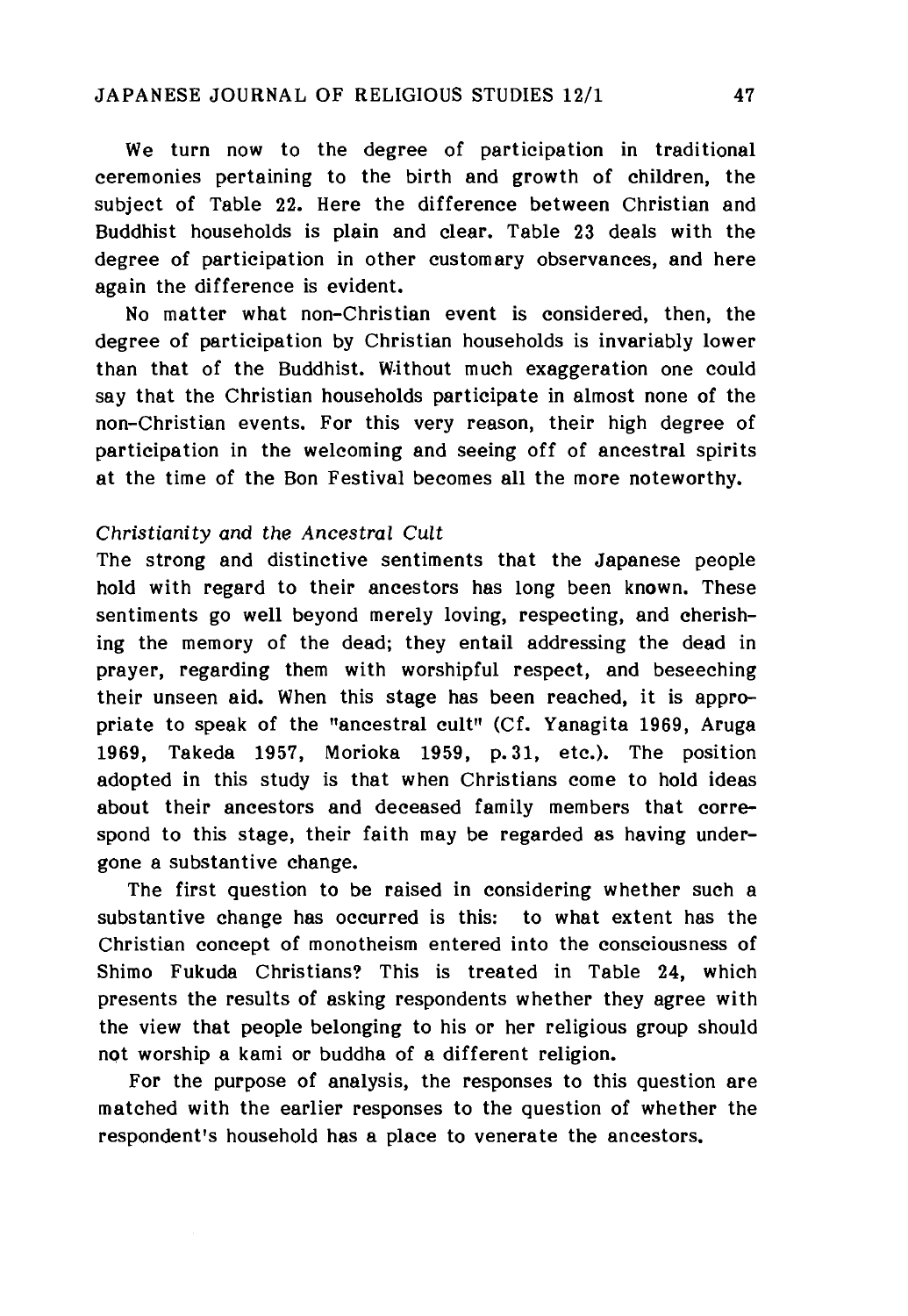Table ?4 Monotheistic vs. Syncretistic Ideas about God

Question: Do you agree that people of your religious group should not worship a kami or buddha of a different religion?

| Response                                | Agree      | Disagree  | Don't Know Total |           |
|-----------------------------------------|------------|-----------|------------------|-----------|
| Christians who have a<br>buddha altar   | 1(20.0)    | 4(80.0)   | 0(0.0)           | 5(100.0)  |
| Christians who have a<br>substitute     | 4 (50.0)   | 4(50.0)   | 0(0.0)           | 8(10.0)   |
| Christians who have no<br>special place | $4(66.6*)$ | 2(33.4)   | 0(0.0)           | 6(100.0)  |
| Total                                   | 9(47.4)    | 10(52.6)  | 0(0.0)           | 19(100.0) |
| Non-Christians who have                 |            |           |                  |           |
| a buddha altar                          | 3(16.7)    | 15 (83.3) | 0(0.0)           | 18(100.0) |
| Non-Christians who have                 |            |           |                  |           |
| no special place                        | 0(0.0)     | 1(100.0)  | 0(0.0)           | 1(100.0)  |
| Total                                   | 3(15.8)    | 16(84.2)  | 0(0.0)           | 19(100.0) |

Note: The respondents in Tables 24 and 25 were selected in the following way. First, Christian households with church members were chosen (20 households). Second, an equal number of Buddhist households founded at approximately the same time as the Christian and similar in other respects was selected as a control group. Since, however, it proved impossible to question 1 Christian household,1 household was removed from the Buddhist group, thus making 19 in each group. The principle followed in each case was to interview either the head of the household or his wife. It should be added that all of the Christians interviewed had received confirmation.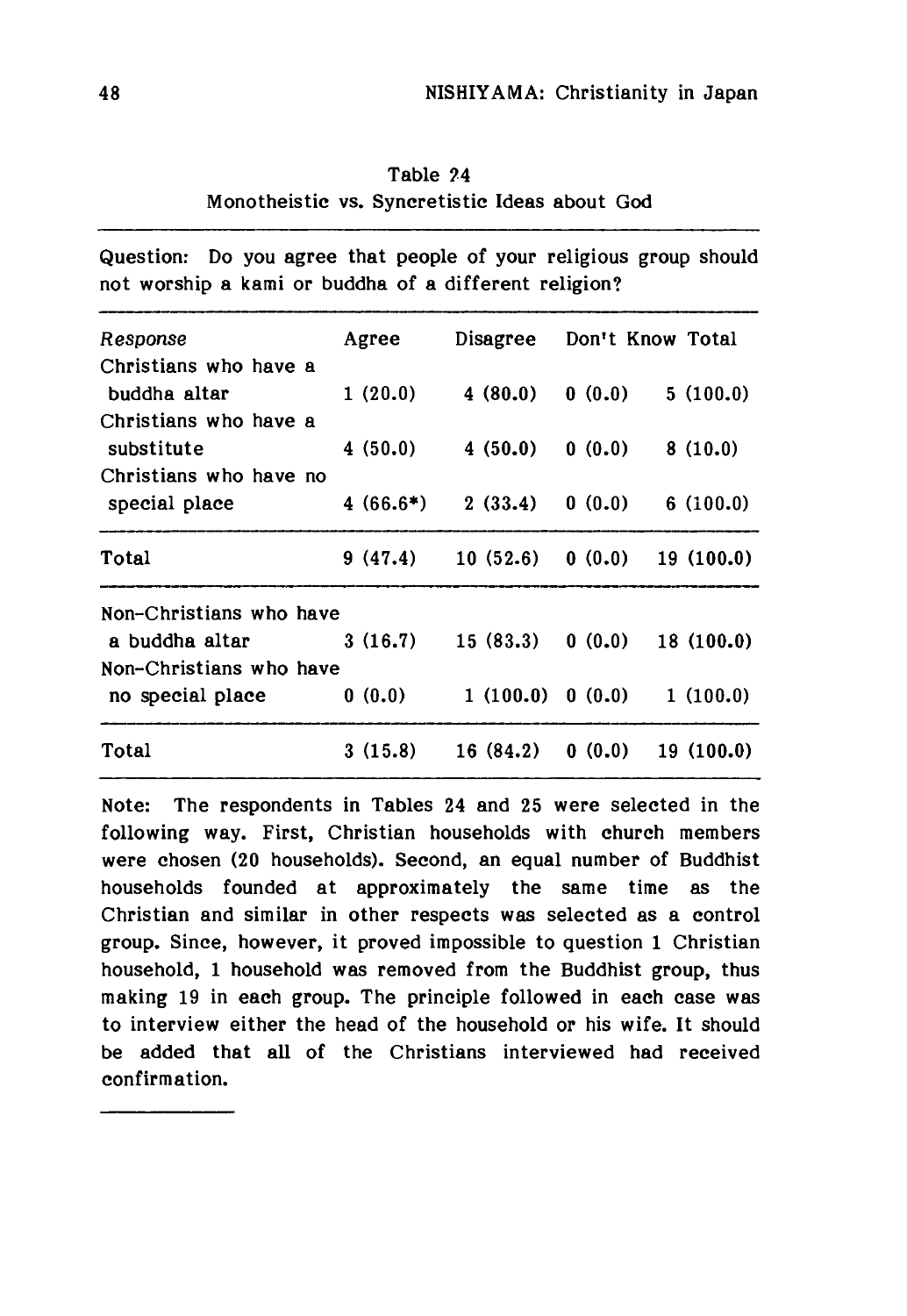Since only one person in the non-Christian group said that his household had no place to venerate the ancestors, the figures for this respondent have been deleted from the analysis; the non-Christian "Total" column is used instead. (The same holds true for Table 25.)

One point to note about Table 24 is that a majority of the Christians (52.6%), even though this rate is lower than that for the non-Christians, responded that they do not agree with the view stated in the question. To the extent that Christian people selected this answer, their faith reflects, we venture to say, a substantive change.

When the answers to this question are matched with the responses to the question dealing with provision of a place for venerating the ancestors, an interesting pattern emerges. Of the Christians who agreed that one should not worship a kami or buddha of another religion, the highest percentage (66.6%) is found among those who "have no special place" to venerate the ancestors, the next to the highest (50.0%) among those who "have a substitute" (for the buddha altar), and the lowest (20.0%) among those who "have a buddha altar." Conversely, the percentage for Christians disagreeing with this view was highest if they had a buddha altar and the lowest if they had no special place to venerate the ancestors. The fact that the high percentage of Christians with buddha altars who disagreed with this view (80.0%) differs only slightly from that of the non-Christians (82.2%) suggests that even today the buddha altar represents a tangible power-base for the ancestral cult.

Table 25 presents the results of measuring three different attitudes toward ancestral or memorial rites and analyzing the responses in accordance with whether the respondent's household has a buddha altar or substitute. The first question asks the respondent's views as to the importance of such rites, the second whether they hold that the ancestors watch over the living members of their lineage, and the third about the attitudes (feelings) they hold as they direct their attention toward the ancestors in the special place provided for their veneration.

Three sets of responses are particularly worthy of attention:(1)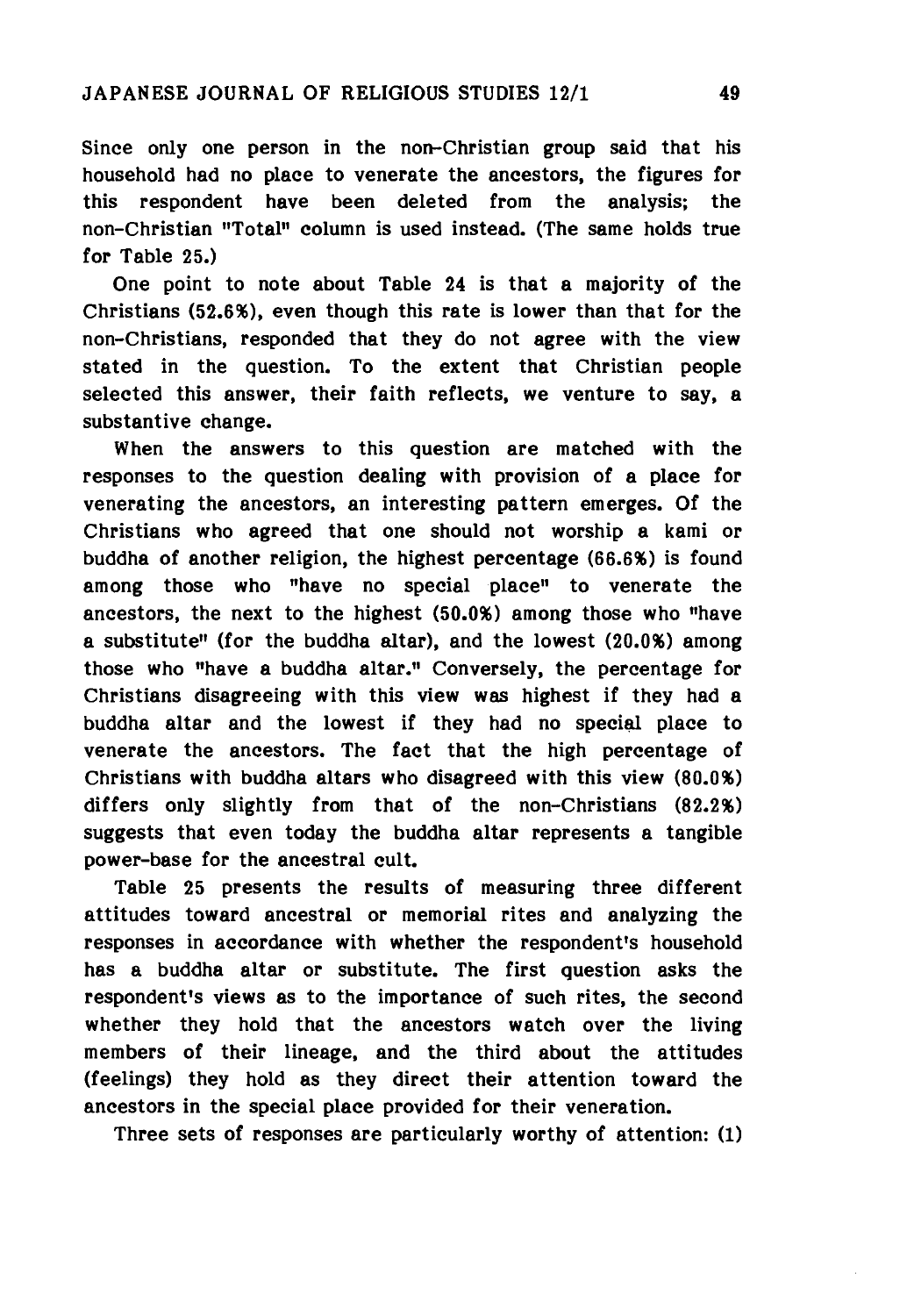|                                                                                                                                                                 |                                             | Christians                                  |                                  |                                                 |                                                 | Non-Christians                                |                                                        |
|-----------------------------------------------------------------------------------------------------------------------------------------------------------------|---------------------------------------------|---------------------------------------------|----------------------------------|-------------------------------------------------|-------------------------------------------------|-----------------------------------------------|--------------------------------------------------------|
| Attitude                                                                                                                                                        | Have a<br>buddha<br>altar                   | Have a<br>substi-<br>tute                   | Have no<br>special<br>place      | Total                                           | Have a<br>buddha<br>altar                       | Have no<br>special<br>place                   | Total                                                  |
| Are ancestral (memorial) rites important or not?<br>Important<br>Unimportant<br>Don't know                                                                      | 5(100.0)<br>(0, 0)<br>0<br>(0.0)<br>0       | 7(87.5)<br>1(12.5)<br>(0.0)<br>$\mathbf{0}$ | 5(83.3)<br>1(16.7)<br>0 (0.0)    | 17(89.5)<br>2(10.5)<br>0<br>(0.0)               | 18(100.0)<br>0<br>(0,0)<br>(0.0)<br>0           | 1(100.0)<br>(0, 0)<br>0<br>(0, 0)<br>$\Omega$ | 19(100.0)<br>0<br>(0, 0)<br>(0.0)<br>0                 |
| Do the ancestral spirits watch over their own?<br>They do<br>They don't<br>Don't know                                                                           | 5(100.0)<br>(0.0)<br>0<br>(0.0)<br>$\Omega$ | 8(100.0)<br>0<br>(0.0)<br>(0.0)<br>0        | $4(66.6*)$<br>1(16.7)<br>1(16.7) | 17(89.4)<br>1<br>(5.3)<br>$\mathbf{I}$<br>(5.3) | 17(94.5)<br>(0.0)<br>0<br>(5.5)<br>$\mathbf{I}$ | (0,0)<br>0<br>(0.0)<br>0<br>1(100.0)          | (89.5)<br>17<br>(0,0)<br>0<br>$\overline{2}$<br>(10.0) |
| What feeling do you usually have when using the place where the ancestors are venerated?<br>Remember with<br>respect<br>Like talking<br>with a living<br>person | 0(0.0)<br>1(20,0)                           | 4(50.0)<br>1(12.5)                          | 2(33.2)<br>1(16.7)               | 6(31.5)<br>3(15.8)                              | 2(11.1)<br>2(11.1)                              | (0.0)<br>0<br>(0.0)<br>0                      | 2(10.5)<br>2(10.5)                                     |
| Prayer to<br>the kami or<br>buddhas for<br>protection<br>Prayer to God                                                                                          | 2(40.0)                                     | 2(25.0)                                     | 1(16.7)                          | 5(26.3)                                         | 2(66.7)                                         | (100.0)<br>$\mathbf{1}$                       | 13(68.5)                                               |
| for their<br>aalvation<br>I don't                                                                                                                               | (0.0)<br>0                                  | 0(0.0)                                      | 1(16.7)                          | 1(5,3)                                          | 0(0.0)                                          | (0.0)<br>0                                    | 0(0.0)                                                 |
| think about<br>anything<br>Never used                                                                                                                           | 2(40.0)                                     | 1(12.5)                                     | 0(0.0)                           | 3(15.8)                                         | 2(11.1)                                         | (0,0)<br>0                                    | 2(10.5)                                                |
| such a place O<br>Don't know                                                                                                                                    | (0.0)<br>(0.0)<br>0                         | (0,0)<br>0<br>(0,0)<br>0                    | 1(16.7)<br>0 (0.0)               | 1(5,3)<br>0 (0.0)                               | (0.0)<br>0<br>(0,0)<br>0                        | (0, 0)<br>0<br>(0.0)<br>0                     | 0(0.0)<br>0(0.0)                                       |
| Total                                                                                                                                                           | 5(100,0)                                    | 8(100.0)                                    | 6(100.0)                         | 19(100.0)                                       | 18 100.0                                        | 1(100.0)                                      | 19(100.0)                                              |

Table 25 Attitudes Toward Ancestral or Memorial Rites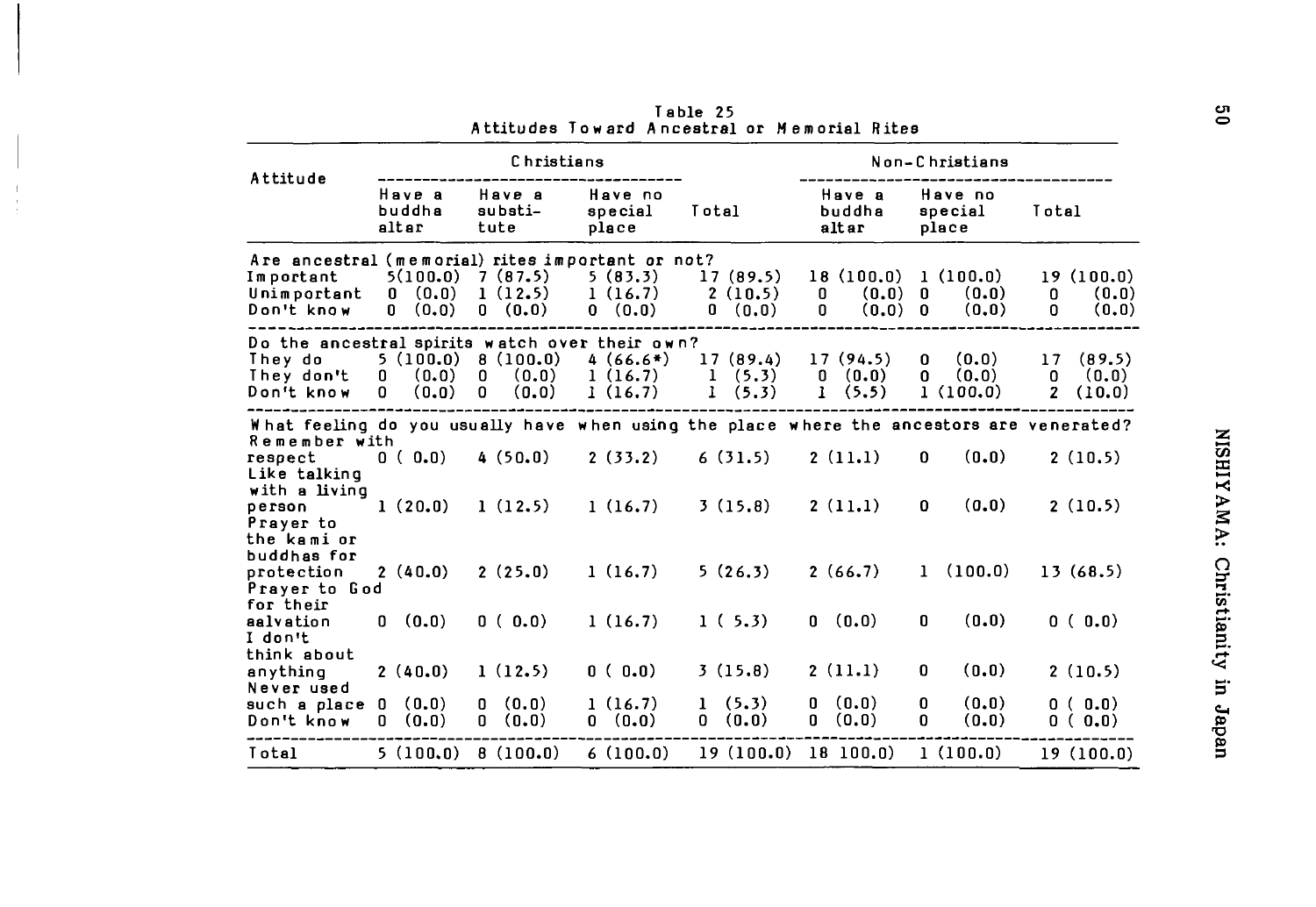those affirming the importance of such rites, ⑵ those acknowledging belief that the ancestors do watch over the living, and (3) those indicating that use of the ancestor-veneration place is accompanied by the feeling of praying to the kami or the buddhas for protection. Of the items leading to these responses, the first deals only with the most general, superficial, and peripheral kind of attitude, for the question speaks of ancestral rites as embracing memorial rites, though only the latter can clearly be said to involve no conflict with Christian faith. The second item, however, dealing with whether the ancestors watch over their living kin, introduces another attitude. In this case the question of conflict with Christian faith becomes harder to answer, for this attitude may involve the idea of "unseen aid" (divine protection) or it may involve a completely different kind of understanding. Be that as it may, affirmation of the belief that the ancestors watch over their own would seem to involve greater possibility for conflict with Christian faith than affirmation of the importance of ancestral or memorial rites. Finally, as over against these first two attitudes, the attitude that one is "praying to the kami or buddhas for protection" when addressing oneself to the ancestors in the special place provided for their veneration is even more definite, deeply seated, and central. For here the ancestors, the deceased family members, are clearly placed on the same level as the kami and buddhas, and it is in this capacity that their "unseen aid" is besought.

With regard to the item dealing with the importance of these rites, all the non-Christians affirm their importance. As for the Christians, 100% of those with a buddha altar believe them important, 87.5% of those with a buddha altar substitute, and 83.3% of those with no special place for venerating the ancestors—a series of diminishing percentages; conversely, among those who believe them unimportant, a series of increasing percentages is found. The reason that as many as 89.5% of the total number of Christians affirmed that these rites were important is probably due to the fact that the question included the term "memorial." Hence even though the great majority of Christians said they believed the rites important, it would be a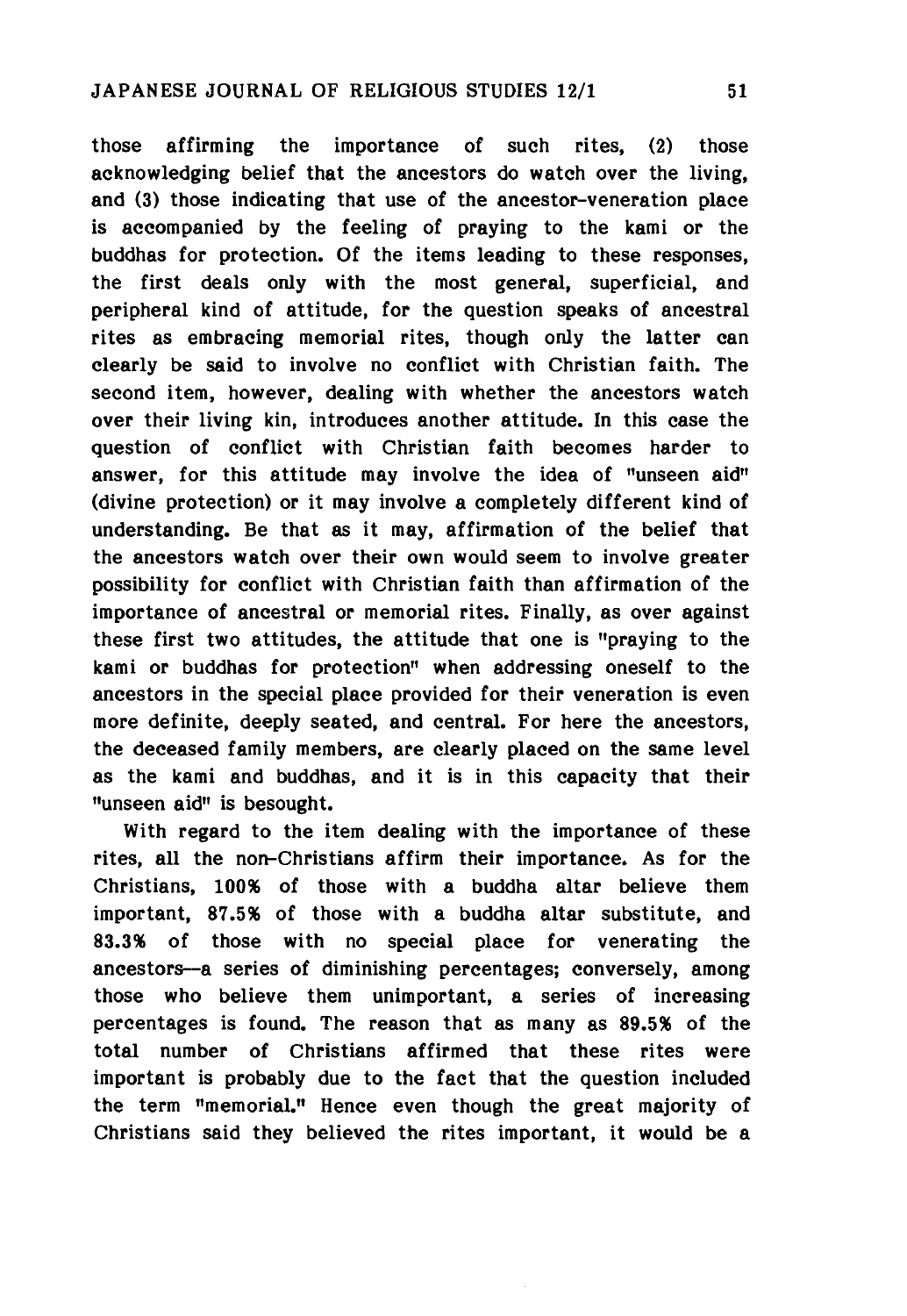hasty judgment to say without further ado that their faith has taken on an ancestral cult coloration.

The second item, raising the question of whether the ancestors watch over their own, resulted in percentages that were nearly identical for both Christian (89.4%) and non-Christians (89.5%). But whether this means, for the Christians, that their faith has taken on an ancestral cult coloration is still open to question. For it is by no means certain that the term "watch over" is to be identified with the more specific divine protection suggested by the term "unseen aid."

If the Christians alone are considered in relation to this second item, it turns out that both those with a buddha altar and those with a substitute were 100% in agreement with the idea that the ancestors watch over their living kin, whereas those with no special place for venerating the ancestors were only 66.6% in agreement with this idea. It appears, therefore, that the responses to this item are not unrelated to whether the household has a special place to venerate the ancestors.

Finally, let us consider the third item, the one having to do with the "feeling of praying to the kami or the buddhas for divine protection." The percentage of non-Christians giving this reply was 68.5%, the percentage of Christians 26.3%. As compared to the first two items, the difference between the Christian and non-Christian percentages is considerably greater. Among the non-Christians, the percentage of people who chose this response (68.5%) far outweighs all the other responses to this item, but among the Christians, the response that takes first place is " a feeling of remembering him/her with respect" (31.5%). From this it appears that the Christians of Shimo Fukuda, when compared with the non-Christians, have succeeded to a fairly high degree in extricating themselves from the traditional ancestral cult. Again, it may be possible to interpret what we see here as a substantive change in the ancestral cult resulting from the adoption of Christianity.

On the other hand, if this situation is viewed from the standpoint of Christian faith, it becomes apparent that if as many as 26.3% of the Christians, when using the special ancestor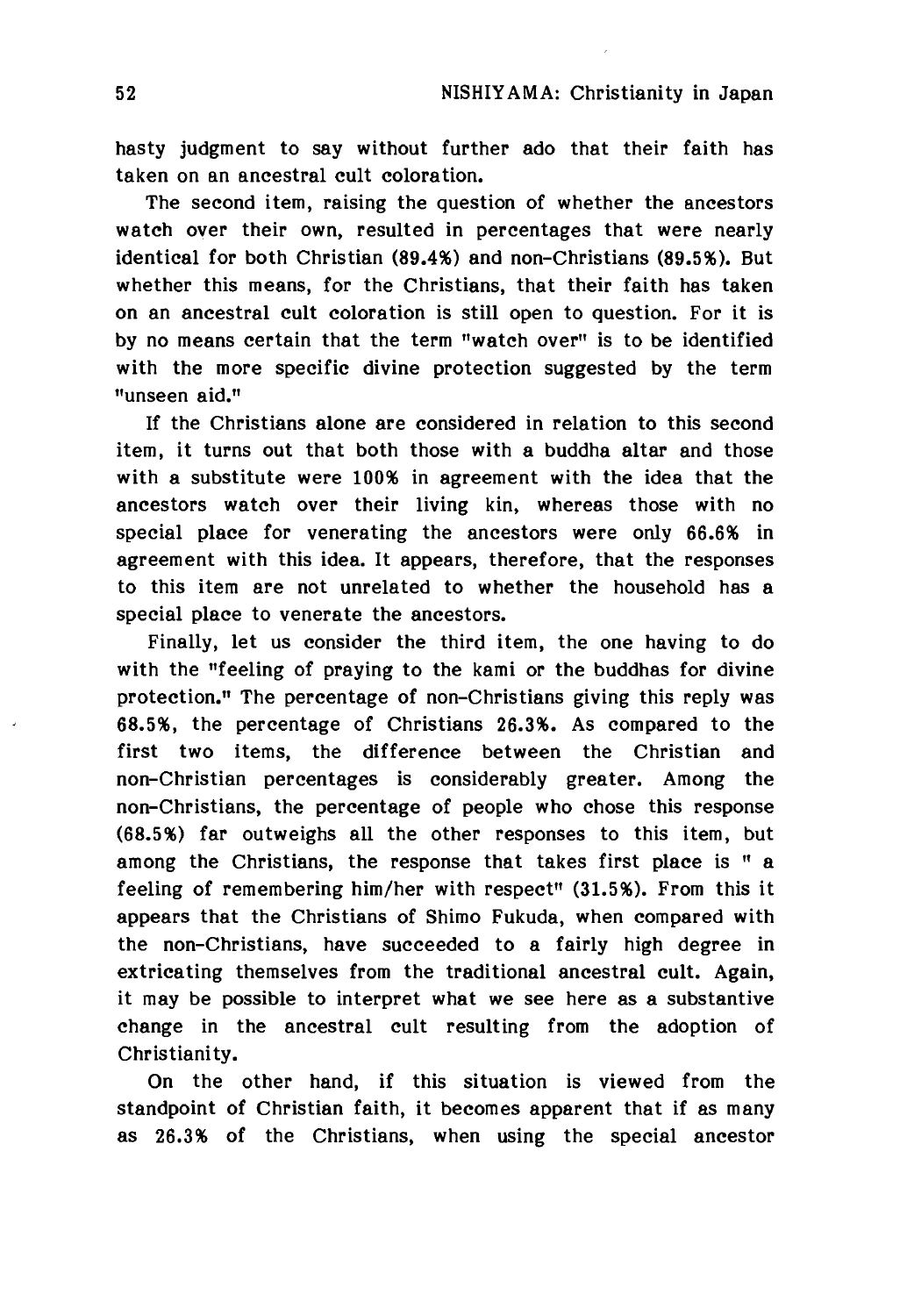veneration place, have the "feeling of praying to the kami or the buddhas for protection," then to this extent the Christianity of this community has undergone a substantive change in the direction of the ancestral cult. With regard to the items dealing with the "importance" of ancestral or memorial rites and with the question of whether the ancestors are believed to "watch over" their own, it was not possible to state flatly that a substantive change had occurred, but with regard to this item, it can be state without equivocation.

The Christians' responses to this item form a diminishing series of percentages: those with a buddha altar at  $40.0\%$ , those with a substitute at 25.0%, and those with neither at 16.7%.

## SUMMARY AND CONCLUSION

The results of the foregoing study may be summarized as follows

1. In the Shimo Fukuda community, membership in Christianity, generation by generation, takes place in household units. The Christianity of this community exhibits, in other words, peripheral change.

2. Going beyond mere peripheral change, Shimo Fukuda Christianity also gives evidence, particularly in relation to the buddha altar and its substitute, of substantive change in the direction of the ancestral cult. Again, the percentages for attitudes relating to ancestral rites suggests not only that these attitudes are closely linked to the presence or absence of ancestral cult facilities, especially the buddha altar, but also that the buddha altar continues to the present day to be a tangible power-base for the ancestral cult.

3. Consequently, the primary factor leading to substantive change in the Christianity of this community is the ancestral cult. It may be concluded therefore that the two hypotheses presented at the outset have been verified.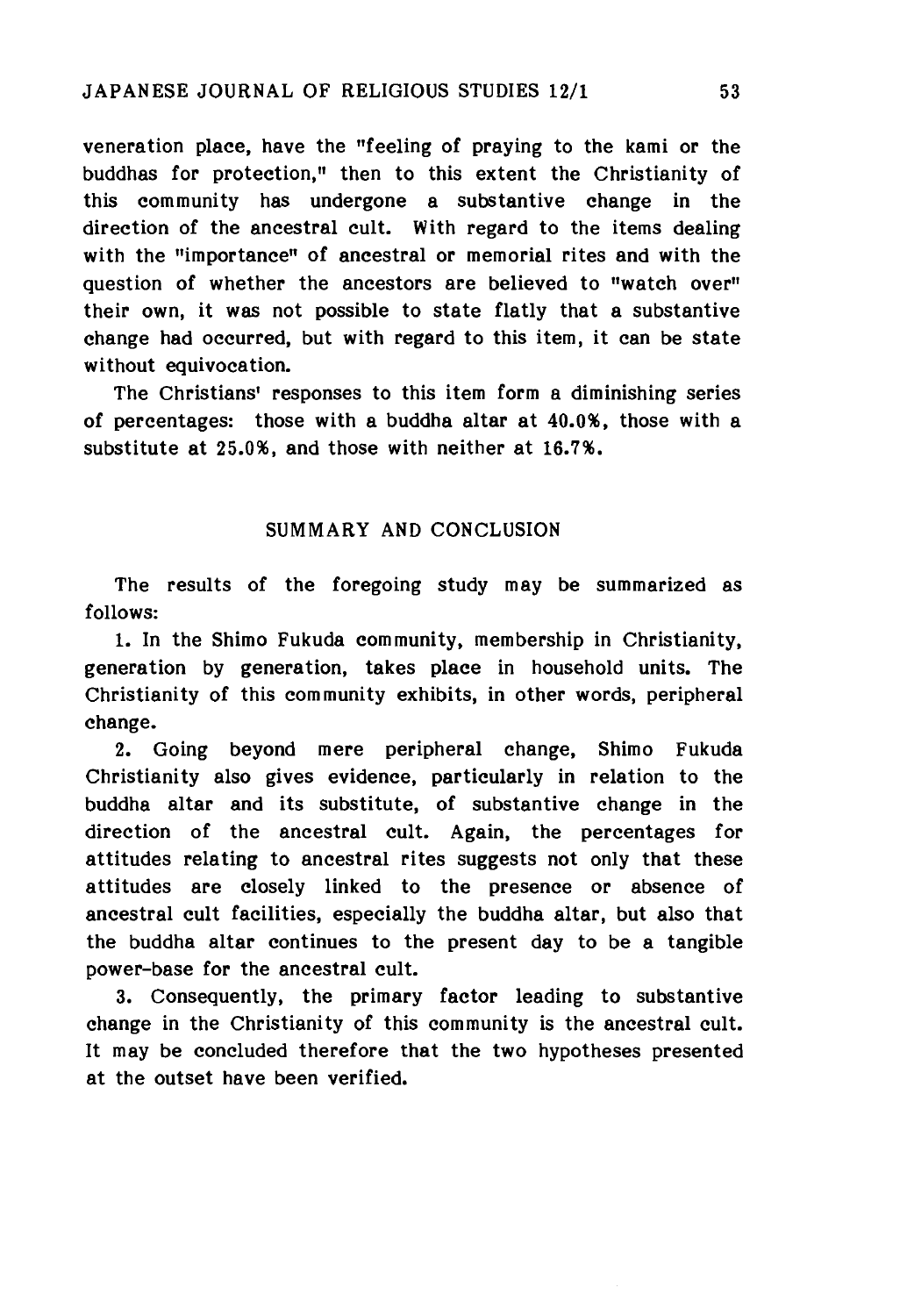### *Appendix*

This paper originated as an M.A. thesis presented to the Tokyo University of Education in 1972. A summary report was presented to the Japan Sociological Society in 1974, and that summary, revised and corrected, forms the content of this paper.

From the writing of the thesis through the writing of this paper, Professor MORIOKA Kiyomi provided me with a wealth of instruction. Also, at the actual research stage, a number of people in Shimo Fukuda community assisted me in more ways than I can begin to count. To both I should like to express my deep appreciation.

Notes

1. The reader is referred to Morioka 1959, p. 232; 1957, p. 4; 1967, p. 12; 1970b, pp. 142-143, etc.

2. This is not to say that Christianity as a whole, including that of Europe and the America, is a non-institutionalized form of culture; it is only to stipulate that the Christianity that came to Japan, by reason of its relatively short history here, is a non-institutionalized form. One should also bear in mind Durkheim's characterization of "social facts" as consisting of externality and restraint (Durkheim 1895).

3. The term "unit of religious membership" used in this paper is equivalent to Morioka's term, "social basis of religion." See Morioka 1968.

4. With regard to requirement 1, see Section IV; with regard to requirements *2,* 3, and 4, see Section III.

5. It should be noted, however, that within the spectrum of Protestant denominations, Fukuda Episcopal Church belongs to the strand that stands closest to the older traditions, namely, the Roman Catholic and Orthodox. As compared to other Protestant denominations, the Anglican or Episcopal Church lays only mild emphasis on individualism; with regard to mission work in non-Christian countries, it endeavors to take as sympathetic an attitude as possible toward the cultures of these countries and the feelings of their people, and it may be supposed that for this very reason its faith, as compared to that of other Protestant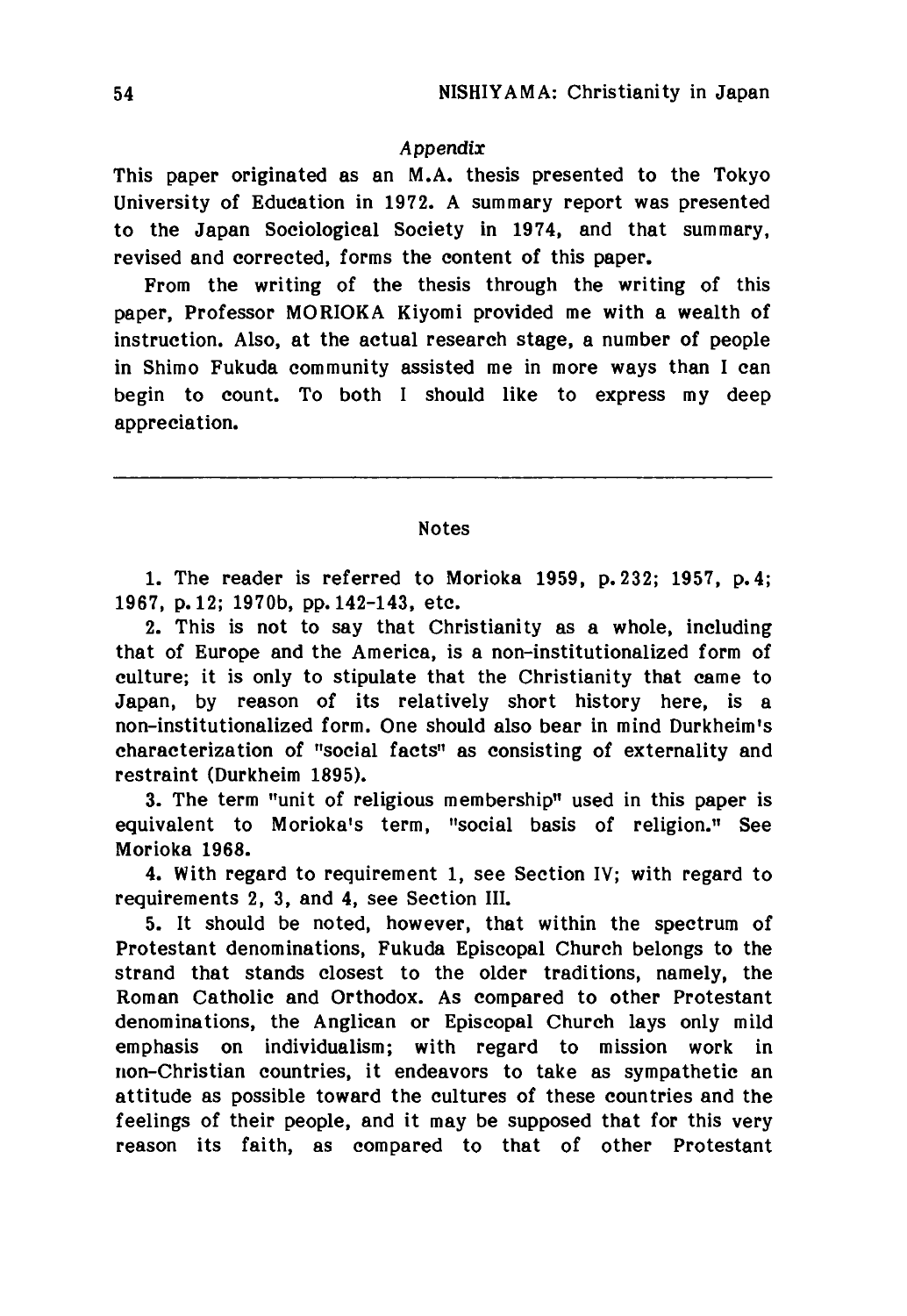denominations, is prone to substantive change. In this respect, therefore, it is not altogether suitable as an object of investigation. But when Fukuda Anglican Episcopal Church is taken as our object and concretely considered with respect to the problem of substantive change, it becomes quite difficult to ascertain whether and to what extent this denominational factor plays a role. In this paper, accordingly, an analysis of this factor will not be undertaken. I should like, however, to express here my appreciation to Professor NISHIYAMA Toshihiko of Eichi University who, in response to a presentation I made at the 47th Assembly of the Japan Sociological Association, kindly and aptly pointed out the importance of this denominational factor. I should also like to refer the reader to an article on the Christian University by Tsukada (1971).

6. Nishiyama 1972, 1973.

7. See the *Chiba ken Shimosa no kurti Shimo Habu gun Shimo Fukuda son shi*千葉県下総国下埴生郡下福田村誌 (Chronicle of Shimo Fukuda Village in Shimo Habu District, Shim5sa County, Chiba Prefecture; February 1884).

8. See the preceding reference; also the *Shimo Fukuda mura kotakuchi sanrin tanbetsu chika chiso gdkeicho* 下福田村耕宅地山 林反別地価地租合計帳 (Memorial covering the assessed value of and land tax on the arable, residential, and wooded land, in *tan* units, held by Shimo Fukuda Village; 1885).

9. See the previously cited *Chronicle.*

10. See the document entitled *Meiji go (mizunoe, saru) nen Inba ken kankatsa dai-nana daika* dai-ni *shoku koseki no ichi (Habu gunt Shimo Fukuda mura*) 明治五壬申年印旛県管轄第七大区第二小区戸籍 之一 (埴生郡下福田村)(Household registry no. 1 for sub-district no. 2 in district no. 7 of Inba Prefecture (Habu gun, Shimo Fukuda Village). February 1873.

11. Tne term "three generations" means that the first family member to receive baptism is counted as the first generation, and that the next family members to become Christian are his or her parents, on the one hand, and children, on the other.

12. Most of the data to be considered in this section were obtained in a survey conducted for four days beginning on 10 September 1971. One part of the data, however, comes from a supplementary survey conducted on 28 November 1971.

13. The term "Christian household" has a broad and a narrow meaning. The broad meaning includes the pastor and his family,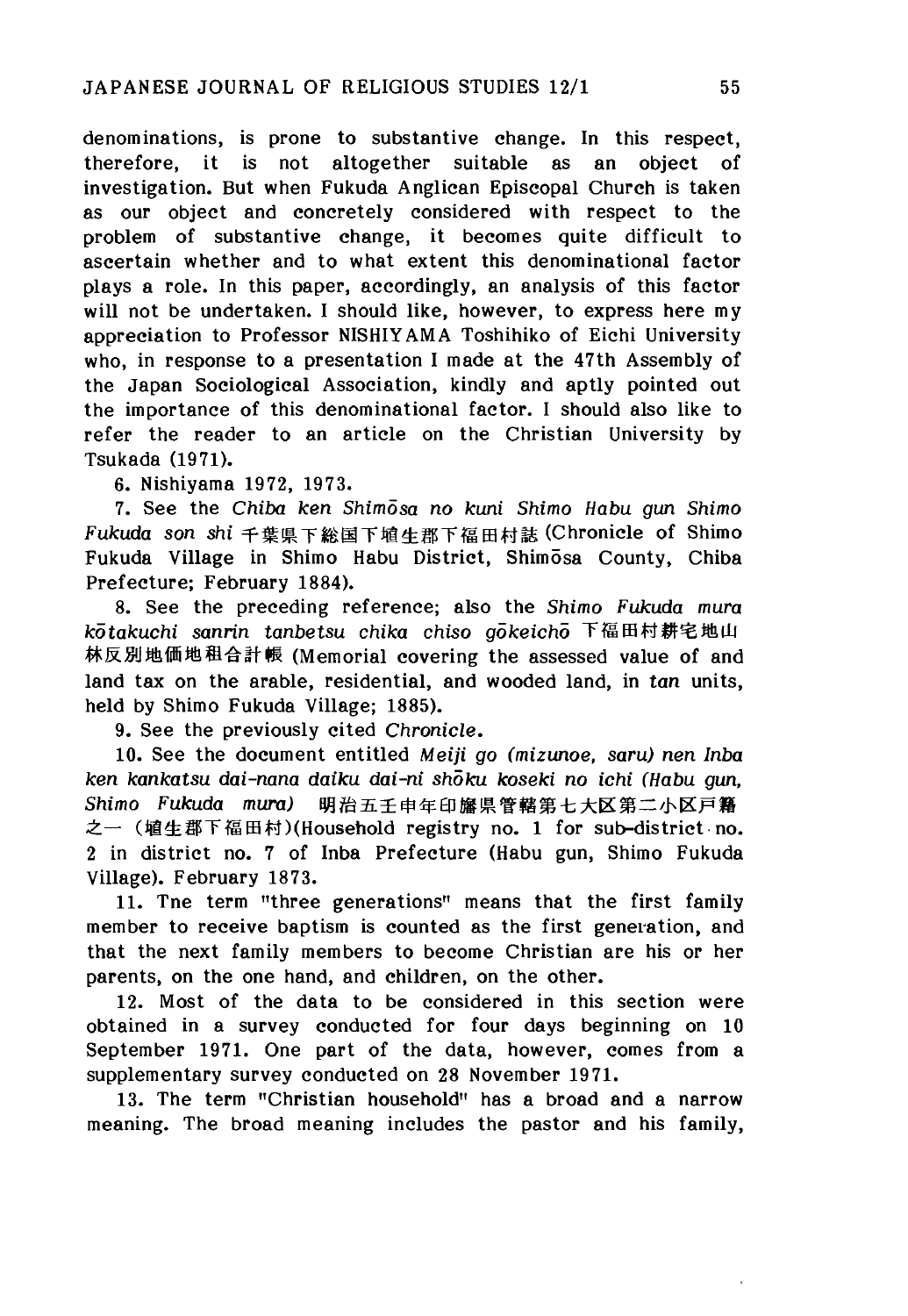even though they come from outside the community; the narrow meaning excludes the pastor and his family, limiting the term to those community households that for several generations have identified Christianity as their "household religion." In this paper, the narrow meaning will be employed. When it becomes necessary to include the pastor and his family, a different term will be used, namely, "Christian home."

14. Even though lumped together as "Buddhist households," their actual sect affiliation shows considerable variety. These sects and the number of households affiliated with each are as follows: Tendai 17, Shingon 6, Ji 3, Nichiren Shoshu (Soka Gakkai) 2, Zen (further details unspecified) 1, Jodo 1, Tenri Honmichi 1, Shinto (Shinto funeral) 1, none 1. The reason for treating them as a single category here is that, with the exception of the two households affiliated with the Nichiren Shoshu (Soka Gakkai), all participate cooperatively in the traditional religious ceremonies. In this respect they are to be distinguished from the "Christian households."

15. In Shimo Fukuda today there is one "Christian household" that belonged to the church up to the previous generation, but currently has no church member in the household. Despite this anomaly, it does not allow its contact with other Christian households to lapse.

16. "Financial support" means, of course, money given to the church through offerings, but the point to note is that most of this support derives from a system in which a treasurer is assigned to each *kami* and is responsible to visit each Christian household and collect money for the church on a household basis. The money thus collected is called *jikyu* (self-support), a term that began at an earlier time when the church, seeking to eliminate reliance on subsidies from the mission board and other churches, undertook to raise "offerings for the sake of achieving self-support." Today, however, the term simply identifies money given to the church by the Christian households.

17. The voluntary labor includes work in the Church's paddyland, offering hospitality to the bishop who comes each autumn to administer confirmation rites, etc.

18. Christmas, Easter, Thanksgiving, etc.

19. A voluntary association held on completion of the major agricultural tasks of the year (planting and harvesting) as a form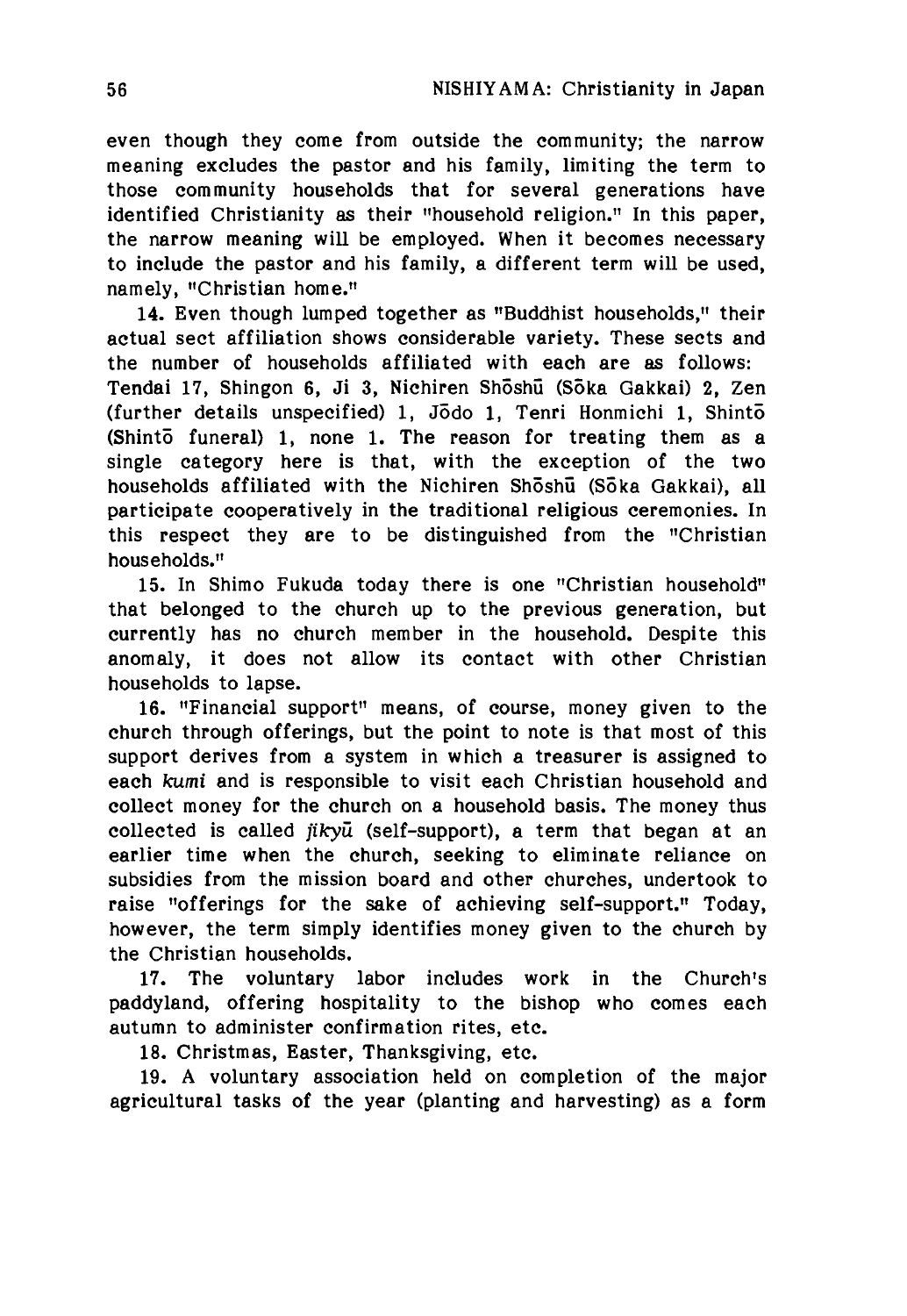of recreation for the women. Its activities consists primarily of eating, drinking, and pleasant chatting.

20. *vNando* role" means that on the occasion of a death, 5 or 6 persons from the affiliate *dozoku* and neighboring households take complete responsibility, on behalf of the bereaved household members, for the management of everything that must be done from the wake through the funeral.

21. One may mention, for example, the neighborhood fellowship groups, the group known as *kamasu nakama* whose members pay condolence visits on any member who suffers bereavement, the *kyode keiyaku* (fraternal covenant) group in which people so inclined form bonds like those between brother and brother, and the *yoi* and *suketo* groups that have as their purpose agricultural cooperation and mutual aid.

22. In this table the first person to accept Christian faith is counted as a first-generation Christian, his or her children as second-generation, his or her grandchildren as third-generation, etc. In the case of adopted sons-in-law and brides, if they were raised in Christian families, the method of counting is the same, but if they become Christian in connection with marriages into a Christian household, they are counted as first-generation Christians. It is to be noted that this method of counting differs from that employed in Table 7.

23. Of the 8 Christian households possessing such a substitute, only 1 has a cross-engraved mortuary tablet. This kind of item may also be found, to cite one example, among Christian households belonging to the Roman Catholic Ho'onji Church, a mountain village church located within the city limits of Fukuchiyama. In the case of Ho'onji Church, since the church authorized the establishment of a mortuary chapel as part of its evangelistic strategy, it may be inferred that the percentage of Christian households possessing tablets of this kind is so high as to be beyond comparison with Shimo Fukuda. See Onishi 1974, pp. 71-72.

24. Hence the oral tradition that immediately following the mass baptism of 1887, the banks of the brook in the Shimozutsumi section of Shimo Fukuda were covered with piles of discarded kami altars and buddha altars (recounted by OGAWA Asa, a resident of the community). For further details, see Nishiyama 1972, 1973.

25. According to a 1964-1966 survey conducted by Morioka, the percentages of households with buddha altars were found to be 92% in a rural village in Yamanashi Prefecture, 69% in a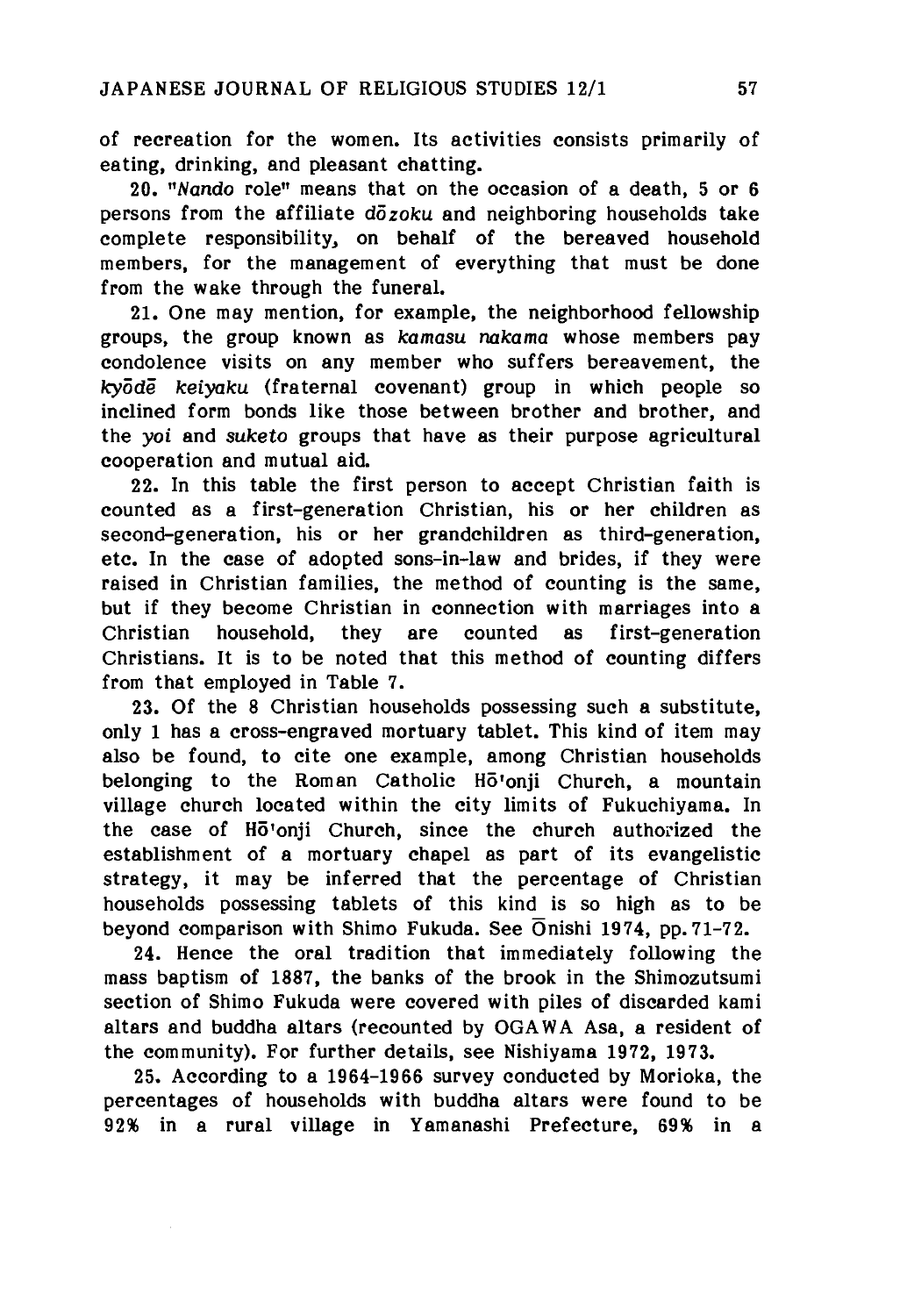commercial area of Tokyo, and 45% in a residential area of Tokyo. See Morioka 1970a, pp. 113-159.

[It may be appropriate to add a word here about the buddha altar. The term "buddha altar" is a direct translation from the Japanese *butsudan.* This expression is often translated "Buddhist altar," but I regard the lower case form as better for two reasons. First, it is closer to the original, which refers not to the Buddha in particular but to buddhas in general. Second, despite the terminological and customary linkage with institutional Buddhism, the buddha altar is first and foremost a "home" fop the ancestral spirits. (In Japan the general custom is to refer to any person who dies as a buddha.) Hence it is quite possible for Japanese Christians wishing to honor their ancestors to install not a Buddhist but a buddha altar. Cf. note 26. Transl.]

26. Of 6 Christian households that built new houses, 3 did so in 1970 (1 installing a buddha altar, 2 a substitute), 3 between January and September 1971 (2 installing a buddha altar, 1 a substitute). If the buddha altars in the new houses belonging to the Christian households are compared with those in the Buddhist, it is apparent that the former are less elaborate. One Christian household, despite having purchased a small altar, felt that it had to much of a "Buddhist taint," so they sent it back and replaced it with a simpler altar.

## Bibliography

- ARUGA Kizaemon 有賀喜左衛門
	- 1969 Nihon ni okeru senzo to ujigami日本における先祖と氏神 (Ancestor and Tutelary Kami in Japan). In *Aruga Kizaemon chosaka* shu 有賀喜左衛門著作集 (Collected Works of ARUGA Kizaemon, vol. 7, pp. 321-394. Tokyo: Miraisha.
- *Chiba ken Shimosa no kuni Shimo Habu gun Shimo Fukuda son shi* 千葉県下総国下埴生郡下福田村誌 (Chronicle of Shimo 1884 Fukuda Village, Shimo Habu District, Shimosa County, Chiba Prefecture; February 1884).

DURKHEIM, Emile

1895 *Les regies* de *la methode sociologique.* Paris: Alcan. Japanese translation, *Shakaigakuteki hoho no kijun* 社会学的方法の基準, MIYAJIMA Takashi宮島 喬 transl.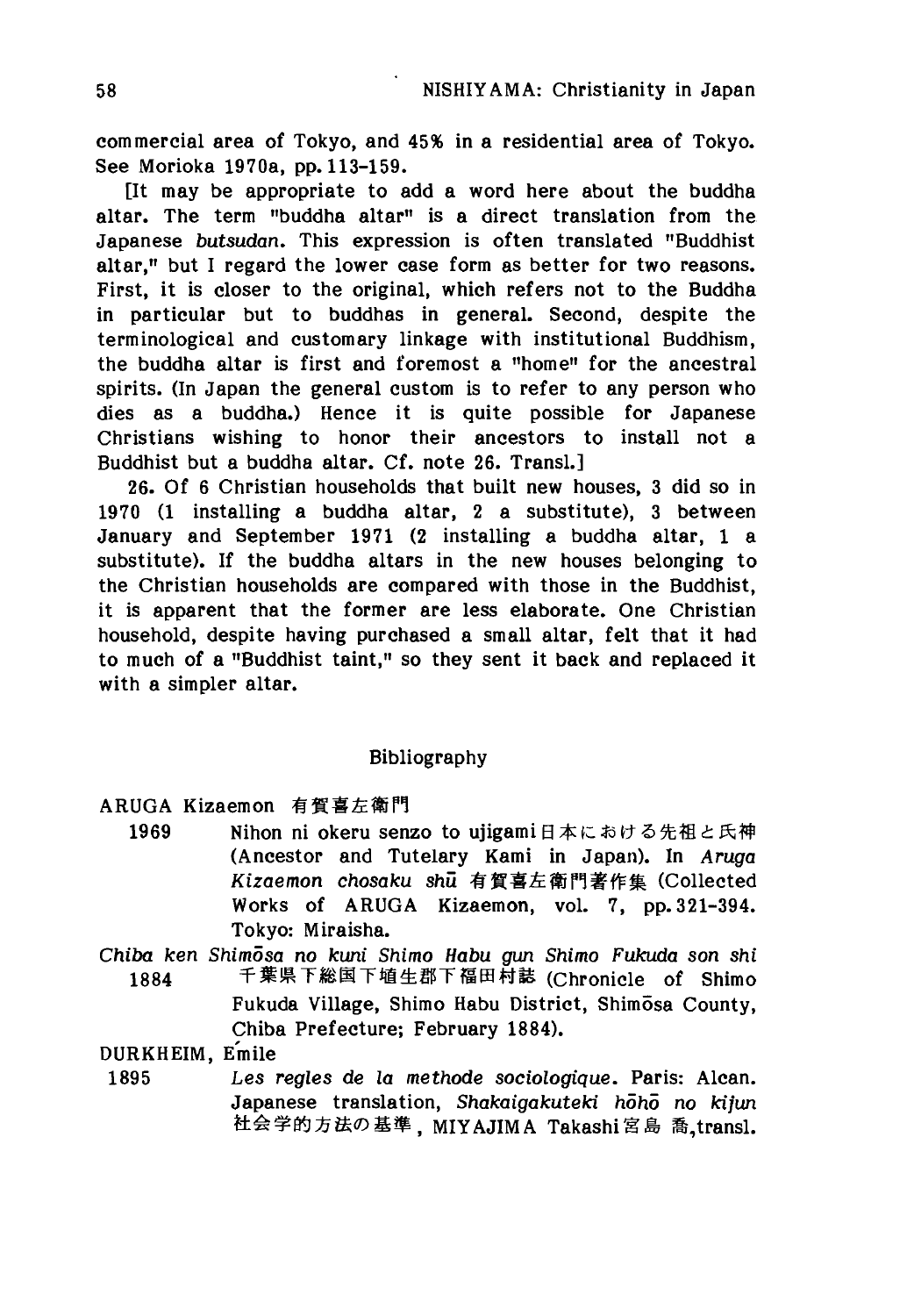(Tokyo: Iwanami Shoten, 1978). [Earlier translated by TANABE Juri田辺寿利(Osaka: Sō gensha, 1942)]. English translation, *The Rules of Sociological Method,* Sarah A. SOLOVAY and John H. MUELLER, transls. Chicago: University of Chicago Press, 1938; New York: Free Press and London: Collier-Macmillan, 1964.

- IIDA Eijiro 飯田栄次郎
	- 1921 Article entitled "IIDA Eijiro" 飯田栄次郎 in *Shinko sanjunen kirisatosha retsaden*信仰三十年基督者列伝 (Thirty Years of Faith: A Series of Christian Biographies). Tokyo: Keiseisha.
- *Meiji go (mizunoe, saru) nen Inba ken kankatsu dai-nana daiku* 1873 *dai-ni shoku koseki no ichi (Habi gun Shimo Fukuda* mura) 明治五壬申年印旛県管轄第七大区第二小区戸籍之一 (埴生郡下福田村) (Household Registry no.1 for Sub-District no. 2 in District no. 7 of Inba Prefecture (Habu gen, Shimo Fukuda Village). February 1873.

MORIOKA Kiyomi 森岡清美

1957 Hokkaido Shinotsu heison no tenkai to sonraku kozo 北海道條津兵村の展開と村落構造(Social Structure of Shinotsu, a Hokkaido Village). *Shakai kagaku ronsha* 社会科学論集 (Tokyo University of Education) 4:1-97.

- 1959 Nihon sonraku ni okeru kirisutokyō no juyō. 日本村落に おける基督教の受容 (Acceptance of Christianity in a Japanese Rural Community). In Kindai *shiso no* keisei 近代思想の形成 (The Formation of Modern Thought; number 10 in the series entitled *Meijishi kertkya* s5sho 明治史研究叢書;Library of Meiji Period Research), pp. 193-240. Tokyo: Ochanomizu Shobo. Reprinted in 1967. Earlier version with the same title in Minzokugaku kenkvu 民族学研究 17/2 (1953):1-14.
- 1967 Nihon ni okeru shukyo shakaigaku no hattatsu 日本に おける宗教社会学の発達 (The Development of Sociology of Religion in Japan). Shumu *jihd* 宗務時報 17:1-17. Also published as "Development of Sociology of Religion in Japan/1 *Journal of Asian and African Studies* 3 (1968): 1-2:25-43.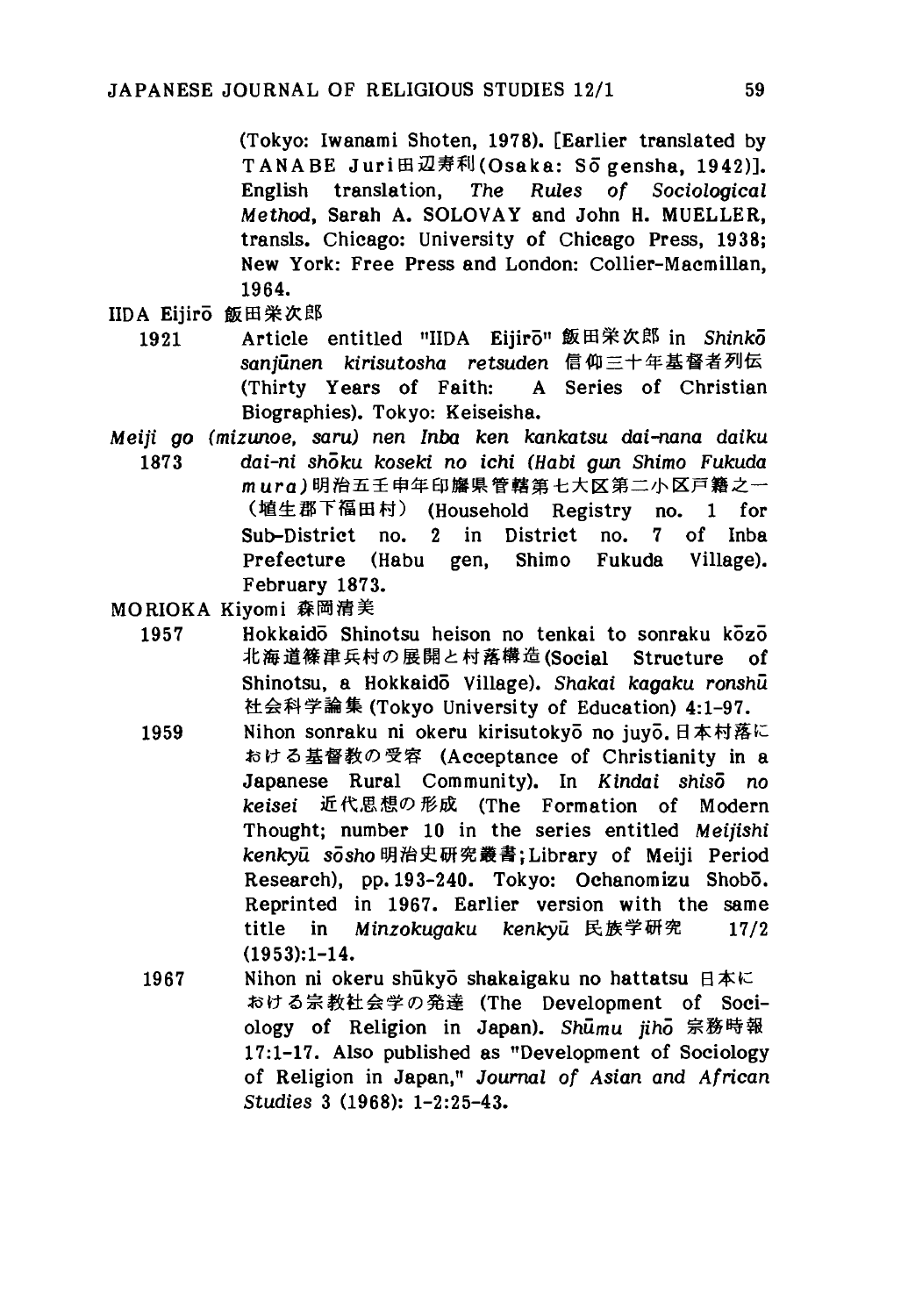- 1968 Toshika gensho to shukyo 都市化現象と宗教 (Urbanization and Religion). *Shukyo kydkagaka kerxkyakai kiyo*宗教教化学研究会紀要(Otani University) 2:31-49.
- 1970a Ie to no kanren de no shakaigakuteki bunseki 家と の関連での社会学的分析 (A Sociological Analysis of Japanese Religion in Terms of the Household). In IKADO Fujio 井門富士夫 and YOSHIDA Mitsukuni 吉田 光邦, eds., Nihonjin no shukyo日本人の宗教(The Religions of Japan). Kyoto: Tankosha.
- 1970b *Nihon no kindai shakai to kirisutokyo* 日本の近代社 会とキリスト教 (The Development of the Christian Church in Modern Japan). Tokyo: Hyōronsha.
- MORIOKA Kiyomi 森岡清美,ed.
	- 1959 *Chiho shotoshi ni okeru kirisuto kydkai no keisei: Joshu Anrtaka. kyokai no kozo bunseki* 地方小都市に\_ おける基督教会の形成〃上州安中教会の構造分析(The Establishment of a Christian Church in a Small, Provincial Town: A Structural Analysis of Joshu Annaka Church). Tokyo: Research Institute on the Mission of the Church, United Church of Christ in Japan.
- NISHIYAMA Shigeru 西山茂
	- 1972-73 *Shimosa Fukuda Seikokai no keisei to tenkai* 下総 福田聖公会の形成と展開 (The Formation and Development of Shimosa Fukuda Anglican Episcopal Church), 2 parts, *Shingaku no koe* 神学の声 (Anglican Episcopal Church Seminary) 18/2:10-27 and 19/2-21-39.

ONISHI Masatomo 大西正曹

1974 *Ndson ni okeru kirisutokyo juyo no yoin ni tsuite: Fukuchiyama shinai ichi sanson no bafai* 農村における 基督教受容の要因について福知山市内一山村の場合(Essential Factors in the Adoption of Christianity in Rural Villages: The Case of a Mountain Village located within the City Limits of Fukuchiyama). Synopsis of reports presented at the 47th meeting of the Japan Sociological Association.

*Rikugo zasshi*六合雑誌

1882 January

YAMAGATA Otozo